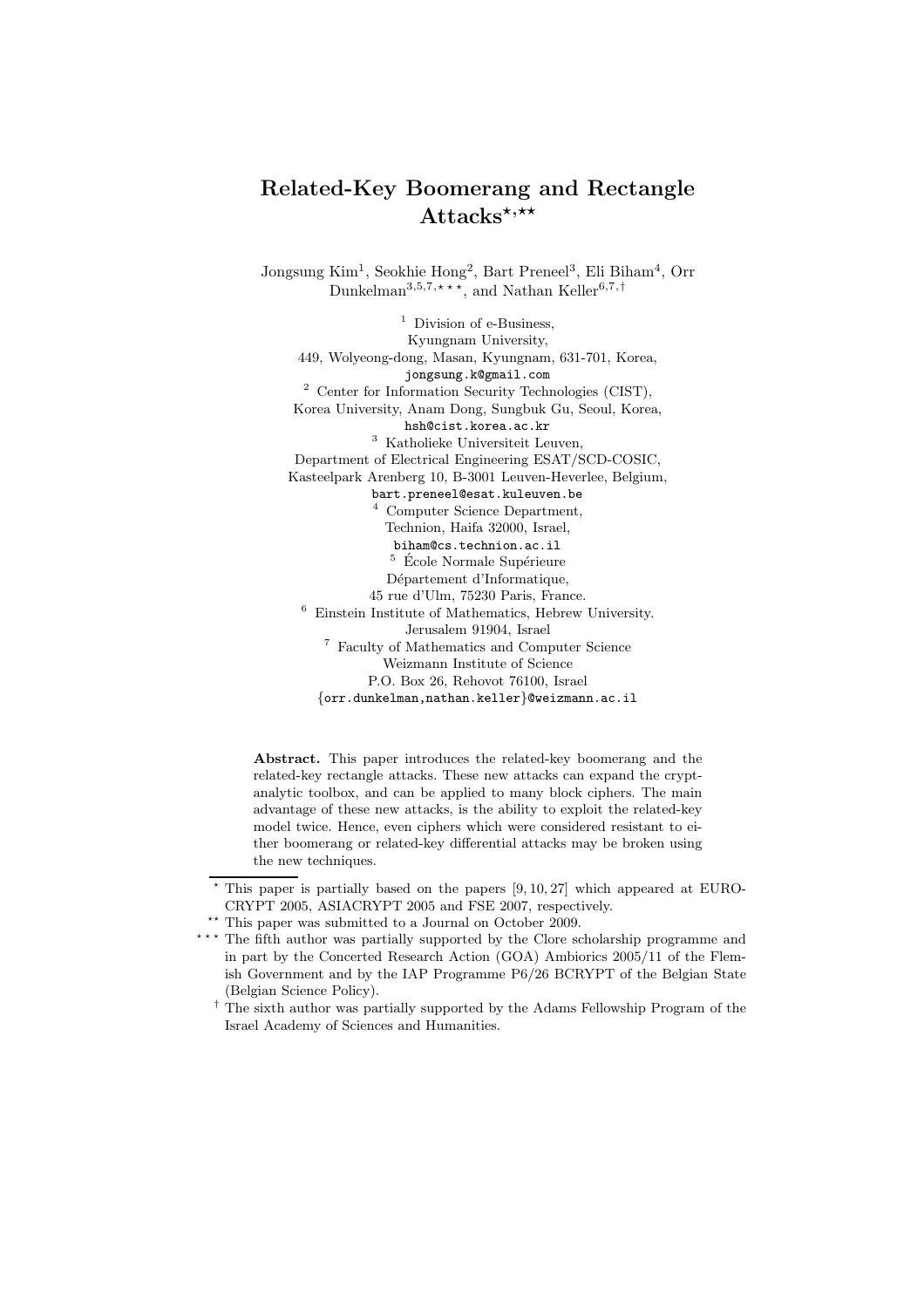In this paper we present a rigorous treatment of the related-key boomerang and the related-key rectangle distinguishers. Following this treatment, we devise optimal distinguishing algorithms using the LLR (Logarithmic Likelihood Ratio) statistics. We then analyze the success probability under reasonable independence assumptions, and verify the computation experimentally by implementing an actual attack on a 6-round variant of KASUMI. The paper ends with a demonstration of the strength of our new proposed techniques with attacks on 10-round AES-192 and the full KASUMI.

Keywords: Related-key Boomerang Attack, Related-Key Rectangle Attack, AES, KASUMI.

# 1 Introduction

Related-key differentials are an extension of differentials, where the adversary is allowed a control over the key difference along with control over the plaintext/ciphertext differences [23]. The additional control gives the adversary the possibility to cancel differences that enter the nonlinear parts of the cipher, and as a result, the probability of the differential is increased.

While the use of related-key differentials in differential attacks has been studied for more than a decade, the idea of using the related-key differentials in more complex attacks has not been as extensively studied. Although techniques like related-key impossible differential [22] and related-key differential-linear cryptanalysis [11] were used to attack specific ciphers, no systematic analysis was suggested.

In this paper we examine the applicability of related-key differentials in the boomerang and the rectangle attacks. We show that it is possible to change the differentials into related-key differentials, and allow the adversary to enjoy the related-key advantage twice, using two related-key differentials at the expense of using four keys for the attack.<sup>8</sup>

#### 1.1 The Related-Key Model

The *related-key model* was introduced in [4, 28] and deals with attack scenarios where the adversary is given access to encryption under multiple unknown keys, such that the relation between them is known to (or even chosen by) the adversary. While this model might seem too strong, it has practical implications. Amongst the many issues, a block cipher which is not secure against related-key attacks might fail as a hash function (for example, a related-key attack on the block cipher TEA [40] used in Microsoft's Xbox architecture as a hash function, was used to hack the system).

Related-key attacks were intensively studied in the last decade, both from the theoretical  $[2]$  and the practical  $[11, 12, 19, 22, 43]$  points of view. Immunity to related-key attacks is considered one of the security goals in the design of modern block ciphers [16].

<sup>8</sup> We note that in some cases the number of keys remains two.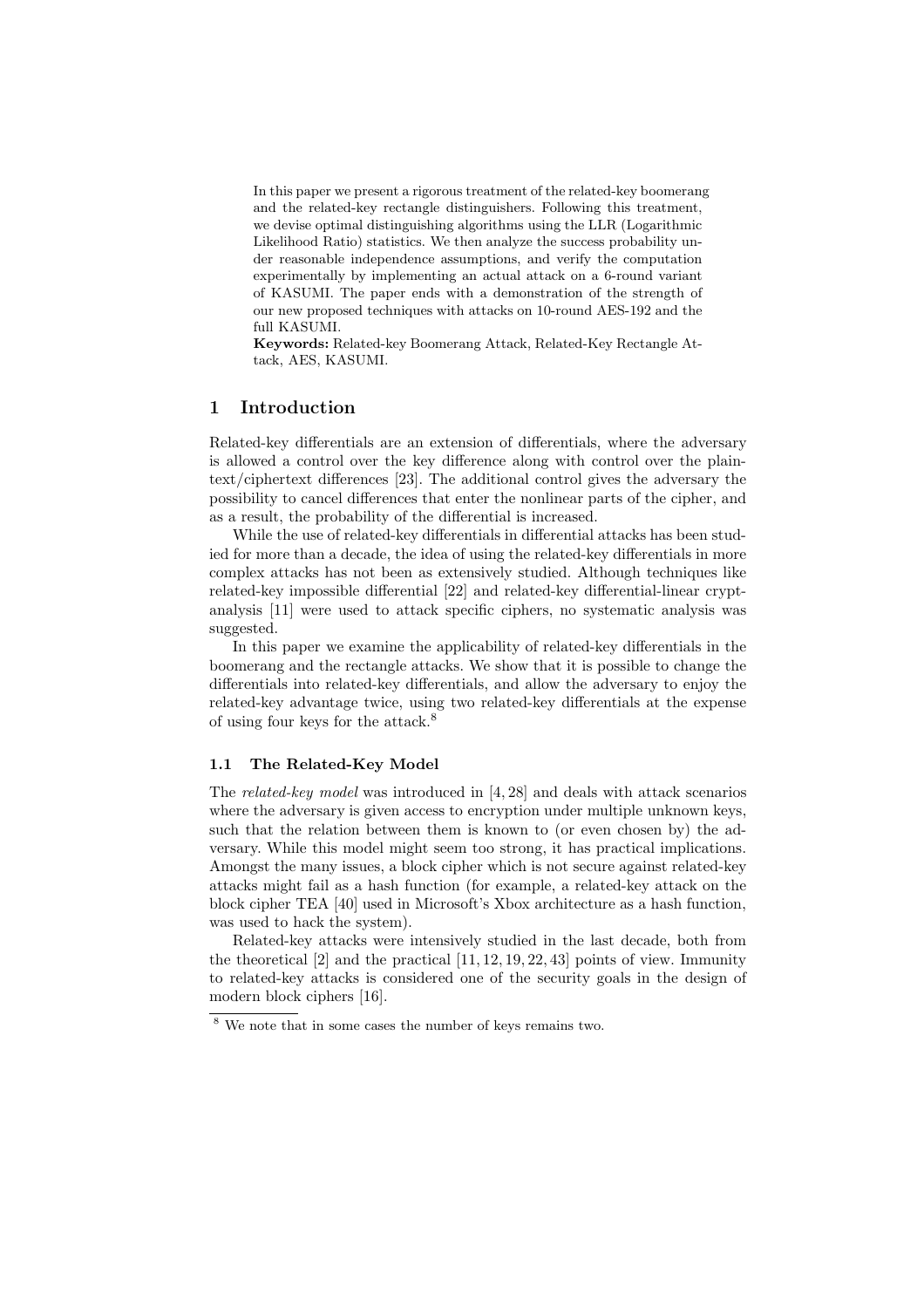#### 1.2 The Boomerang and the Rectangle Attacks

The boomerang attack [38] is a differential-based attack that uses two short differentials (of few rounds each) rather than one long differential (of many rounds). In an adaptive chosen plaintext and ciphertext process, the adversary constructs boomerang quartets by exploiting the short differentials.

The attack was later transformed into a chosen plaintext variant named the amplified boomerang attack [25] (and then renamed as the rectangle attack [7]). The transformation is done by a birthday-paradox argument, which leads to a higher data complexity, but still allows the use of two short differentials.

All of these attacks treat the distinguished part of the cipher  $E$  as a decomposition into two sub-ciphers,  $E = E_1 \circ E_0$ , where in each of these two sub-ciphers some (relatively) high probability differential exists. If the probability of the differential of  $E_0$  is p and the probability of the differential of  $E_1$  is q, then the data complexity of the corresponding boomerang distinguisher is  $O((pq)^{-2})$ adaptively chosen plaintexts and ciphertexts and of the rectangle distinguisher is  $O(2^{n/2} \cdot (pq)^{-1})$  chosen plaintexts, where *n* is the block size.

In the more complex variants of these attacks the use of multiple differentials is supported as long as they share the input difference in the differentials for  $E_0$ (the first rounds) and share the output difference in the differentials for  $E_1$  (the last rounds). This improvement reduces the data complexity of both attacks significantly.

#### 1.3 Our Contributions

We consider the same conceptual division. Let the cipher  $E$  be a concatenation of two sub-ciphers, i.e.,  $E = E_1 \circ E_0$ . Furthermore, assume that there exist high-probability related-key differentials in  $E_0$  and in  $E_1$  (not necessarily with the same key difference). We show that in this scenario it is possible to apply related-key boomerang and rectangle attacks. The basic related-key boomerang and rectangle distinguishers are summarized in the following theorem:

**Theorem 1.** Let  $E = E_1 \circ E_0 : \{0,1\}^n \rightarrow \{0,1\}^n$  be a block cipher. Consider *encryptions with* E *under a secret key* K *and related-keys whose differences with* K *are chosen by the adversary. Let*

$$
\hat{p} = \max_{\alpha \neq 0, \Delta K_0} \sqrt{\sum_{\beta} \left( \Pr_{P} [E_{0,K}(P) \oplus E_{0,K \oplus \Delta K_0}(P \oplus \alpha) = \beta] \right)^2},
$$
\n
$$
\hat{q} = \max_{\delta \neq 0, \Delta K_1} \sqrt{\sum_{\gamma} \left( \Pr_{C} [E_{1,K}^{-1}(C) \oplus E_{1,K \oplus \Delta K_1}^{-1}(C \oplus \delta) = \gamma] \right)^2}
$$
\n
$$
= \max_{\delta \neq 0, \Delta K_1} \sqrt{\sum_{\gamma} \left( \Pr_{X} [E_{1,K}(X) \oplus E_{1,K \oplus \Delta K_1}(X \oplus \gamma) = \delta] \right)^2}
$$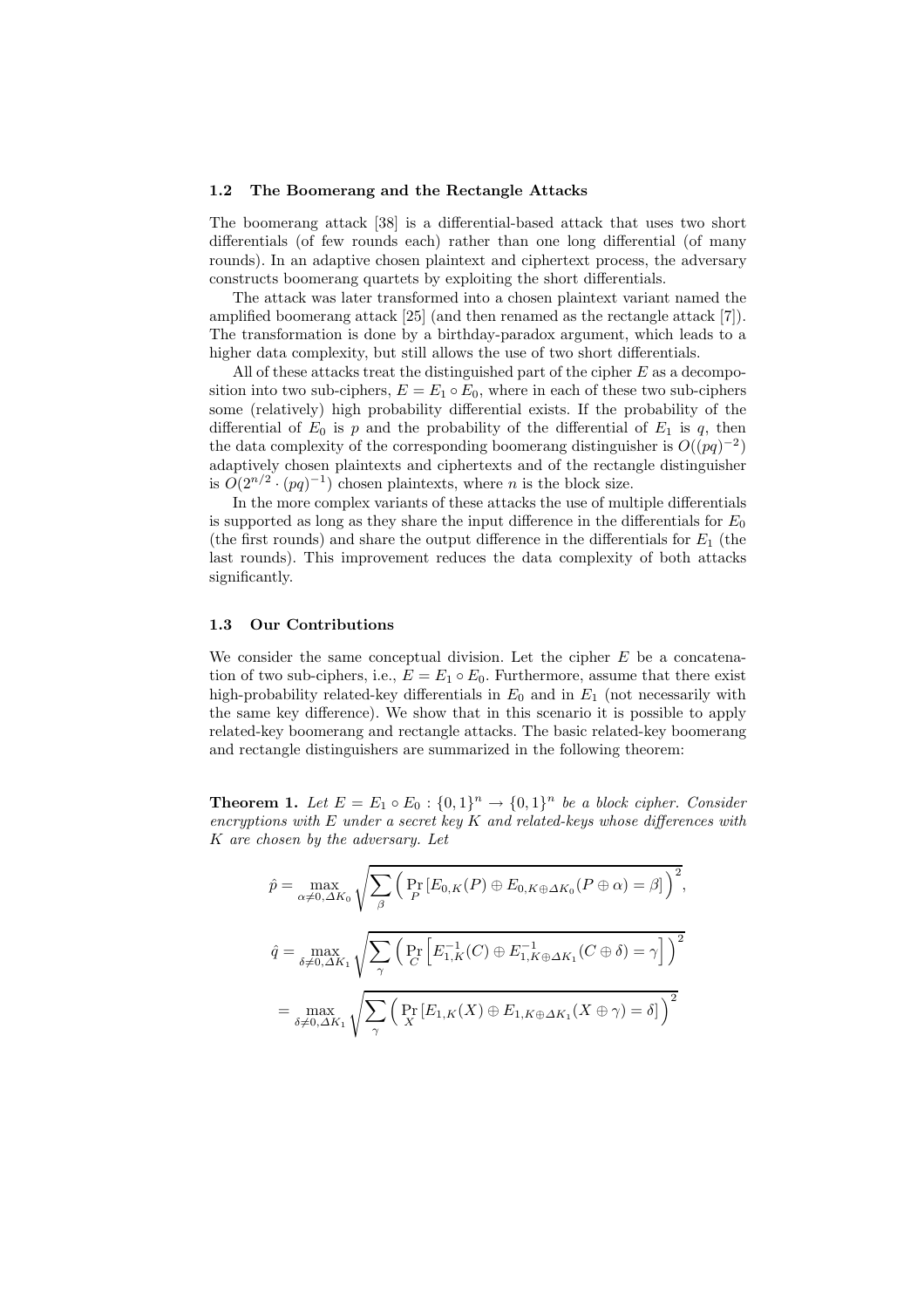*where*  $E_{0,K}(P)$  *denotes the partial encryption of* P *through*  $E_0$  *under the key*  $K$  and  $E^{-1}_{1,K}(C)$  denotes the partial decryption of C through  $E_1$  under the key K*. Under independence assumptions between the differentials, for* c > 0*, given either*

 $-4c/(\hat{p}\hat{q})^2$  *unique adaptively chosen plaintexts and ciphertexts, or*  $-\sqrt{c}\cdot 2^{n/2+2}/\hat{p}\hat{q}$  unique chosen plaintexts,

*encrypted under four related-keys of the form*  $K, K \oplus \Delta K_0, K \oplus \Delta K_1, K \oplus \Delta K_0 \oplus$  $\Delta K_1$ <sup>9</sup> it is possible to distinguish E from a random permutation. The probability *of success of the distinguisher is approximately*  $1-e^{-c/2}$  *(when*  $\hat{p}\hat{q}$  *is sufficiently high).*

We present a rigorous treatment of the related-key boomerang and rectangle distinguishers. We devise the optimal distinguishing algorithms using the LLR metric, and compute their success rate. Using this analysis, we prove Theorem 1, along with an easy lemma allowing to calculate lower bounds for  $\hat{p}$  and  $\hat{q}$  in practical ciphers.

As in other statistical attacks on block ciphers, the calculation of the success probability of our attack is based on some randomness assumptions. We state explicitly the assumptions we use and discuss their validity in various cases. To verify the validity of these assumptions we carried out computer experiments for the related-key boomerang attack on 6-round KASUMI [36].

We note that the analysis presented in our paper is also the first rigorous analysis of the boomerang/rectangle techniques themselves. Although these techniques were used many times in attacks, a rigorous analysis of them was not performed before.

After the theoretical treatment, we consider several improvements of the related-key boomerang and rectangle attacks:

- 1. The Use of Structures of Keys: We use structures of keys to overcome a wider range of key schedule algorithms. In ciphers with a nonlinear key schedule, a given key difference may cause many subkey differences, thus interfering with the construction of related-key differentials. Structures of keys can be used to reduce the effect of this event on the differentials.
- 2. The Use of Other Relations between the Keys: While XOR relations are common and inherent to the majority of differential-based related-key attacks, in some cases there are more suitable key relations (either due to the environment of the attack or in order to get higher probabilities of the differentials). We show that the proposed attacks are applicable when the XOR relations between the keys are replaced with different kinds of relations and discuss which relations induce feasible attacks.

<sup>&</sup>lt;sup>9</sup> In some cases  $\Delta K_0 = \Delta K_1$ . In these cases, there are small changes in the analysis, most notably the use of only two related keys.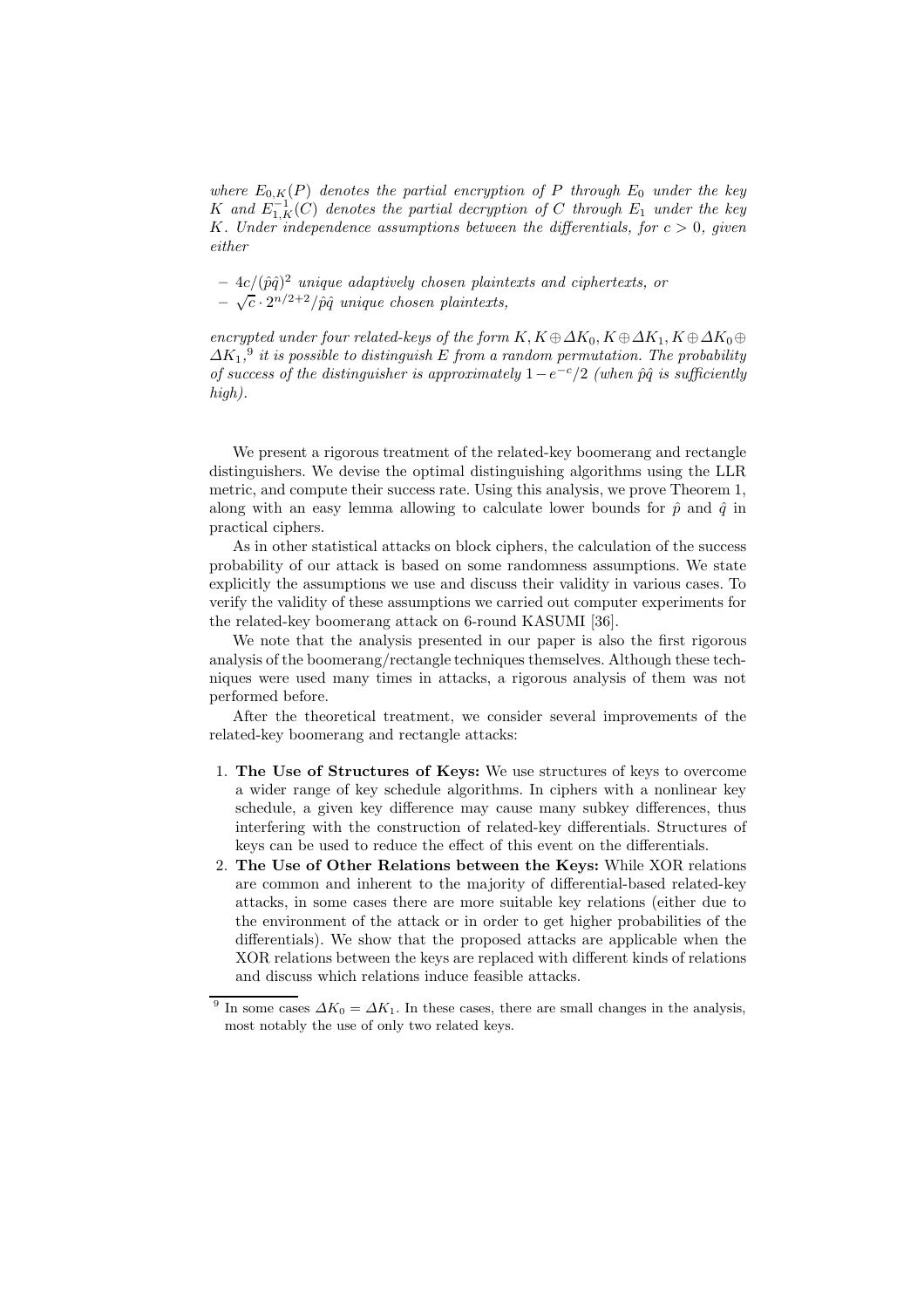We then compare the new attacks with previously proposed related-key techniques. We explore the advantages of the new attacks, and show that in many cases the related-key boomerang and the related-key rectangle attacks are significantly more effective than other related-key techniques, even if in the single-key scenario the boomerang and the rectangle attacks are inferior to the non-relatedkey techniques.

Finally, out of the many ciphers for which related-key boomerang and rectangle attacks were applied to (to mention a few, IDEA, MISTY1, SHACAL-1, SHACAL-2, and XTEA), we present two cases that demonstrate the strength and the wide applicability of the new attacks. We chose to concentrate on KA-SUMI and AES, as these two ciphers demonstrate the advantages of using two pairs of related-keys to overcome complex round functions (KASUMI) and using structures of keys to bypass a nonlinear key schedule (AES).

An Attack on 10-round AES-192 The *Advanced Encryption Standard (AES)* [32] is a 128-bit block cipher with a variable key length (128, 192, and 256-bit keys are supported). Since its selection, AES gradually became one of the most widely used and analyzed block ciphers. The cipher has received a great deal of cryptanalytic attention, both during the AES process, and even more after its selection.

We present a related-key rectangle attack on 10-round AES-192 requiring 2 119.2 chosen plaintexts encrypted under one of 64 related keys and time complexity of 2<sup>185</sup>.<sup>2</sup> memory accesses. Our attack uses structures of 64 keys in order to overcome the nonlinearity of the AES key schedule. We summarize our results along with selected other results in Table 1.<sup>10</sup>

An Attack on the Full 8-Round KASUMI KASUMI is an 8-round Feistel block cipher used in the confidentiality and the integrity algorithms of some 3GPP mobile communications. Since the 3GPP mobile communications are used by millions of customers, KASUMI is one of the most widely used block ciphers.

We start by presenting a simple 6-round related-key boomerang attack on 6-round KASUMI, which has a practical data and time complexity. We follow to present a related-key rectangle attack on the full 8-round requiring  $2^{54.6}$  chosen plaintexts and 2<sup>73</sup>.<sup>6</sup> encryptions.

The cases of AES and KASUMI show the advantage of the related-key boomerang/rectangle attack over the other related-key attacks. While the other techniques can attack the same number of rounds as the best single-key attacks (8 rounds for AES-192 and 6 rounds for KASUMI), the related-key boomerang/rectangle attacks can attack either two more rounds (10 rounds for AES-192 and the full 8-round KASUMI), or the same number of rounds with a significantly lower

 $^{\rm 10}$  We note that an independent related-key boomerang attack on 9-round AES-192 was presented recently in [20]. Also, related-key boomerang attacks on the full AES-192 and AES-256 were presented in [14] using a stronger model of related keys.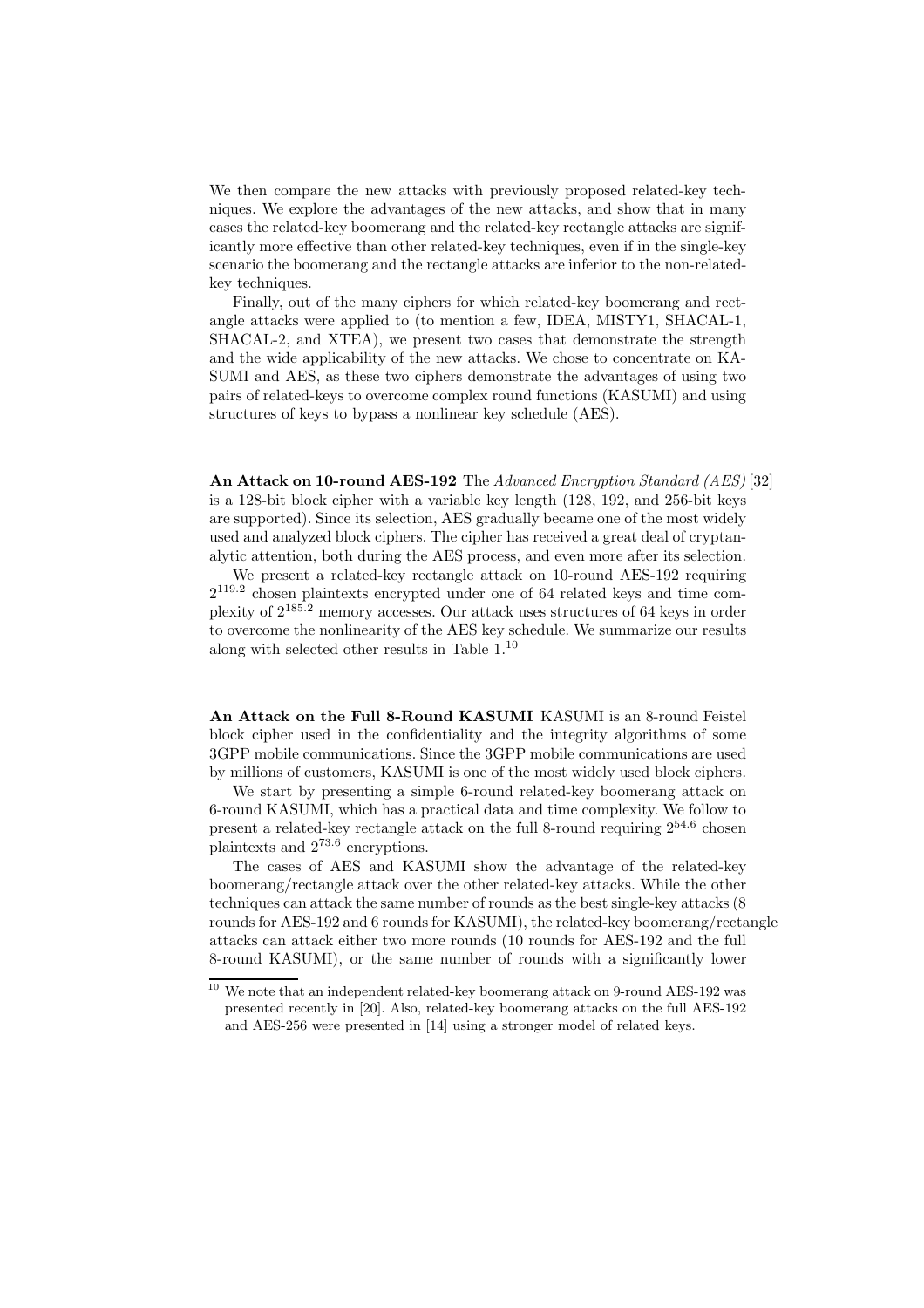complexity. We summarize our results along with selected other results in Table 1.

| Cipher               | Attack                           | Number of     |                | Complexity             |                   |
|----------------------|----------------------------------|---------------|----------------|------------------------|-------------------|
|                      |                                  | Rounds Keys   |                | Data                   | Time              |
| <b>KASUMI</b>        | Imp. Diff. $[29]$                | 6             |                | $2^{55}$ CP            | $2^{100}$         |
| $(8 \text{ rounds})$ | RK Diff. [15]                    | 6             | $\overline{2}$ | $2^{18.6}$ RK-CP       | $2^{113.6}$       |
|                      | RK Boom. (Sect. 3.3)             | $6^{\dagger}$ | 4              | 768 RK-ACPC            |                   |
|                      | RK Rect. $(Set. 3.6)$            | 8             | 4              | $2^{54.6}$ RK-CP       | $2^{73.6}$        |
|                      | RK Rect. (Sect. 3.7)             | 8             | 4              | $2^{38.6}$ RK-CP       | $2^{104}$         |
| $AES-192$            | Partial Sums [19]                | 8             |                | $2^{128} - 2^{119}$ CP | $2^{188}$         |
|                      | $(12$ rounds) RK Diff.-Lin. [43] | 8             | $\overline{2}$ | $2^{118}$ RK-CP        | $2^{165}$         |
|                      | RK Imp. Diff. $[42]$             | 8             | 2              | $2^{64.5}$ RK-CP       | $2^{177}$         |
|                      |                                  | 8             | $\overline{2}$ | $2^{88}$ RK-CP         | $2^{153}$         |
|                      |                                  | 8             | 2              | $2^{112}$ RK-CP        | $2^{136}$         |
|                      | RS Rectangle [14]                | 12            | 4              | $2^{123}$ RS-CP        | $2^{176}$         |
|                      | RK Rect. (Sect. 4.4)             | 10            | 256            | RK-CP                  | $2^{184.2}$<br>MА |
|                      | (Sect. 4.5)                      | 10            | 64             | $2^{119.2}$<br>RK-CP   | $2^{185.2}$ MA    |

Table 1. Comparison of our Attacks with Selected Previous Results

 $\overline{\text{CP}}$  – chosen plaintexts, ACPC – adaptive chosen plaintexts and ciphertexts, RK: Related-Key, RS: Related-Subkey

†: distinguishing attack, MA: Memory accesses

Time is measured in encryption units unless mentioned otherwise

## 1.4 The Organization of the Paper

The paper is organized as follows: In Section 2 we present the related-key boomerang and rectangle attacks and discuss them theoretically. In Section 3 we apply the attacks to the full KASUMI. In Section 4 we apply the attacks to reduced-round AES-192. Finally, Section 5 summarizes the paper.

# 2 The Related-Key Boomerang and Rectangle Attacks

In this section we introduce the related-key boomerang and the related-key rectangle attacks. We start with a brief description of the boomerang and the rectangle attacks in the single key model. We then introduce and analyze rigorously the related-key boomerang and rectangle attacks. We follow and examine the randomness assumptions used in the attacks. We conclude this section with several generalizations and comparisons of the newly proposed attacks.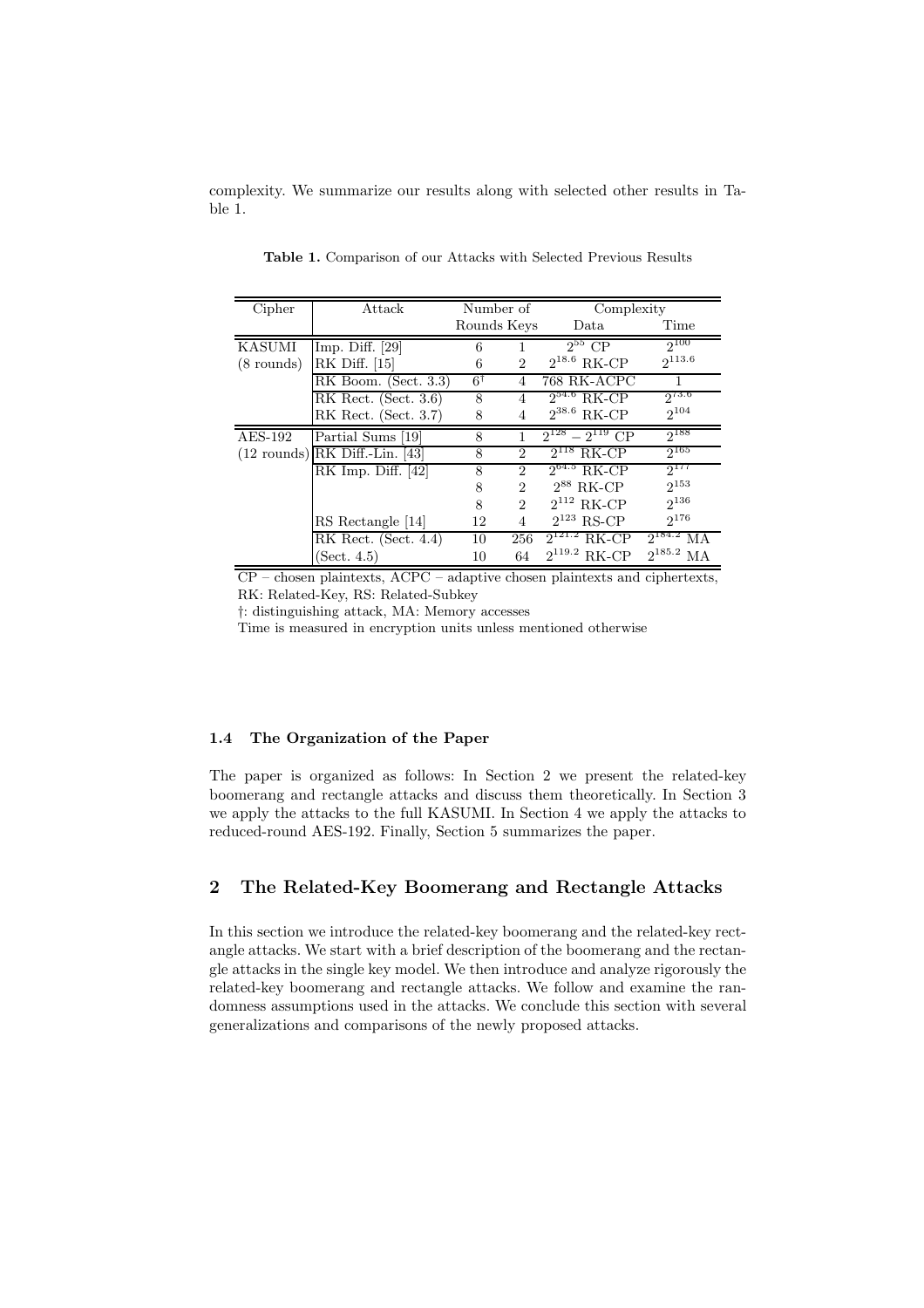#### 2.1 Boomerang and Amplified Boomerang (Rectangle) Attacks

The main idea behind the boomerang attack [38] is to use two short differentials with high probabilities instead of one long differential with a low probability. We assume that a block cipher  $E: \{0,1\}^n \times \{0,1\}^k \to \{0,1\}^n$  can be described as a cascade  $E = E_1 \circ E_0$ , such that for  $E_0$  there exists a differential  $\alpha \to \beta$  with probability p, and for  $E_1$  there exists a differential  $\gamma \to \delta$  with probability  $q$ <sup>11</sup>

The distinguisher is based on the following boomerang process:

- 1. Ask for the encryption of a pair of plaintexts  $(P_1, P_2)$  such that  $P_1 \oplus P_2 = \alpha$ and denote the corresponding ciphertexts by  $(C_1, C_2)$ .
- 2. Calculate  $C_3 = C_1 \oplus \delta$  and  $C_4 = C_2 \oplus \delta$ , and ask for the decryption of the pair  $(C_3, C_4)$ . Denote the corresponding plaintexts by  $(P_3, P_4)$ .
- 3. Check whether  $P_3 \oplus P_4 = \alpha$ .

The boomerang attack uses the first differential  $(\alpha \rightarrow \beta)$  for  $E_0$  with respect to the pairs  $(P_1, P_2)$  and  $(P_3, P_4)$ , and the second differential  $(\gamma \to \delta)$  for  $E_1$  with respect to the pairs  $(C_1, C_3)$  and  $(C_2, C_4)$ .

For a random permutation the probability that the last condition is satisfied is  $2^{-n}$ , where *n* is the block size.<sup>12</sup> For *E*, the probability that the pair  $(P_1, P_2)$ is a right pair with respect to the first differential (i.e., the probability that the intermediate difference after  $E_0$  equals  $\beta$ , as predicted by the differential) is p. The probability that both pairs  $(C_1, C_3)$  and  $(C_2, C_4)$  are right pairs with respect to the second differential is  $q^2$ . If all these are right pairs, then  $E_1^{-1}(C_3) \oplus$  $E_1^{-1}(C_4) = \beta = E_0(P_3) \oplus E_0(P_4)$ . Thus, with probability  $p, P_3 \oplus P_4 = \alpha$ . Hence, the total probability of this quartet of plaintexts and ciphertexts to satisfy the condition  $P_3 \oplus P_4 = \alpha$  is at least  $(pq)^2$ .

The attack can be mounted for all possible  $\beta$ 's and  $\gamma$ 's simultaneously (as long as  $\beta \neq \gamma$ ). Therefore, a right quartet for E is encountered with probability not less than  $(\hat{p}\hat{q})^2$ , where:

$$
\hat{p} = \sqrt{\sum_{\beta} \Pr^2[\alpha \to \beta]}, \quad \text{and} \quad \hat{q} = \sqrt{\sum_{\gamma} \Pr^2[\gamma \to \delta]}.
$$

Using the boomerang process described above, the cipher  $E$  can be distinguished from a random permutation given  $O((\hat{p}\hat{q})^{-2})$  adaptively chosen plaintexts and ciphertexts, provided that  $\hat{p}\hat{q} \gg 2^{-n/2}$ . The complete analysis is given in [7, 8, 38]. We omit the analysis here since it is essentially included in the analysis of the related-key boomerang attack presented in Section 2.2.

As the boomerang distinguisher requires adaptively chosen plaintexts and ciphertexts, it cannot be combined with many of the standard techniques for

 $\frac{11}{11}$  We note that in the attack, the differentials are used both in the forward (i.e., encryption), and in the backward (i.e., decryption) directions. As the considered differentials are not truncated differentials, the direction does not affect the probability of the differentials.

 $12$  For the analysis of E we rely on some independence assumptions, addressed in Section 2.4.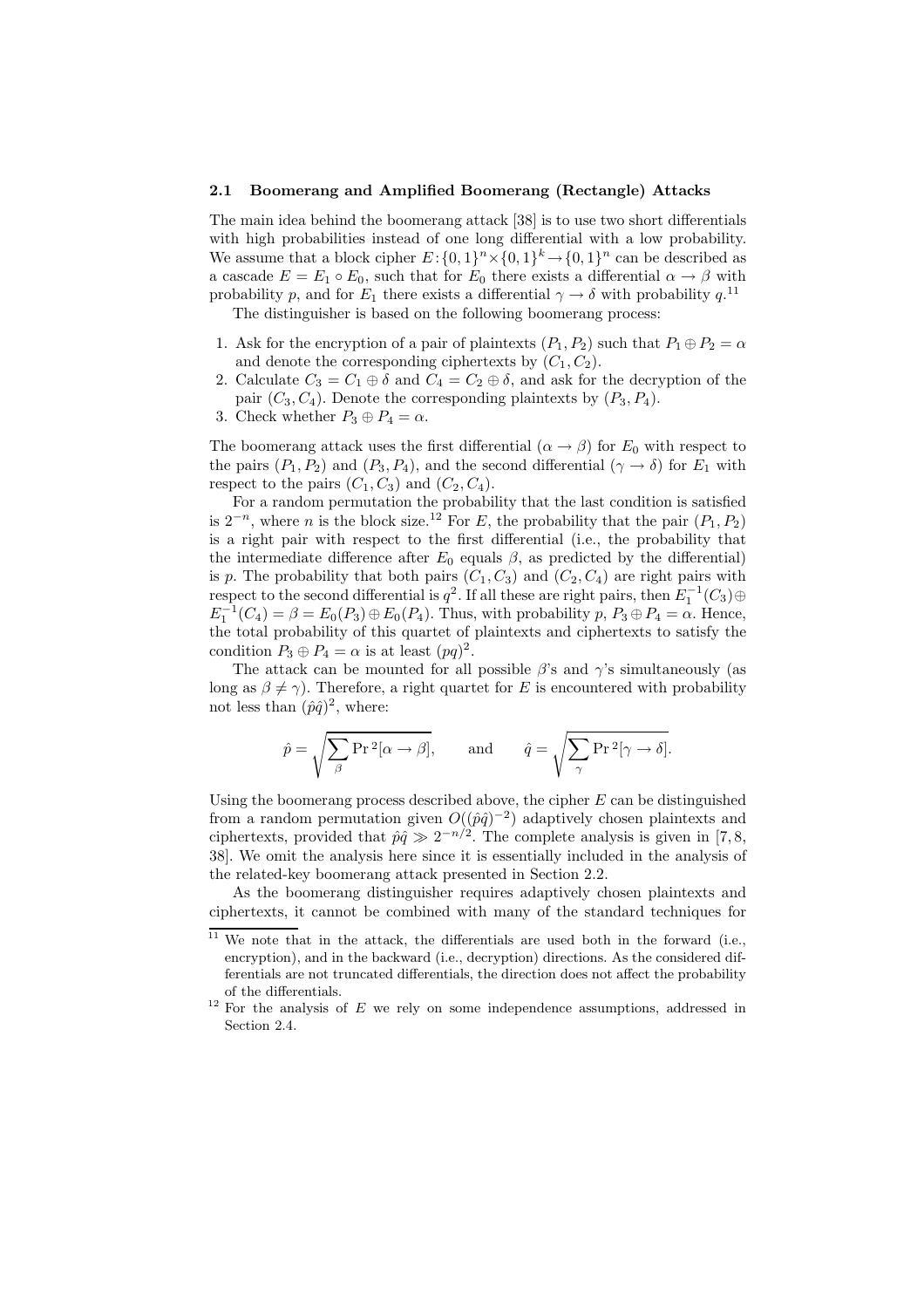using distinguishers in key recovery attacks. This led to the introduction of a chosen plaintext variant of the boomerang attack called the *amplified boomerang attack* [25], and later renamed as the *rectangle attack* [7]. The transformation of the boomerang attack into a chosen plaintext attack relies on standard birthdayparadox arguments. The key idea behind the transformation is to encrypt many plaintext pairs with input difference  $\alpha$ , and to look for quartets (i.e., pairs of pairs) that conform to the requirements of the boomerang process.

In the rectangle distinguisher, the adversary considers quartets of plaintexts of the form  $((P_1, P_2 = P_1 \oplus \alpha), (P_3, P_4 = P_3 \oplus \alpha))$ . A quartet is called a "right" quartet" if the following conditions are satisfied:

- 1.  $E_0(P_1) \oplus E_0(P_2) = \beta = E_0(P_3) \oplus E_0(P_4)$ .
- 2.  $E_0(P_1) \oplus E_0(P_3) = \gamma$  (which leads to  $E_0(P_2) \oplus E_0(P_4) = \gamma$  if this condition holds along with the previous one).
- 3.  $C_1 \oplus C_3 = \delta = C_2 \oplus C_4.$

The probability of a quartet to be a right quartet is a lower bound on the probability of the event

$$
C_1 \oplus C_3 = \delta = C_2 \oplus C_4. \tag{1}
$$

The usual assumption is that each of the above conditions is independent of the rest, and hence the probability that a given quartet  $((P_1, P_2), (P_3, P_4))$  is a right quartet is  $p^2 \cdot 2^{-n-1} \cdot q^2$ . Since for a random permutation, the probability of Condition (1) is  $2^{-2n}$ , the rectangle process can be used to distinguish E from a random permutation if  $pq \gg 2^{-n/2}$  (like in the boomerang distinguisher).

The data complexity of the distinguisher is  $O(2^{n/2}(pq)^{-1})$ , which is much higher than the complexity of the boomerang distinguisher. The higher data complexity follows from the fact that the event  $E_0(P_1) \oplus E_0(P_3) = \gamma$  occurs with a "random" probability of  $2^{-n}$  (actually, this is the birthday-paradox argument used in the construction). The identification of right quartets is also more complicated than in the boomerang case, as instead of checking a condition on pairs, the adversary has to go over all the possible quartets. At the same time, the chosen plaintext nature allows using stronger key recovery techniques. An optimized method of finding the right rectangle quartets is presented in [8].

Like the boomerang attack, the rectangle attack can use all the possible  $\beta$ 's and  $\gamma$ 's simultaneously. This reduces the data complexity of the attack to  $O(2^{n/2}(\hat{p}\hat{q})^{-1})$ , where  $\hat{p}$  and  $\hat{q}$  are as defined above. The complete analysis of the rectangle attack is given in [7, 8].

#### 2.2 The Related-Key Boomerang Attack

We now present the related-key boomerang distinguisher, and determine the conditions required for the distinguisher to succeed. Following a rigorous treatment we compute the optimal value of the threshold used in the distinguisher using the Logarithmic Likelihood Ratio method. Then we compute the success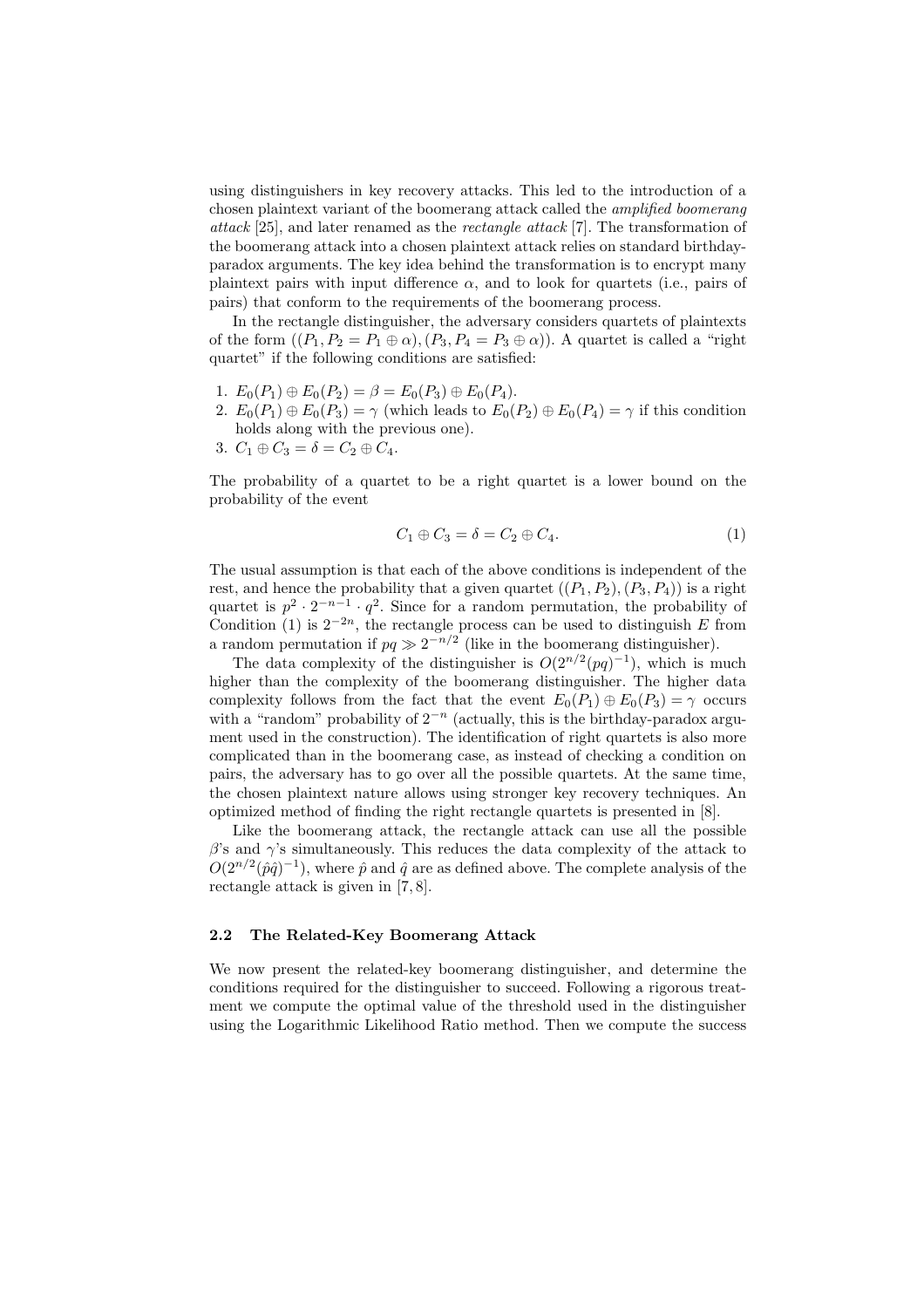rate of the distinguisher using a Poisson approximation. In order to keep this section readable, we refrain from presenting a detailed analysis of the key-recovery attack algorithm. The reader is referred to [8] for a generic key-recovery attack algorithm exploiting the boomerang distinguisher (which is easily adapted to the related-key model), and to the specific attack algorithms presented in Sections 3 and 4.

First, we recall the definition of related-key differentials and introduce a shorthand used throughout this paper to denote them:

**Definition 1.** We say that a related-key differential  $\alpha \rightarrow \beta$  with key difference ∆K *holds for* E *with probability* p*, if*

$$
\Pr_{P,K}[E_K(P) \oplus E_{K \oplus \Delta K}(P \oplus \alpha) = \beta] = p,
$$

*where*  $E_K(\cdot)$  *denotes encryption through* E *with the key* K. For the ease of exposition, we denote this event by  $Pr\left(\alpha \xrightarrow[\Delta K]{E} \beta\right) = p$ . For sake of simplicity, *we shall denote the related-key differential by*  $\left(\alpha \frac{E}{\Delta K} \beta\right)$  *or when the cipher* E *is implicit from the text by*  $\left(\alpha \xrightarrow[\Delta K]{} \beta\right)$  (we alert the reader that this notation is *not common).*

In order to present the independence assumption used in the paper, we need another definition:

**Definition 2.** For each related-key differential  $\left(\alpha \frac{E}{\Delta K}, \beta\right)$ , we denote the set of *right pairs with respect to the differential (for the given key K) by*  $G_K$   $\left(\alpha \frac{E}{\Delta K} \beta\right)$ . *Formally, for a block cipher* E *and a given key* K*,*

$$
G_K\left(\alpha \xrightarrow[\Delta K]{E} \beta\right) = \left\{P\Big| E_K(P) \oplus E_{K \oplus \Delta K}(P \oplus \alpha) = \beta\right\}.
$$

*Similarly, we define the set of good ciphertexts:*

$$
G_K^{-1}\left(\alpha \xrightarrow[\Delta K]{E} \beta\right) = \left\{E_K(P)\Big|P \in G\left(\alpha \xrightarrow[\Delta K]{E} \beta\right)\right\} = \left\{C\Big|E_K^{-1}(C) \oplus E_{K \oplus \Delta K}^{-1}(C \oplus \beta) = \alpha\right\}.
$$

Our independence assumption asserts that the sets of the form  $G\left(\alpha\;\frac{E}{\Delta K}\;\beta\right)$ are independent, in the following sense:

**Assumption 1** *For the block cipher*  $E = E_1 \circ E_0$  *under consideration, for any fixed key* K, and for any set of differences  $\alpha$ ,  $\gamma_1$ ,  $\delta$ ,  $\Delta K_0$ , and  $\Delta K_1$ , we assume *that the event*  $\left(X \in G_K\right)$  $\sqrt{ }$  $\gamma_1 \xrightarrow[ \Delta K_1 ]{E_1} \delta$  *is independent of any combination of these three events:*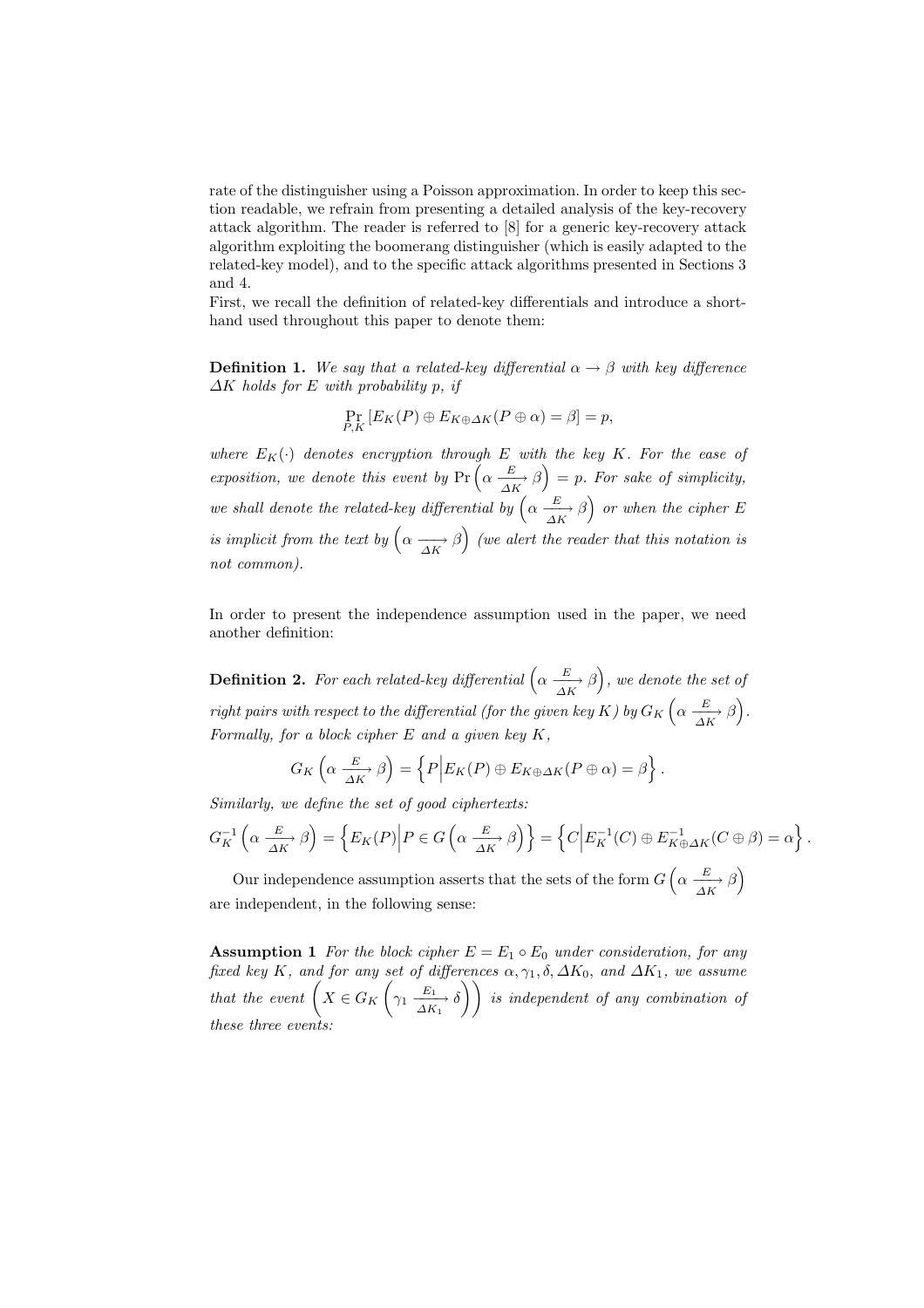1. 
$$
\left(X \oplus \beta_1 \in G_{K \oplus \Delta K_0} \left(\gamma_2 \frac{E_1}{\Delta K_1} \delta\right)\right)
$$
 for all  $\beta_1, \gamma_2$ .  
\n2.  $\left(X \in G_K^{-1} \left(\alpha \frac{E_0}{\Delta K_0} \beta_1\right)\right)$  for all  $\beta_1$ .  
\n3.  $\left(X \oplus \gamma_1 \in G_{K \oplus \Delta K_1}^{-1} \left(\alpha \frac{E_0}{\Delta K_0} \beta_2\right)\right)$  for all  $\beta_2$ .

*For example, our independence assumption asserts that*

$$
\Pr\left[X \in G_K\left(\gamma_1 \xrightarrow[ \Delta K_1 ]]{} \delta\right) \middle| \left(X \oplus \beta_1 \in G_{K \oplus \Delta K_0}\left(\gamma_2 \xrightarrow[ \Delta K_1 ]]{} \delta\right)\right) \bigwedge \left(X \in G_K^{-1}\left(\alpha \xrightarrow[ \Delta K_0 ]]{} \beta_1\right)\right) \bigwedge \left(X \oplus \gamma_1 \in G_{K \oplus \Delta K_1}^{-1}\left(\alpha \xrightarrow[ \Delta K_0 ]]{} \beta_2\right)\right)\right] \n= \Pr\left[X \in G_K\left(\gamma_1 \xrightarrow[ \Delta K_1 ]]{} \delta\right].
$$

This assumption is used implicitly in all the statements in the sequel. We discuss the assumption and its relation to the independence assumptions used in other techniques, such as differential and linear cryptanalysis, in Section 2.4.

The Related-Key Boomerang Distinguisher Now we are ready to present the related-key boomerang distinguisher. Similarly to the boomerang attack, we treat the cipher E as a cascade of sub-ciphers:  $E = E_1 \circ E_0$ . The distinguisher involves four different unknown (but related) keys —  $K_a$ ,  $K_b = K_a \oplus \Delta K_{ab}$ ,  $K_c = K_a \oplus \Delta K_{ac}$ , and  $K_d = K_a \oplus \Delta K_{ab} \oplus \Delta K_{ac}$ . For fixed values  $\alpha$  and  $\delta$ , the attack algorithm is the following:

- 1. Choose M plaintexts at random, and set a counter C to zero. For each plaintext  $P_a$ , perform the following:
	- (a) Compute  $P_b = P_a \oplus \alpha$ .
	- (b) Ask for the ciphertexts  $C_a = E_{K_a}(P_a)$  and  $C_b = E_{K_b}(P_b)$ .
	- (c) Compute  $C_c = C_a \oplus \delta$  and  $C_d = C_b \oplus \delta$ .
	- (d) Ask for the plaintexts  $P_c = E_{K_c}^{-1}(C_c)$  and  $P_d = E_{K_d}^{-1}(C_d)$ .
	- (e) Check whether  $P_c \oplus P_d = \alpha$ . If yes, increase the value of the counter C by 1.
- 2. If  $C > Threshold$ , output "The cipher E". Otherwise, output "Random Permutation".

The value of *Threshold* will be specified later in this section. See Figure 1 for an outline of a right related-key boomerang quartet.

It is easy to see that for a random permutation, the probability that the condition  $P_c \oplus P_d = \alpha$  is satisfied is  $2^{-n}$ . The probability that the condition is satisfied for  $E$  is given in the following proposition: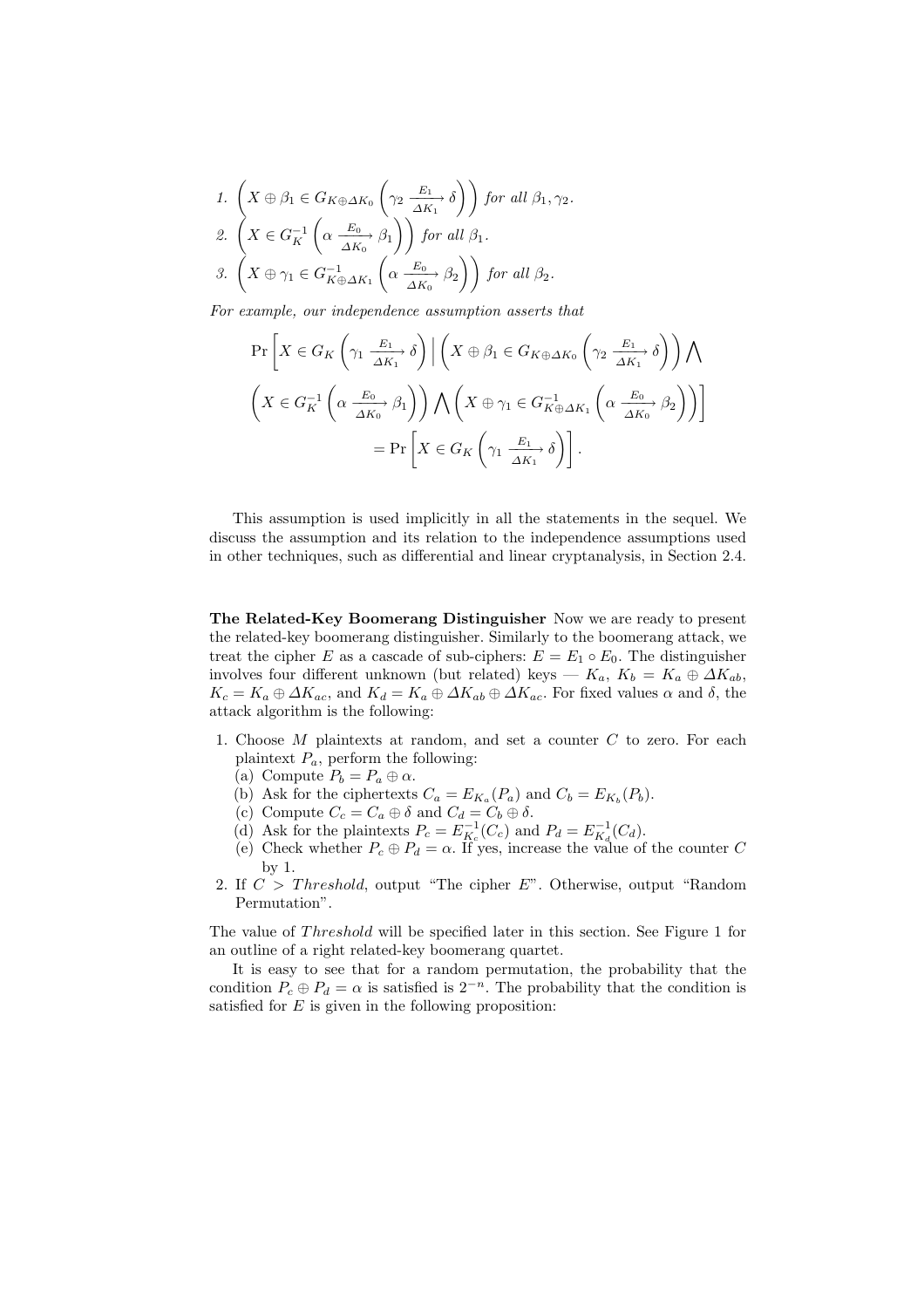Fig. 1. A Related-Key Boomerang Quartet



**Proposition 1.** *Consider a quartet*  $(P_a, P_b, P_c, P_d)$  *constructed by the algorithm described above. We have*

$$
\Pr[P_c \oplus P_d = \alpha] =
$$
\n
$$
\sum_{\beta_1 \oplus \beta_2 \oplus \gamma_1 \oplus \gamma_2 = 0} \Pr\left[\alpha \xrightarrow{\underline{E_0}} \beta_1\right] \cdot \Pr\left[\alpha \xrightarrow{\underline{E_0}} \beta_2\right] \cdot \Pr\left[\gamma_1 \xrightarrow{\underline{E_1}} \delta\right] \cdot \Pr\left[\gamma_2 \xrightarrow{\underline{E_1}} \delta\right]
$$
\n
$$
(2)
$$

*In particular,*

$$
\Pr[P_c \oplus P_d = \alpha] \ge (\hat{p}\hat{q})^2,\tag{3}
$$

.

*where*

$$
\hat{p} = \sqrt{\sum_{\beta'} \Pr\left[\alpha \frac{E_0}{\Delta K_{ab}} \beta'\right]^2} \text{ and } \hat{q} = \sqrt{\sum_{\gamma'} \Pr\left[\gamma' \frac{E_1}{\Delta K_{ac}} \delta\right]^2}.
$$

*Proof.* Consider a quartet  $(P_a, P_b, P_c, P_d)$  constructed by the algorithm. Denote the intermediate values  $(E_0(P_a), E_0(P_b), E_0(P_c), E_0(P_d))$  (where the encryption is under the respective keys) by  $(X_a, X_b, X_c, X_d)$ , respectively. For all  $\beta_1, \gamma_1, \gamma_2$ , we say that the event  $S_{\beta_1,\gamma_1,\gamma_2}$  occurs, if the following conditions are satisfied:

$$
X_a \oplus X_b = \beta_1
$$
,  $X_a \oplus X_c = \gamma_1$ ,  $X_b \oplus X_d = \gamma_2$ .

Since the events  $\{S_{\beta_1,\gamma_1,\gamma_2}\}$  for different values of  $(\beta_1,\gamma_1,\gamma_2)$  are disjoint and their union is the entire space, we have

$$
\Pr[P_c \oplus P_d = \alpha] = \sum_{\beta_1, \gamma_1, \gamma_2} \Pr[P_c \oplus P_d = \alpha | S_{\beta_1, \gamma_1, \gamma_2}] \cdot \Pr[S_{\beta_1, \gamma_1, \gamma_2}]. \tag{4}
$$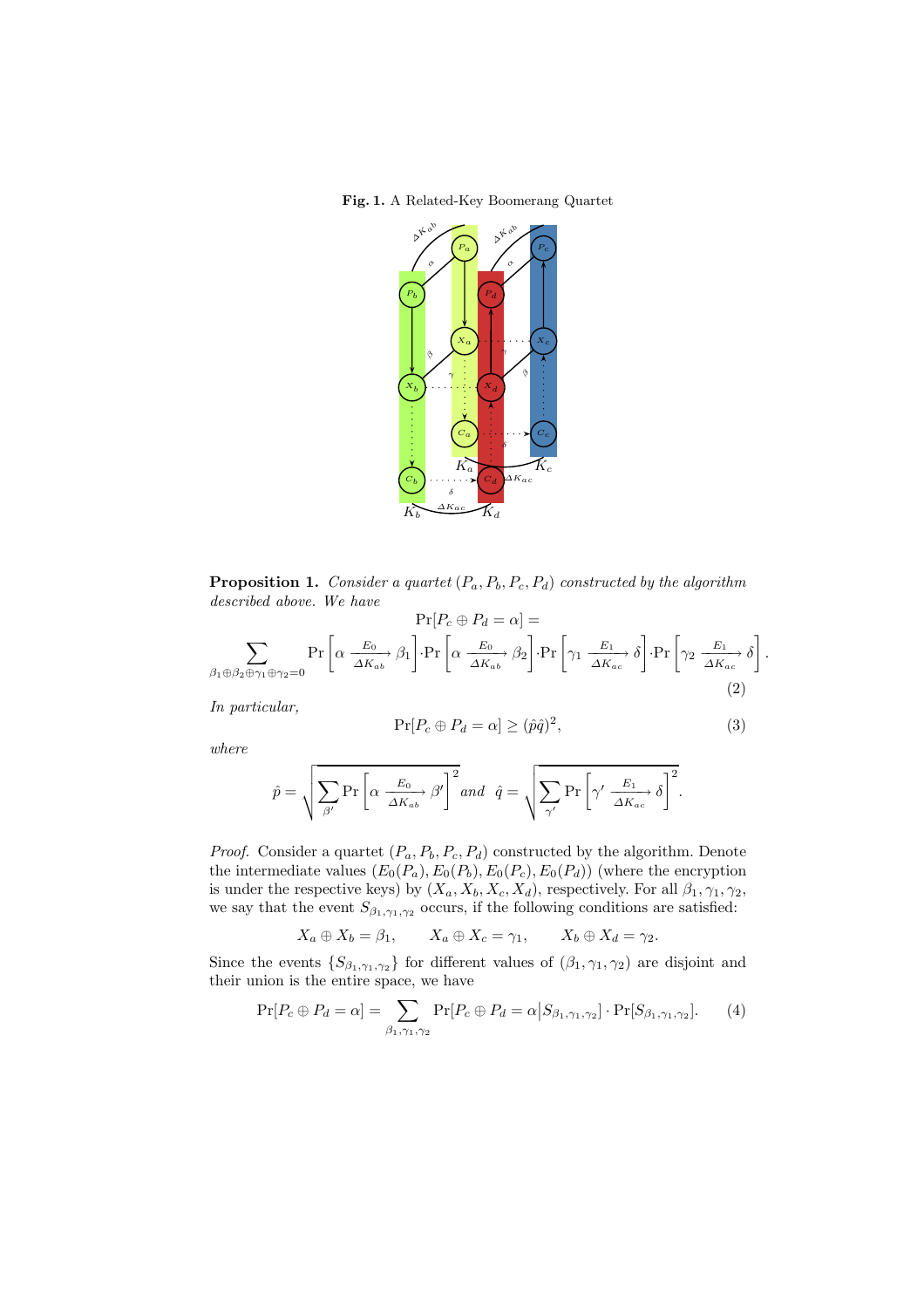If the event  $S_{\beta_1,\gamma_1,\gamma_2}$  occurs, then

$$
X_c \oplus X_d = (X_c \oplus X_a) \oplus (X_a \oplus X_b) \oplus (X_b \oplus X_d) = \gamma_1 \oplus \beta_1 \oplus \gamma_2.
$$

Hence, by the independence assumptions,

$$
\Pr\left[P_c \oplus P_d = \alpha \middle| S_{\beta_1, \gamma_1, \gamma_2}\right] = \Pr[\alpha \xrightarrow[\Delta K_{ab}]{} \beta_2],\tag{5}
$$

where  $\beta_2 = \gamma_1 \oplus \beta_1 \oplus \gamma_2$ . Similarly, the three conditions forming the event  $S_{\beta_1,\gamma_1,\gamma_2}$ are independent, and hence

$$
\Pr[S_{\beta_1,\gamma_1,\gamma_2}] = \Pr\left[\alpha \, \frac{E_0}{\Delta K_{ab}} \, \beta_1\right] \cdot \Pr\left[\gamma_1 \, \frac{E_1}{\Delta K_{ac}} \, \delta\right] \cdot \Pr\left[\gamma_2 \, \frac{E_1}{\Delta K_{ac}} \, \delta\right].\tag{6}
$$

Substituting Equations (5) and (6) into Equation (4) yields Equation (2).

Substituting Equations (5) and (0) into Equation (4) yields Equation (2).  
\n
$$
\sum_{\beta_1 \oplus \beta_2 \oplus \gamma_1 \oplus \gamma_2 = 0} \Pr \left[ \alpha \frac{E_0}{\Delta K_{ab}} \beta_1 \right] \cdot \Pr \left[ \alpha \frac{E_0}{\Delta K_{ab}} \beta_2 \right] \cdot \Pr \left[ \gamma_1 \frac{E_1}{\Delta K_{ac}} \delta \right] \cdot \Pr \left[ \gamma_2 \frac{E_1}{\Delta K_{ac}} \delta \right] \cdot \ge
$$
\n
$$
\geq \sum_{\substack{\beta_1 \oplus \beta_2 = 0, \\ \gamma_1 \oplus \gamma_2 = 0}} \Pr \left[ \alpha \frac{E_0}{\Delta K_{ab}} \beta_1 \right] \cdot \Pr \left[ \alpha \frac{E_0}{\Delta K_{ab}} \beta_2 \right] \cdot \Pr \left[ \gamma_1 \frac{E_1}{\Delta K_{ac}} \delta \right] \cdot \Pr \left[ \gamma_2 \frac{E_1}{\Delta K_{ac}} \delta \right] =
$$
\n
$$
\gamma_1 \oplus \gamma_2 = 0
$$
\n
$$
\sum_{\beta'} \left( \Pr \left[ \alpha \frac{E_0}{\Delta K_{ab}} \beta' \right]^2 \right) \sum_{\gamma'} \left( \Pr \left[ \gamma' \frac{E_1}{\Delta K_{ac}} \delta \right]^2 \right) = (\hat{p}\hat{q})^2,
$$

and thus, Inequality (3) follows from Equation (2).

Proposition 1 shows that if  $\hat{p}\hat{q} > 2^{-n/2}$ , then the probability that the condition  $P_c \oplus P_d = \alpha$  holds, is higher for E than for a random permutation, i.e., we expect more quartets in the case of  $E$ . We next compute the optimal choice of the value *Threshold* used in the distinguisher.

The Optimal Choice of Threshold The optimal value of Threshold can be found using the Likelihood Ratio test for the distributions representing  $Pr[P_c \oplus$  $P_d = \alpha$  for E and for a random permutation. We use the following standard result:

**Proposition 2** (1), Proposition 1). *Consider two distributions*  $D_0$  *and*  $D_1$ assuming values in a finite set Z, and a sample  $z<sup>m</sup>$  of m independent elements *of* Z *(represented as a vector in* Z <sup>m</sup>*). The optimal test for deciding whether the sample is distributed according to*  $D_0$  *or to*  $D_1$  *is the test having acceptance region*

$$
A_{D_0} = \{ z^m \in Z^m : LLR(z^m) \ge 0 \},\
$$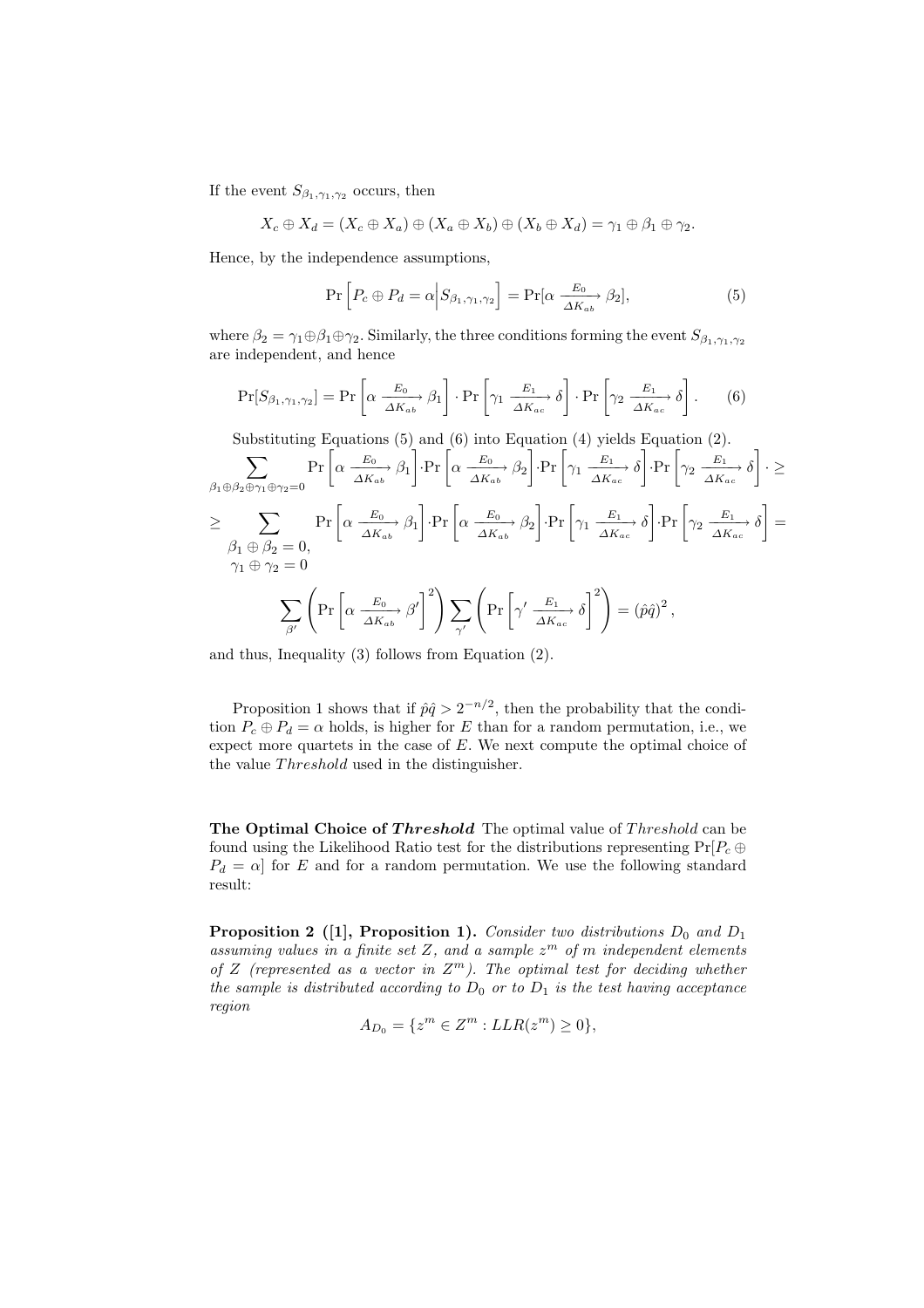*where*

$$
LLR(z^m) = \sum_{a \in Z} N(a|z^m) \log \frac{\Pr_{D_0}[a]}{\Pr_{D_1}[a]}
$$

*is the logarithmic likelihood ratio (with the convention that*  $log(0/p) = -\infty$  *and*  $log(p/0) = \infty$ ), and where  $N(a|z^m)$  is the number of times a occurs in the *sequence* z m*.*

Denote  $p_0 = \Pr[P_c \oplus P_d = \alpha]$  (where  $P_c$  and  $P_d$  are constructed by the boomerang process). We apply Proposition 2, where  $D_0$  and  $D_1$  are the distributions representing  $Pr[P_c \oplus P_d = \alpha]$  for E and for a random permutation, respectively. In this case,  $Z = \{0, 1\}$ ,  $m = M$ , and both distributions represent Bernoulli random variables, where  $D_0 = Ber(p_0)$  and  $D_1 = Ber(2^{-n})$ . Hence,

$$
LLR(z^M) = N(0|z^M) \log \frac{1 - p_0}{1 - 2^{-n}} + N(1|z^M) \log \frac{p_0}{2^{-n}}.
$$
 (7)

Since in our distinguisher, the acceptance region of the test is  $\{z^M\in Z^M:$  $N(1|z^M) \geq Threshold\}$ , the optimal value of *Threshold* is  $\min\{k : f(k) \geq 0\}$ , where

$$
f(k) = (M - k) \log \frac{1 - p_0}{1 - 2^{-n}} + k \log \frac{p_0}{2^{-n}}.
$$

A simple computation shows that the optimal value is

$$
Threshold = \left\lceil \frac{-\log \frac{1 - p_0}{1 - 2^{-n}}}{\log \frac{p_0(1 - 2^{-n})}{(1 - p_0)2^{-n}}} M \right\rceil. \tag{8}
$$

The Success Probability of the Distinguisher We use the following standard definition of the success probability of a distinguisher (see, e.g., [1]):

**Definition 3.** Let A be a distinguisher between distributions  $D_0$  and  $D_1$ , such *that for*  $j = 0, 1$ *, the statement*  $[A(D) = j]$  *corresponds to "D is distributed like* Dj*". The probability of success of* A *is*

$$
Pr_s(A) = \frac{Pr[A(D) = 0|D = D_0] + Pr[A(D) = 1|D = D_1]}{2}.
$$

Since the distinguisher counts the number of successes amongst M trials, it actually distinguishes between the Binomial distributions  $Bin(M, p_0)$  and  $Bin(M, 2^{-n})$ . Hence, given the value  $Threshold$  (as computed in Equation 8), the success probability of the distinguisher is given by the formula:

$$
Pr[Success] = \frac{1}{2} \Big[ Pr[Bin(M, p_0) \geq Threshold] + Pr[Bin(M, 2^{-n}) < Threshold] \Big] =
$$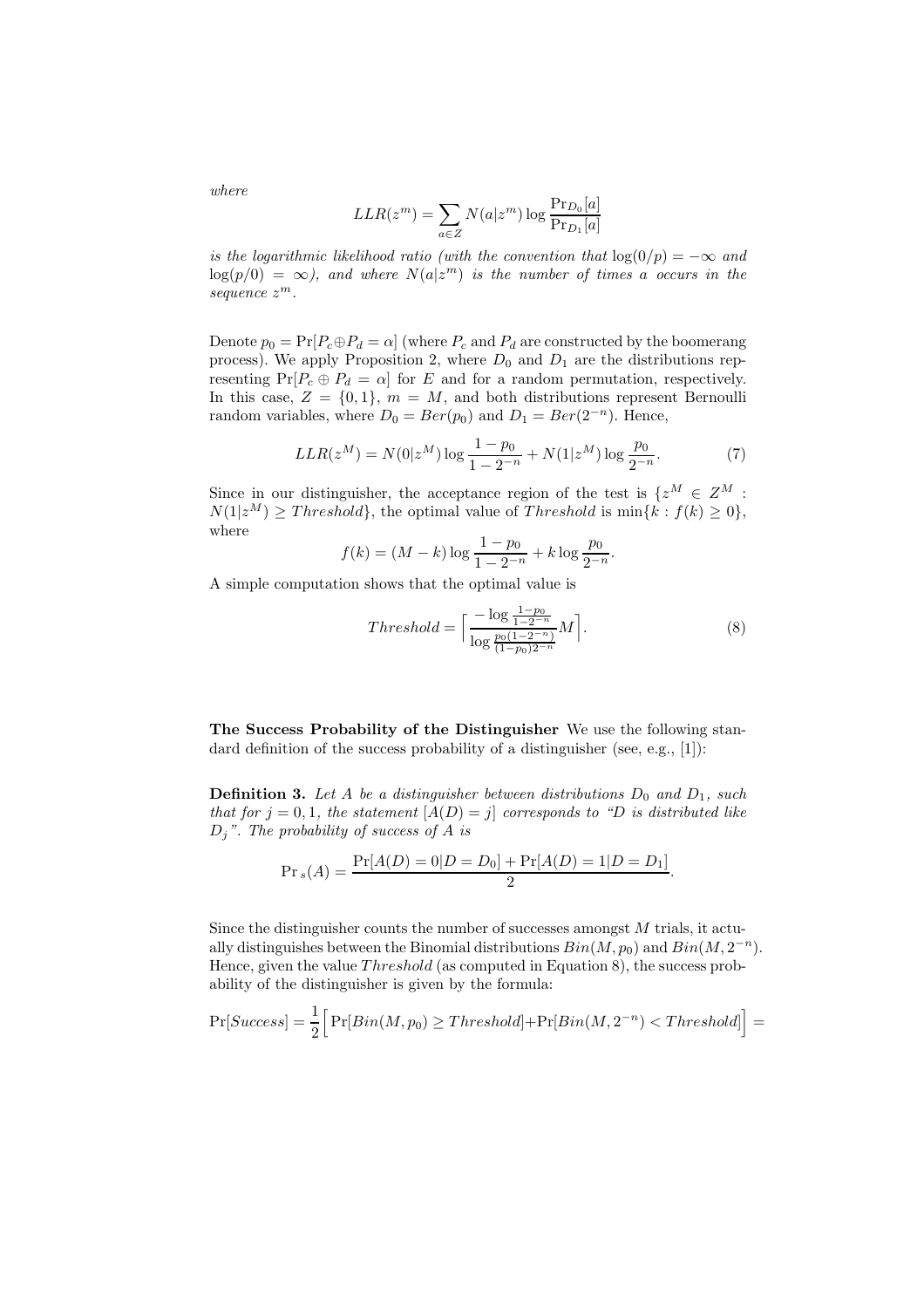$$
= \frac{1}{2} \left[ \sum_{k=Threshold}^{M} {M \choose k} p_0^k (1-p_0)^{M-k} \sum_{k=0}^{Threshold-1} {M \choose k} 2^{-nk} (1-2^{-n})^{M-k} \right].
$$
\n(9)

For a large value of M (like the values usually used in attacks as M has to be at least  $1/p_0$ , and  $p_0$  is in most cases very small), the Binomial distributions can be approximated by the Poisson distributions  $Poi(p_0M)$  and  $Poi(2^{-n}M)$ . Using this approximation, Equation (9) is simplified to:

$$
\Pr[Success] \approx \frac{1}{2} \left[ 1 - e^{-p_0 M} \sum_{k=0}^{Threshold - 1} \frac{(p_0 M)^k}{k!} + e^{-2^{-n} M} \sum_{k=0}^{Threshold - 1} \frac{(2^{-n} M)^k}{k!} \right]
$$
\n(10)

.

Denote  $c = Mp_0$ , and  $x = p_0/2^{-n}$ . Equation (10) can be reformulated into:

$$
\Pr[Success] \approx \frac{1}{2} \left[ 1 - \left( e^{-c} \cdot \sum_{k=0}^{Threshold-1} \frac{c^k}{k!} \right) + \left( e^{-c/x} \cdot \sum_{k=0}^{Threshold-1} \frac{(c/x)^k}{k!} \right) \right].
$$
\n(11)

We note that in actual attacks, c usually satisfies  $1 \leq c \leq 100$ , while the value  $x$  varies significantly between different attacks. In Table 2, we give the optimal threshold and success rate for several common values of  $c$  and  $x$ .

When x tends to infinity, Equation (11) can be simplified, as  $e^{-c/x}$  tends to 1. In other words, when  $x \gg 1$ , given  $M = c \cdot p_0^{-1}$  quartets, a threshold of 1 is sufficient to achieve the following success rate:

$$
Pr[success] \approx \frac{1}{2} (1 - e^{-c} + 1) = 1 - \frac{e^{-c}}{2}.
$$

Table 2. Optimal Thresholds and Success Rates for Common Parameters

| $\boldsymbol{x}$ | $c=1$ $c=2$ $c=3$ $c=4$                                                               |  | $c=6$ | $c=8$ | $c=16$                                                                              |
|------------------|---------------------------------------------------------------------------------------|--|-------|-------|-------------------------------------------------------------------------------------|
|                  | 2   1 (61.9%) 2 (66.5%) Imp Imp                                                       |  | Imp   | Imp   | Imp                                                                                 |
|                  | $(1 (70.5\%) 2 (75.2\%) 2 (81.4\%) 3 (84.1\%)$                                        |  | Imp   | Imp   | Imp                                                                                 |
| 10               | $(1 (76.8\%) 1 (84.2\%) 2 (88.2\%) 2 (92.3\%) 3 (95.7\%) 4 (97.4\%)$                  |  |       |       | Imp                                                                                 |
|                  | $16$   $1(78.6\%)$ 1 $(87.4\%)$ 2 $(89.3\%)$ 2 $(94.1\%)$ 3 $(96.6\%)$ 3 $(98.6\%)$   |  |       |       | $6(99.9\%)$                                                                         |
|                  | $100$   $1(81.1\%)$ $1(92.2\%)$ $1(96.0\%)$ $1(97.1\%)$ $2(99.0\%)$ $2(99.7\%)$       |  |       |       | $4(99.99\%)$                                                                        |
|                  | 200   1 (81.4%) 1 (92.7%) 1 (96.8%) 1 (98.1%) 2 (99.1%) 2 (99.8%)                     |  |       |       | 4(99.995%)                                                                          |
|                  | $1000$   $1(81.6\%)$ 1 $(93.1\%)$ 1 $(97.4\%)$ 1 $(98.9\%)$ 1 $(99.6\%)$ 2 $(99.8\%)$ |  |       |       | $3(99.999\%)$                                                                       |
|                  | $10000 1 (81.6\%) 1 (93.2\%) 1 (97.5\%) 1 (99.1\%) 1 (99.8\%) 1 (99.9\%)$             |  |       |       | $2(99.9998\%)$                                                                      |
|                  |                                                                                       |  |       |       | The entry $X(Y\%)$ means that the optimal threshold is X and the success rate is Y. |

Imp — it is impossible to gather the amount of data required in this case.

We note that while for attacks based on linear cryptanalysis, the probability of success can be approximated using the Normal distribution (see, e.g., [1, 35])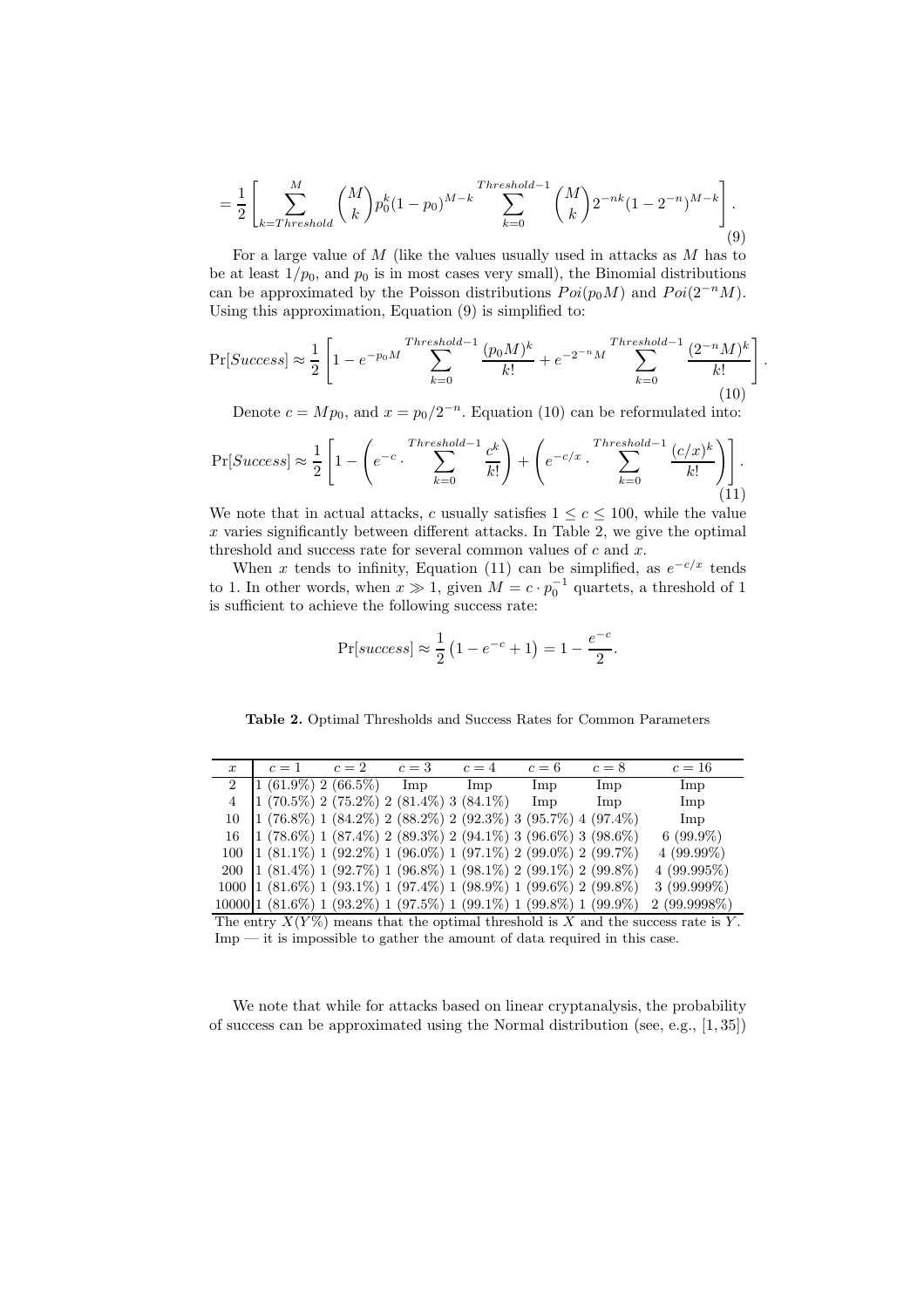in attacks based on differential cryptanalysis (like the attacks discussed in this paper) the Normal approximation may be inaccurate. The reason for the difference is that while in linear-based attacks, the value of the measured random variable is big (close to  $M/2$ ), in differential-based attacks the value is usually very small (e.g.,  $1 \leq Threshold \leq 10$ ). For such small values, the approximation of a random variable assuming only integer values by a Normal distribution is inaccurate, and hence approximation using a Poisson random variable is preferable.<sup>13</sup>

**Practical Lower Bounds for**  $\hat{p}$  **and**  $\hat{q}$  In practical attacks, the probability of the related-key boomerang distinguisher (given by Equation 2) cannot be computed. Moreover, even the computation of the lower bound given by Inequality (3) is infeasible in most of the cases. Instead, the adversary finds highprobability differential characteristics  $\left( \alpha \frac{E_0}{\Delta K_{ab}} \beta \right)$ ) and  $\left(\gamma \xrightarrow[\Delta K_{ac}]{} \delta\right)$  $\setminus$ . Then, the adversary computes lower bounds for  $\hat{p}$  and  $\hat{q}$  by considering only part of the possible  $\beta'$  and  $\gamma'$  values. For example, she can take into consideration all the characteristics  $\left(\alpha \xrightarrow[{\Delta K_{ab}}]{E_0} \beta'\right)$  that coincide with the characteristic  $\left(\alpha \xrightarrow[{\Delta K_{ab}}]{E_0} \beta'\right)$  $\overline{\phantom{0}}$ in all the rounds except for the last one, and take all possible values in the output difference of the last round.

In certain cases, especially when a good differential cannot be found, the following simple proposition is useful as a generic lower bound for  $\hat{p}$  and  $\hat{q}$ .

**Proposition 3.** *Consider related-key differentials through*  $E_0$  *with input difference*  $\alpha$  *and key difference*  $\Delta K$ *. If there exist only* m *differences*  $\beta'$  *such that*  $\Pr\left[\alpha \frac{E_0}{\Delta K}, \beta'\right] > 0$ , then  $\hat{p} \ge \sqrt{1/m}$ . Moreover, equality holds if and only if all *the* m differentials  $(\alpha \longrightarrow \beta')$  with non-zero probability have probability 1/m *each.*

*Proof.* Recall that the Cauchy-Schwarz inequality asserts that for any two sequences  $\{a_1, a_2, \ldots, a_m\}$  and  $\{b_1, b_2, \ldots, b_m\}$  of non-negative numbers, we have

$$
\sum_{i=1}^{m} a_i \cdot b_i \le \sqrt{\sum_{i=1}^{m} a_i^2} \cdot \sqrt{\sum_{i=1}^{m} b_i^2}.
$$

 $^{13}$  In  $\left[ 35\right]$  the success probabilities of both a linear attack and a differential attack are approximated using the Normal distribution. The experiments presented in [35] show that the approximation is much more accurate in the case of linear cryptanalysis. It is possible that using a Poisson approximation would result in a better accuracy in the differential case, as explained above.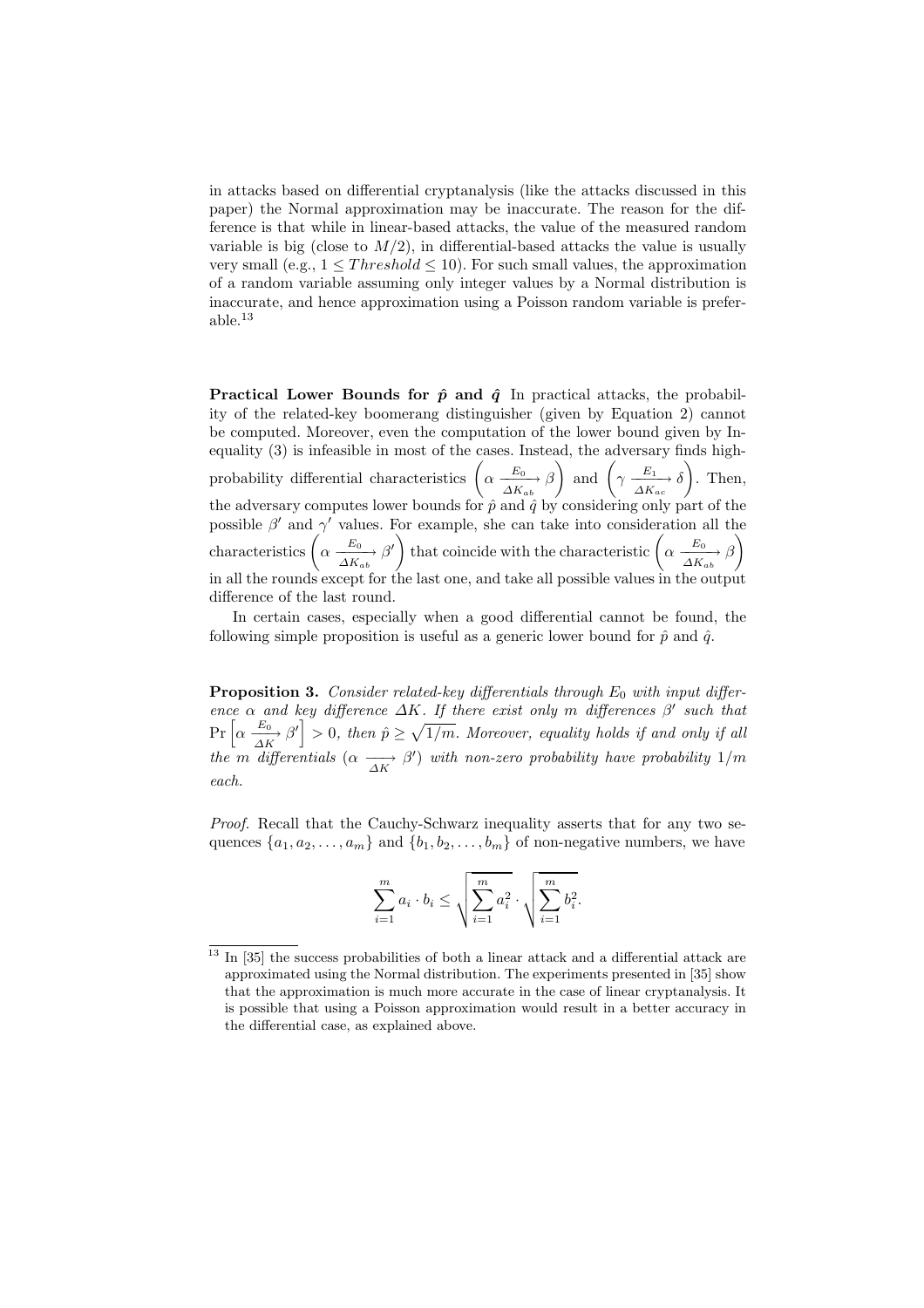Denote the probabilities of the differentials of the form <sup>α</sup> −−→∆K β ′ by p1, p2, . . . , p<sup>m</sup> (ignoring the differentials with zero probability). Clearly, we have

$$
\sum_{i=1}^{m} p_i = 1
$$
, and  $\hat{p} = \sqrt{\sum_{i=1}^{m} p_i^2}$ .

We apply the Cauchy-Schwarz inequality for the sequences  $\{p_1, p_2, \ldots, p_m\}$  and  $\{1, 1, \ldots, 1\}$  and get

$$
1 = \sum_{i=1}^{m} p_i \cdot 1 \le \sqrt{\sum_{i=1}^{m} p_i^2} \cdot \sqrt{\sum_{i=1}^{m} 1} = \hat{p}\sqrt{m},
$$

and hence  $\hat{p} \ge \sqrt{1/m}$ , as asserted. Furthermore, since equality in the Cauchy-Schwarz inequality holds if and only if the sequences  $\{a_i\}_{i=1}^m$  and  $\{b_i\}_{i=1}^m$  are proportional (i.e., there exists c such that  $a_i = c \cdot b_i$  for all i), in our case equality holds if and only if all the  $p_i$ 's are equal.

The generic lower bound given by Proposition 3 can be combined with a "good" differential for part of the rounds.

**Proposition 4.** Consider related-key differentials through  $E_0$  with input dif*ference* α *and key difference* ∆K*. Assume that there exists a decomposition*  $E_0 = E_{01} \circ E_{00}$ , and a difference  $\alpha'$ , such that:

*1.* Pr  $\left[\alpha \xrightarrow[\Delta K]{E_{00}} \alpha'\right] = p'$ , and

2. There exist only m differences  $\beta'$  such that  $Pr[\alpha' \frac{E_{01}}{\Delta K} \beta'] > 0$ .

*Then*  $\hat{p} \geq p' \sqrt{1/m}$ *.* 

*Proof.* We compute a lower bound on  $\hat{p}$  by considering only the characteristics  $\left(\alpha \frac{E_0}{\Delta K} \beta'\right)$  for  $E_0$  whose restriction to  $E_{00}$  is  $\left(\alpha \frac{E_{00}}{\Delta K} \alpha'\right)$ . By the assumptions, there are only  $m$  such differentials (ignoring differentials with probability zero), and the sum of their probabilities is  $p'$ . The assertion follows from the Cauchy-Schwarz inequality by the same argument as used in the proof of Proposition 3.

Clearly, the same arguments apply also for the computation of  $\hat{q}$ . Propositions 3 and 4 are used in our attacks on KASUMI and AES-192, presented in Sections 3 and 4.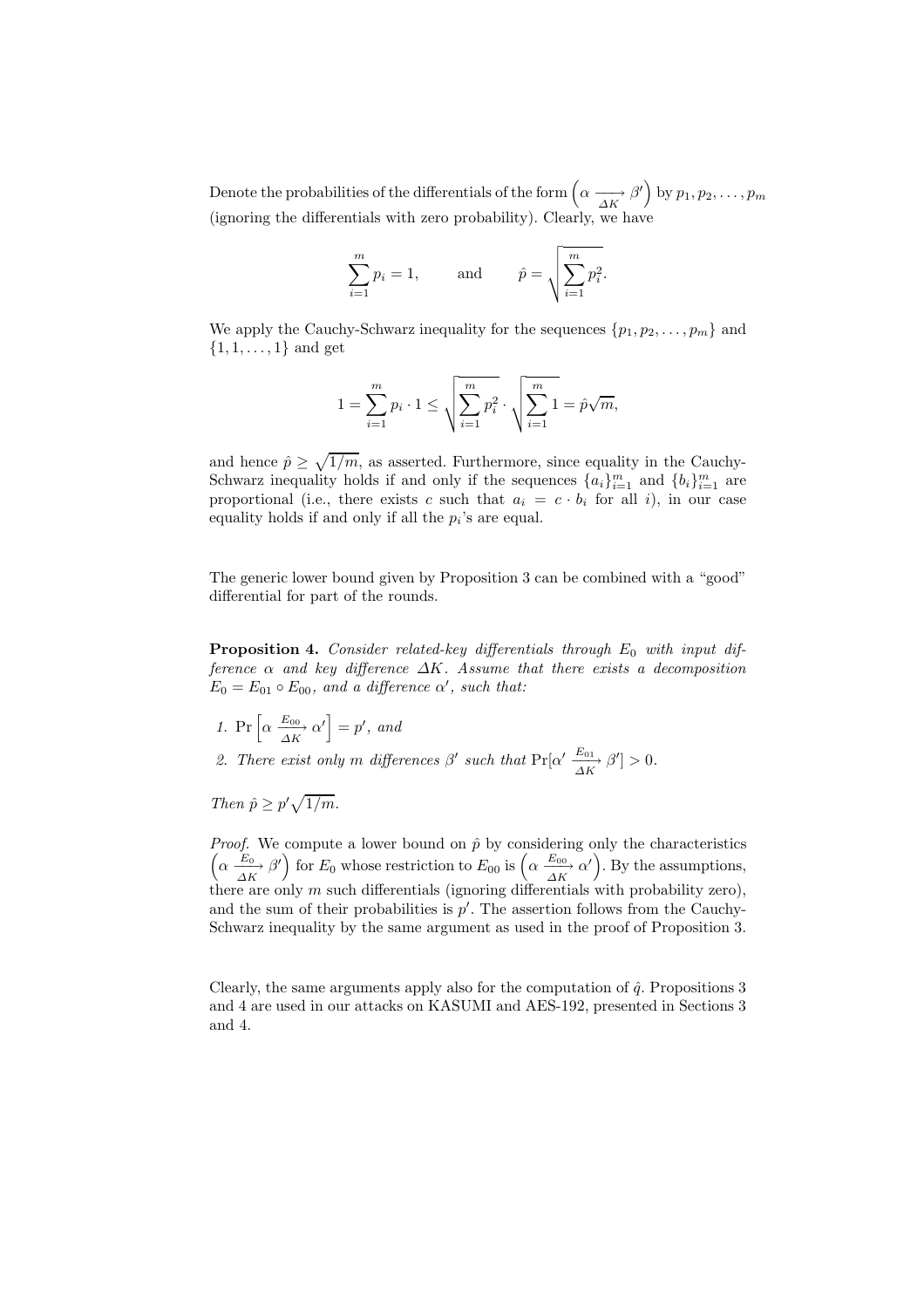#### 2.3 The Related-Key Rectangle Attack

The transformation of the related-key boomerang attack into the related-key rectangle attack is similar to the transformation of the boomerang attack to the rectangle attack in the single-key model. The related-key rectangle distinguisher involves four different unknown (but related) keys —  $K_a$ ,  $K_b = K_a \oplus \Delta K_{ab}$ ,  $K_c = K_a \oplus \Delta K_{ac}$ , and  $K_d = K_a \oplus \Delta K_{ab} \oplus \Delta K_{ac}$ . For fixed values  $\alpha$  and  $\delta$ , the algorithm of the distinguisher is as follows:

- 1. Choose M plaintexts  $P_a$ , and compute  $P_b = P_a \oplus \alpha$ . Ask for the ciphertexts  $C_a = E_{K_a}(P_a)$  and  $C_b = E_{K_b}(P_b)$ .
- 2. Choose M plaintexts  $P_c$ , and compute  $P_d = P_c \oplus \alpha$ . Ask for the ciphertexts  $C_c = E_{K_c}(P_c)$  and  $C_d = E_{K_d}(P_d)$ .
- 3. Set a counter C to zero.
- 4. For each of the  $M^2$  choices for  $(P_a, P_c)$  (and the corresponding  $(P_b, P_d)$ ):
	- (a) Check whether both conditions  $C_a \oplus C_c = \delta$  and  $C_b \oplus C_d = \delta$  are satisfied. If yes, increase the value of the counter  $C$  by 1.
- 5. If  $C > Threshold$ , output "The cipher E". Otherwise, output "Random Permutation".

The value of *Threshold* will be specified later in this section.

It is easy to see that for a random permutation, the probability that both conditions  $C_a \oplus C_c = \delta$  and  $C_b \oplus C_d = \delta$  are satisfied is  $2^{-2n}$ . The probability that the conditions are satisfied for  $E$  is given in the following proposition:

Proposition 5. *Consider a quartet of plaintexts and their corresponding ciphertexts*  $((P_a, C_a), (P_b, C_b), (P_c, C_c), (P_d, C_d))$  *constructed by the algorithm described above. We have*

$$
\Pr\left[\left(C_a \oplus C_c = \delta\right) \wedge \left(C_b \oplus C_d = \delta\right)\right] \approx
$$

 $\approx 2^{-n}$  $-n$   $\sum$  $\beta_1\oplus\beta_2\oplus\gamma_1\oplus\gamma_2=0$  $Pr\left[\alpha \xrightarrow[\Delta K_{ab}]{} \beta_1\right]$  $\cdot$ Pr  $\left[\alpha \xrightarrow[\Delta K_{ab}]{} \beta_2\right]$  $\cdot \Pr \left[ \gamma_1 \xrightarrow[\Delta K_{ac}]{E_1} \delta$  $\cdot \Pr \left[ \gamma_2 \xrightarrow[\Delta K_{ac}]{E_1} \delta$ 1  $(12)$ 

*In particular,*

$$
\Pr\left[\left(C_a \oplus C_c = \delta\right) \wedge \left(C_b \oplus C_d = \delta\right)\right] \ge 2^{-n}(\hat{p}\hat{q})^2,\tag{13}
$$

.

*where*

$$
\hat{p} = \sqrt{\sum_{\beta'} \Pr[\alpha \xrightarrow{\overline{E_0}} \beta']^2}, \text{ and } \hat{q} = \sqrt{\sum_{\gamma'} \Pr[\gamma' \xrightarrow{\overline{E_1}} \delta]^2}.
$$

*Proof.* The proof is similar to the proof of Proposition 1. Consider a quartet  $((P_a, C_a), (P_b, C_b), (P_c, C_c), (P_d, C_d))$  constructed by the algorithm. Denote the intermediate values  $(E_0(P_a), E_0(P_b), E_0(P_c), E_0(P_d))$  (where the encryption is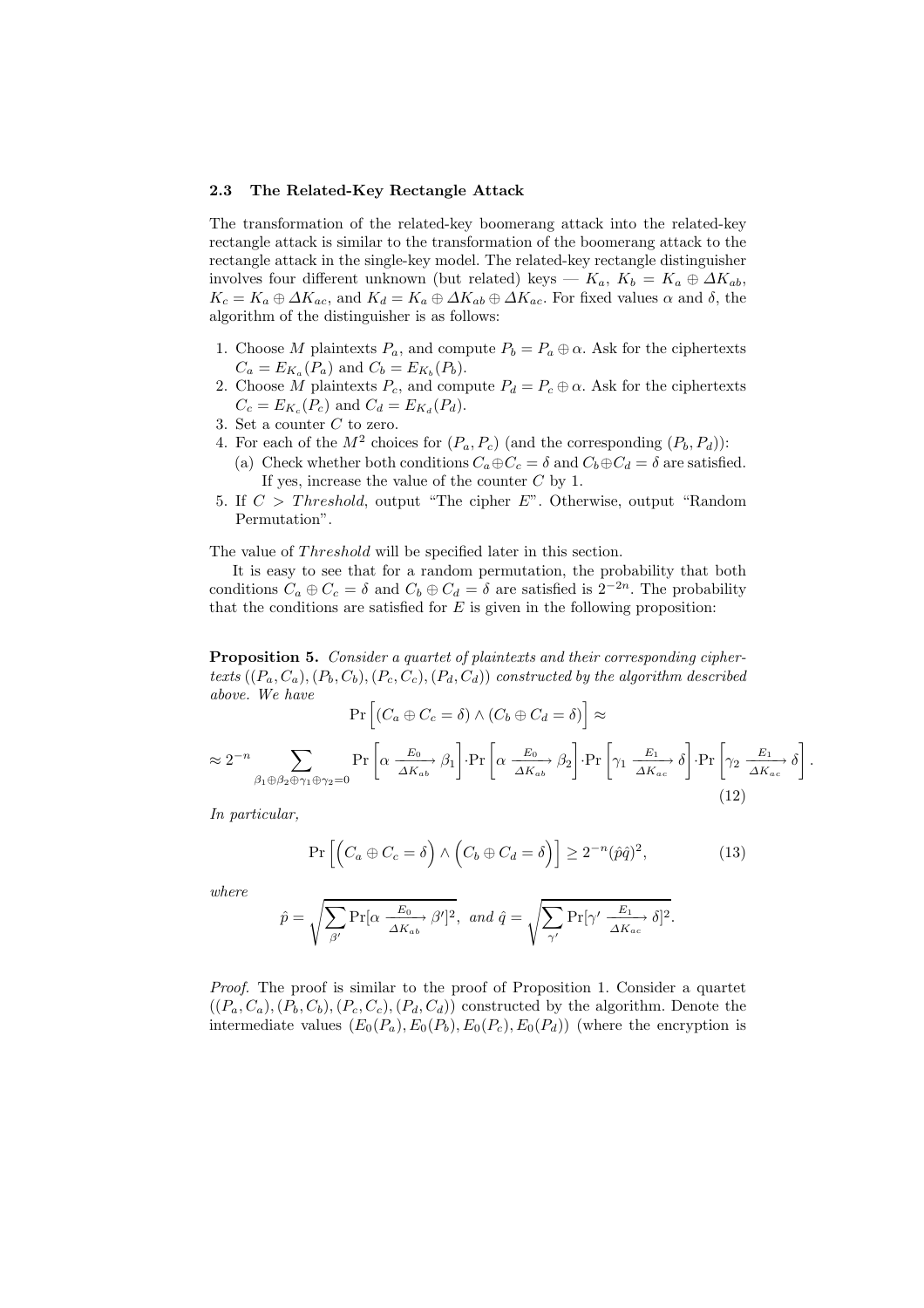under the respective keys) by  $(X_a, X_b, X_c, X_d)$ . For all  $\beta_1, \beta_2, \gamma_1$ , we say that the event  $S_{\beta_1,\beta_2,\gamma_1}$  occurs, if the following conditions are satisfied:

$$
X_a \oplus X_b = \beta_1, \qquad X_c \oplus X_d = \beta_2, \qquad X_a \oplus X_c = \gamma_1.
$$

Since the events  $\{S_{\beta_1,\beta_2,\gamma_1}\}$  for different values of  $(\beta_1,\beta_2,\gamma_1)$  are disjoint and their union is the entire space, we have

$$
\Pr\left[\left(C_a \oplus C_c = \delta\right) \wedge \left(C_b \oplus C_d = \delta\right)\right] =
$$
\n
$$
= \sum_{\beta_1, \beta_2, \gamma_1} \Pr\left[\left(C_a \oplus C_c = \delta\right) \wedge \left(C_b \oplus C_d = \delta\right) \middle| S_{\beta_1, \beta_2, \gamma_1} \right] \cdot \Pr[S_{\beta_1, \beta_2, \gamma_1}]. \quad (14)
$$

If the event  $S_{\beta_1,\beta_2,\gamma_1}$  occurs, then

$$
X_b \oplus X_d = (X_b \oplus X_a) \oplus (X_a \oplus X_c) \oplus (X_c \oplus X_d) =
$$
  

$$
\beta_1 \oplus \gamma_1 \oplus \beta_2.
$$

Hence, by the independence assumption,

$$
\Pr\left[\left(C_a \oplus C_c = \delta\right) \wedge \left(C_b \oplus C_d = \delta\right) \middle| S_{\beta_1, \beta_2, \gamma_1} \right] = \Pr\left[\gamma_1 \xrightarrow[\Delta K_{ac}]{E_1} \delta\right] \cdot \Pr\left[\gamma_2 \xrightarrow[\Delta K_{ac}]{E_1} \delta\right],\tag{15}
$$

where  $\gamma_2 = \beta_1 \oplus \gamma_1 \oplus \beta_2$ . Applying again the independence assumption, we have

$$
\Pr[S_{\beta_1, \beta_2, \gamma_1}] = \Pr\left[X_a \in G_{K_a}^{-1}\left(\alpha \frac{E_0}{\Delta K_{ab}} \beta_1\right) \Big| \left(X_c \in G_{K_c}^{-1}\left(\alpha \frac{E_0}{\Delta K_{ab}} \beta_2\right)\right) \bigwedge \left(X_a \oplus X_c = \gamma_1\right)\right].
$$

$$
\Pr\left[X_c \in G_{K_c}^{-1}\left(\alpha \frac{E_0}{\Delta K_{ab}} \beta_2\right) \Big| X_a \oplus X_c = \gamma_1\right] \cdot \Pr\left[X_a \oplus X_c = \gamma_1\right] =
$$

$$
= \Pr\left[\alpha \frac{E_0}{\Delta K_{ab}} \beta_1\right] \cdot \Pr\left[\alpha \frac{E_0}{\Delta K_{ab}} \beta_2\right] \cdot \Pr(X_a \oplus X_c = \gamma_1). \tag{16}
$$

Since  $P_a$  and  $P_c$  are chosen independently, then

$$
\Pr[X_a \oplus X_c = \gamma_1] \approx 2^{-n}.\tag{17}
$$

Note that for any fixed value of  $P_a \oplus P_c$  and  $\gamma_1$ , this approximation is rather inaccurate. For an ideal cipher, it is expected that for a fraction  $e^{-1/2}$  of the possible values of  $\gamma_1$ , we have  $Pr[X_a \oplus X_c = \gamma_1] = 0$ , and for the other values, the probability is at least  $2^{-n+1}$ . However, when the probability is averaged over many different pairs  $(P_a, P_c)$ , the approximation becomes reasonable.

Substituting Equations (15), (16), and (17) into Equation (14) yields Equation  $(12)$ . The proof of Equation  $(13)$  given Equation  $(12)$  is identical to the derivation of Equation (3) from Equation (2) in the proof of Proposition 1.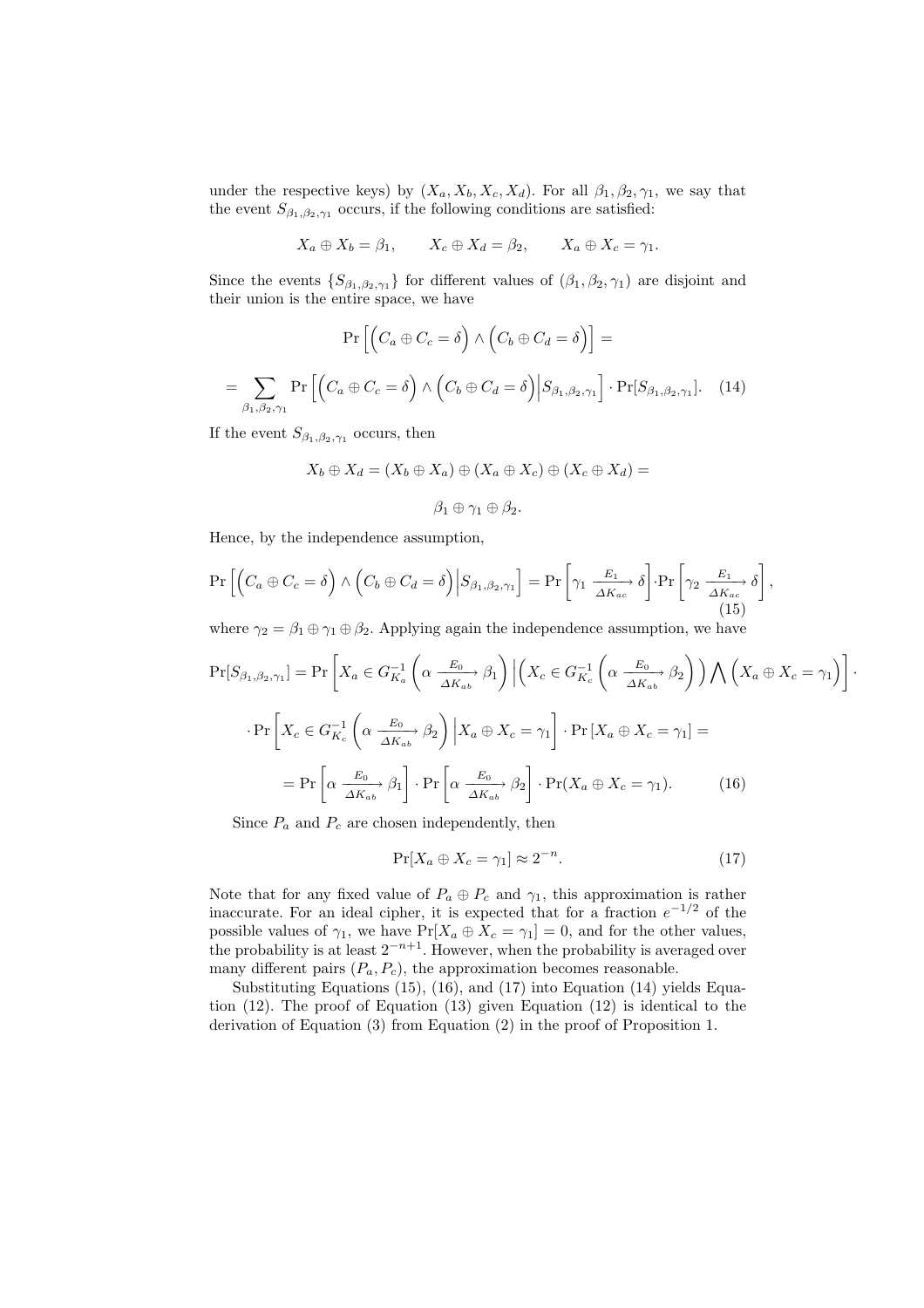Proposition 5 shows that if  $\hat{p}\hat{q} > 2^{-n/2}$ , then the probability that the conditions  $(C_a \oplus C_c = \delta)$  and  $(C_b \oplus C_d = \delta)$  hold simultaneously, is higher for E than for a random permutation, and hence Step 2 of the distinguisher makes sense.

The optimal choice of Threshold and the computation of the success probability of the distinguisher given the probability

$$
p_0 = \Pr\left[ \left( C_a \oplus C_c = \delta \right) \wedge \left( C_b \oplus C_d = \delta \right) \right]
$$

are very similar to the respective steps for the related-key boomerang distinguisher presented in Section 2.2, and hence are omitted here. A key recovery attack based on the related-key rectangle distinguisher is more complicated than the respective related-key boomerang attack, due to the abundance of quartets the adversary has to examine. We do not describe the key-recovery algorithm here, and refer the reader to the algorithm of the rectangle key-recovery attack in [8], that can be easily adopted to the related-key model. We note that Table 2 can also be applied to the case of the rectangle attack, with a different value for  $p_0, c$  and x: For the related-key rectangle attack  $p_0 = 2^{-n}(\hat{p}\hat{q})^2$ ,  $x = p_0/2^{-2n}$ , and c is the number of expected quartets (i.e., given  $M = \sqrt{c/p_0}$  pairs).

#### 2.4 The Independence Assumptions

All statistical cryptanalytic techniques require various randomness assumptions. For example, the construction of differential characteristics uses the assumption that the cipher is a *Markov cipher* (see [6]), which implies that the characteristics of single rounds are independent of each other and can be combined. Linear cryptanalysis is based on Matsui's Piling up Lemma [31], which essentially asserts that linear approximations of single rounds are independent. These randomness assumptions allow a rigorous treatment of the techniques, as well as better applicability (since the search of differentials and linear approximations can be done for each round separately). It is easy to construct artificial examples of ciphers that do not satisfy the randomness assumptions, which would result in failure of the differential or the linear attacks. However, based on many experimental results, it is reasonable to assume that most of the ciphers satisfy the randomness assumptions. Moreover, if some cipher does not satisfy these assumptions, then this non-randomness is probably exploitable in some other attack, e.g., impossible differential attack. Nevertheless, it is important to verify the attacks experimentally whenever possible in order to assure that the assumptions indeed hold in the specific case of interest.

The randomness assumption used in the related-key boomerang and rectangle attacks (i.e., Assumption 1) has two parts. The second part of the assumption, that essentially asserts that differentials of different parts of the cipher are independent, is similar to the standard assumption that the cipher is Markovian, which is used in differential cryptanalysis. However, the first part of Assumption 1 is relatively stronger than the assumptions used in differential cryptanalysis.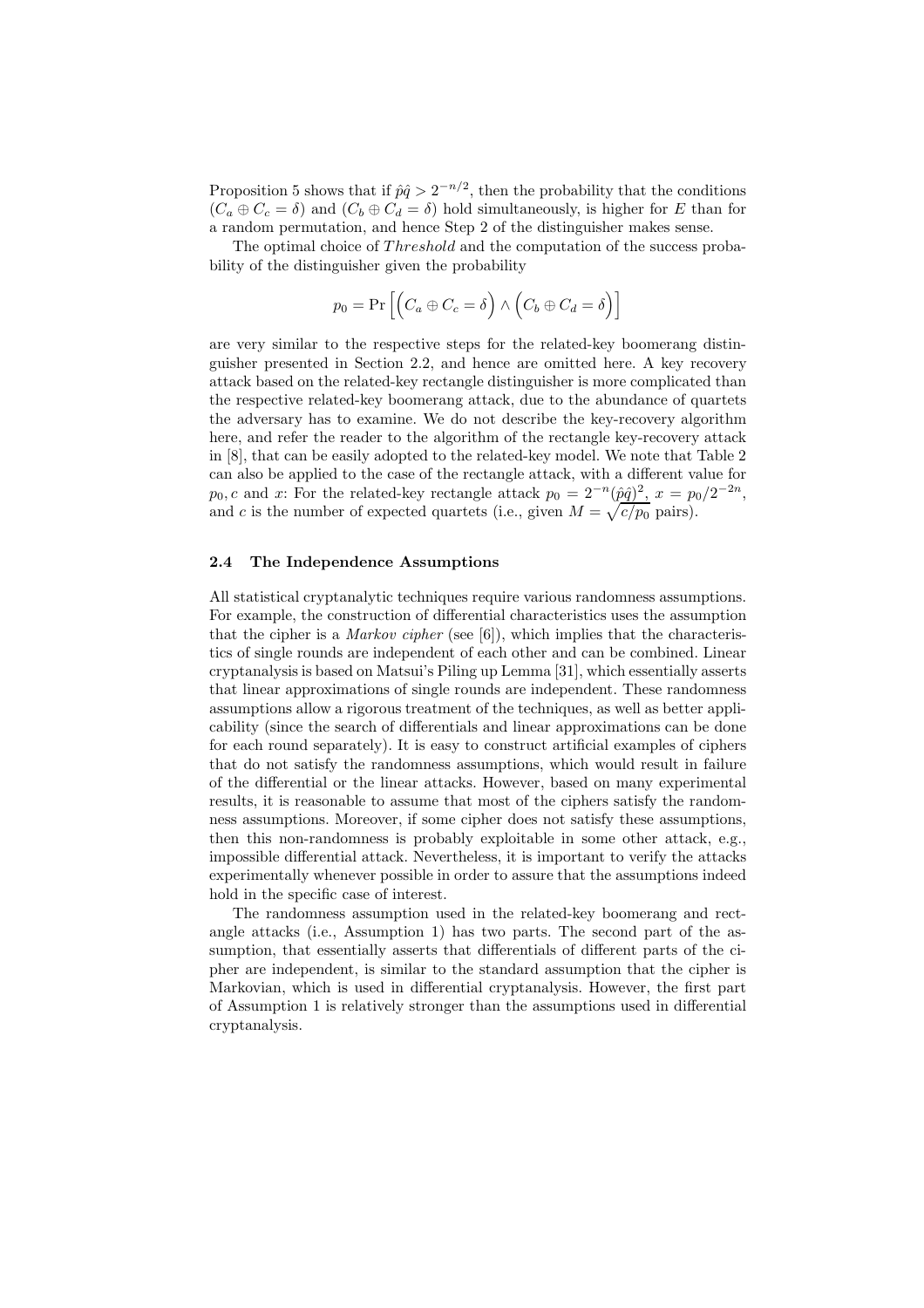Differential cryptanalysis is based on the assumption that for any fixed key K and any (related-key) differential  $(\alpha \rightarrow \beta)$ , the set  $G_K(\alpha \rightarrow \beta)$  is distributed randomly and uniformly in the plaintext space.<sup>14</sup> In the relatedkey boomerang and rectangle attacks, the assumption deals with the distribution of *pairs of sets* of the class  $G_K$  $\sqrt{ }$  $\alpha \xrightarrow[\Delta K_0]{E_0} \beta$ ) . We assume that any two pairs of such sets are independent, i.e., the events  $X \in G_K$  $\sqrt{ }$  $\gamma_1 \xrightarrow[\Delta K_1]{E_1} \delta$  $\overline{ }$ and  $X \oplus \beta_1 \in G_{K \oplus \Delta K_0}$  $\sqrt{ }$  $\gamma_2 \xrightarrow[\Delta K_1]{E_1} \delta$  $\overline{\phantom{0}}$ are independent, for any value of  $\gamma_1, \gamma_2, \beta_1, \delta$ , and K.

To show the problem that may exist in the independence assumptions, we give the following simple artificial example, which uses high probability differentials.

Assume that for given K,  $\alpha$ , and  $\beta$ , for which  $MSB(\beta) = 0$  (i.e., the most significant bit of  $\beta$  is 0), we have  $G_K^{-1}(\alpha \frac{E_0}{\Delta K_0} \beta) = \{X | MSB(X) = 1\}$ and  $G_{K\oplus \Delta K_1}^{-1}(\alpha \xrightarrow[\Delta K_0]{E_0} \beta) = \{X | MSB(X) = 0\}$  (in particular, it follows that  $Pr[\alpha \xrightarrow[\Delta K_0]{E_0} \beta] = 1/2$ . Further assume that for some  $\gamma$  such that  $MSB(\gamma) = 0$ and for some  $\delta$ , Pr[ $\gamma \frac{E_1}{\Delta K_1}$   $\delta$ ] = 1/2. By the independence assumptions, it is expected that the probability in a related-key boomerang distinguisher based on the differentials  $\left(\alpha \xrightarrow[{\Delta K_0}] {\Delta K_0}\right)$ ) and  $\left(\gamma \frac{E_1}{\Delta K_1} \delta\right)$ ) is at least  $(1/4)^2 = 1/16$ . However, consider a right quartet with respect to this distinguisher and denote the intermediate encryption values by  $(X_a, X_b, X_c, X_d)$ . Since  $X_a \in G_K^{-1}(\alpha \frac{E_0}{\Delta K_0}, \beta)$ , we have  $MSB(X_a) = 1$ , and thus, since  $MSB(\gamma) = 0$ , necessarily  $MSB(X_c) = 0$ 1. This implies that  $X_c \notin G_{K \oplus \Delta K_1}^{-1}(\alpha \frac{E_0}{\Delta K_0} \beta)$ , and thus, the actual probability of the distinguisher is zero!<sup>15</sup>

This example demonstrates failure of the first part of Assumption 1 (independence inside the same sub-cipher). Similarly, the second part of the assumption fails if we assume that for some  $K, \alpha, \beta, \gamma$  and  $\delta$ , we have  $G_K^{-1}$  $\sqrt{ }$  $\alpha \xrightarrow[\Delta K_0]{E_0} \beta$  $\lambda$ =  $\{X|MSB(X) = 1\}$  and  $G_K$  $\sqrt{ }$  $\gamma \xrightarrow[\Delta K_1]{E_1} \delta$  $\setminus$  $= \{X | MSB(X) = 0\}$ , since in this

<sup>&</sup>lt;sup>14</sup> There are cases in which this cannot be satisfied even in a regular cipher as shown in [17], where the behavior of differential characteristics with probability lower than  $2^{-n}$  is shown to be dependent on the key. This is also the case for weak key classes, i.e., classes of keys which behave significantly different than random.

 $^{\rm 15}$  Actually, the probability of the distinguisher may be higher due to differentials of the form  $(\alpha \frac{E_0}{\Delta K_0} \beta')$  for  $\beta' \neq \beta$ . However, if there are no high-probability differentials of this form, the probability of the distinguisher is still significantly lower than the predicted value 1/16.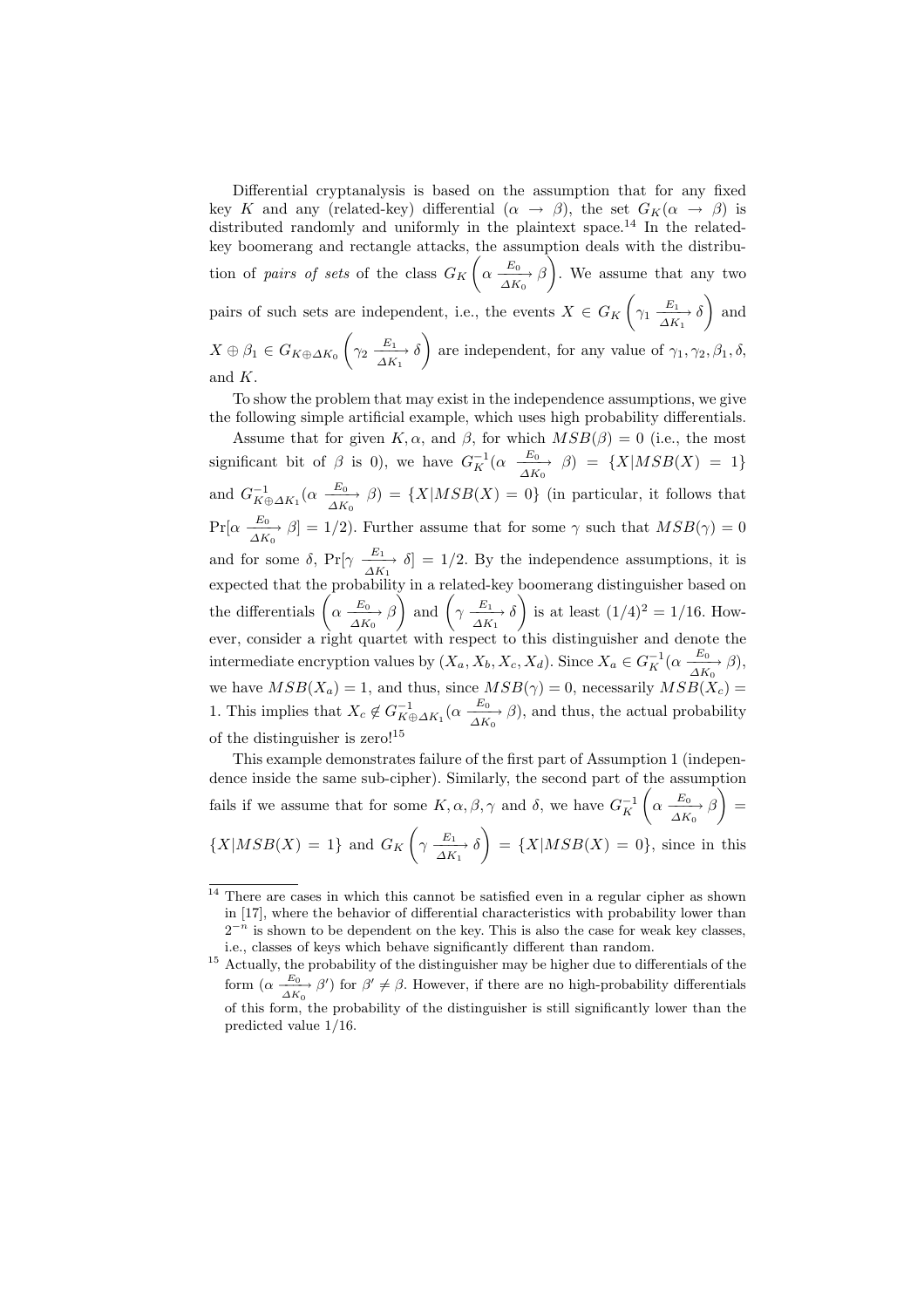case  $X_a$  cannot be element in both  $G_K^{-1}$  $\sqrt{ }$  $\alpha \xrightarrow[\Delta K_0]{E_0} \beta$  $\setminus$ and  $G_K$  $\sqrt{ }$  $\gamma \xrightarrow[\Delta K_1]{E_1} \delta$  $\setminus$ simultaneously.

We note that in several specific cases, deviations from the prediction of the independence assumptions were detected in "real" ciphers. Such an example is the *ladder switch* described in [14], where *higher* probability for the related-key boomerang distinguisher is obtained using dependencies.

Luckily, in the related-key boomerang and rectangle attacks, there are several mechanisms which may overcome dependence problems. The first is the fact that in the attack we count over many differentials (all  $\beta_1, \beta_2, \gamma_1, \gamma_2$  such that  $\beta_1 \oplus \beta_2 \oplus \gamma_1 \oplus \gamma_2 = 0$ , which ensures that even if there is a problem in some combination of differentials, it is expected that other combinations still succeed. The second one is the fact that four different keys are used (in the case  $\Delta K_0 \neq \Delta K_1$ ), and thus, even if there is a dependence between the differentials, it is slightly countered by the different keys.

Experimental Verification of the Randomness Assumption As follows from the discussion above, in the related-key boomerang and rectangle attacks it is very important to verify the independence assumption practically in any specific case. Unfortunately, in many of the cases it is impossible due to the high complexity of the attack. Moreover, for the rectangle attack such verification is inherently impossible: the data complexity of the attack is lower-bounded by  $2^{n/2}$  and infeasible for any block cipher with block size of 128 bits or more (e.g., AES). For the boomerang attack, it is sometimes possible to challenge the independence assumptions for a reduced-round variant of the attack, e.g., for a variant containing one or two rounds in each sub-cipher. However, this verification is not fully sufficient, since in the full attack, the overall probability of the distinguisher is an average taken over many possible differentials, while in the reduced-round variant only a small subset of the differentials is considered. It is possible that while the reduced-round attack does not satisfy the independence assumption, the full attack does satisfy it, since the deviations from independence for different characteristics cancel each other.

As an example of the validity of Assumption 1, we experimentally verified the related-key boomerang distinguisher on 6-round KASUMI, presented in Section 3.3. The predicted rate of experiments with at least one quartet of 86.5% was met with an 87% of the experiments showing one such quartet after 10,000 experiments, proving the validity of the analysis for 6-round KASUMI. For more details, we refer the reader to Section 3.3.

# 2.5 Generalizations of the Related-Key Boomerang and Rectangle Attacks

In this section we briefly present two generalizations of the basic related-key boomerang and rectangle attacks.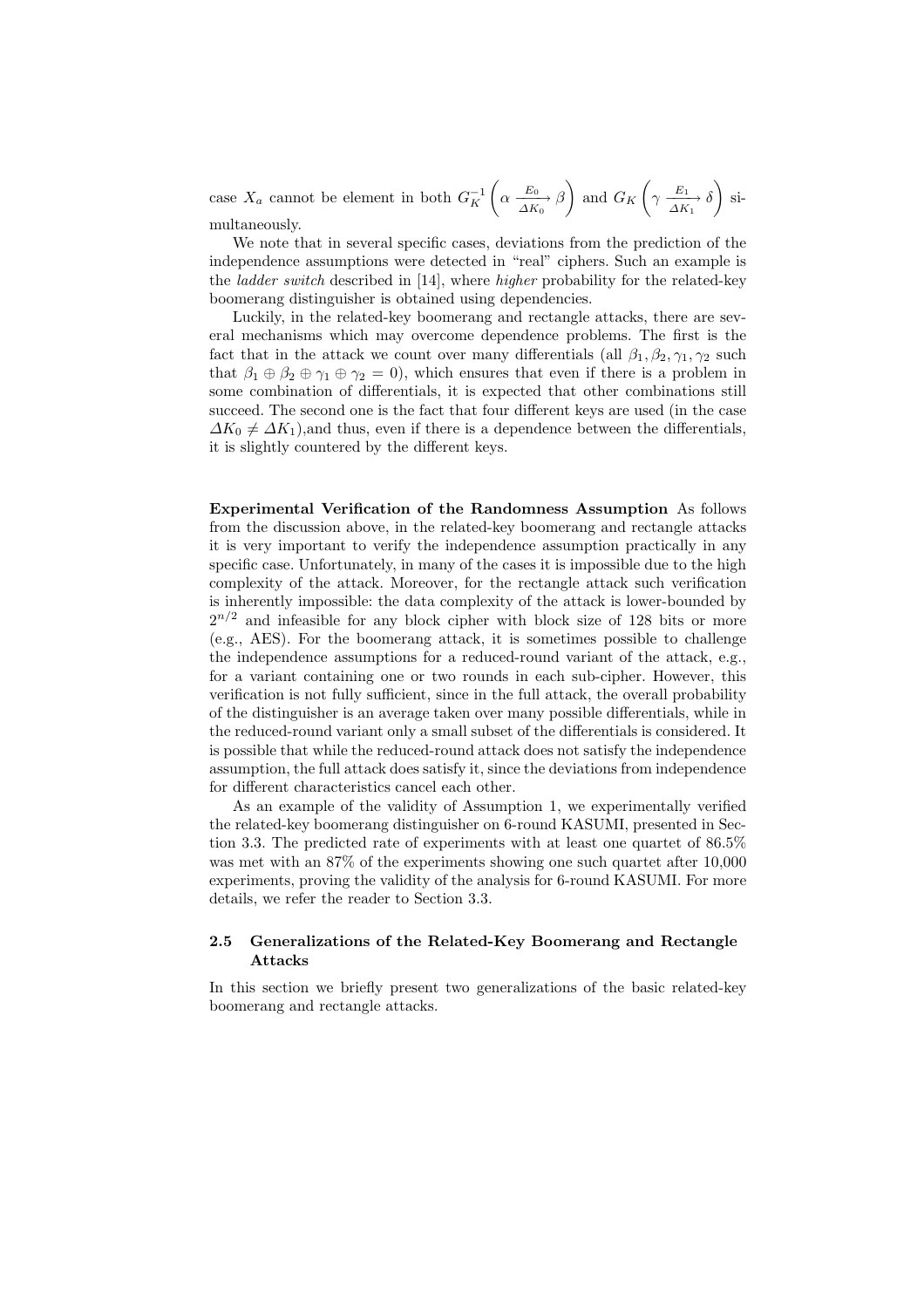Using Structures of Keys The related-key differentials used in the attack are usually based on fixed *subkey* differences. If the key schedule of the attacked cipher is linear, such differences can be achieved by choosing the appropriate key difference. However, if the key schedule is nonlinear, a fixed key difference does not ensure fixed subkey differences. Instead, the adversary can apply differential cryptanalysis to the key schedule. By studying the differential properties of the key schedule, the adversary can find a key difference that leads to the required subkey differences with a relatively high probability. Then, the adversary can repeat the attack for many pairs of related-keys and expect that in one of the pairs, the required subkey differences are satisfied and the basic related-key boomerang/rectangle attack can be applied.

Furthermore, we observe that the number of keys used in the attack can be reduced by using *structures of keys*. Instead of finding a single key difference leading to the required subkey differences with a high probability, the adversary can find many such key differences (possibly with lower probabilities). Then, the adversary can use structures of keys such that each structure contains many pairs of keys corresponding to different "key characteristics", and thus reduce the number of keys required for the attack.

A concrete example of this improvement can be found in the attack on AES-192 in Section 4. The improvement uses 127 key characteristics in parallel, and succeeds to reduce the number of keys required for the attack from 256 to 64.

Generalizing the Key Relation While XOR relations are common and inherent to the majority of differential-based related-key attacks, in some cases other key relations are more suitable (either due to the environment of the attack or in order to obtain higher probabilities of the differentials). The related-key boomerang and rectangle attacks can be applied almost without a change when the XOR key relations are replaced by any relation satisfying a condition specified below.

Denote the relation between the keys  $K$  and  $K'$  by  $R(K, K')$ . We note that R can be any relation which is symmetric, and covers all keys. At the same time, we recall the fact that the more complex the relation  $R$  is, the applicability of the related-key attack may be affected. For example, in the basic related-key boomerang and rectangle attacks we can set  $R(K, K') = K \oplus K'$ .

The boomerang and rectangle attacks can be applied whenever the key relation satisfies the following condition:

$$
\forall (K_a, K_b, K_c, K_d), \left( R(K_a, K_c) = R(K_b, K_d) \right) \Longrightarrow
$$

$$
\left( R(K_a, K_b) = R(K_c, K_d) \right). \tag{18}
$$

Condition (18) ensures that in each of the sub-ciphers, the same key relation is used in both differentials. For example, for XOR differences

$$
(K_a \oplus K_c = K_b \oplus K_d) \Longrightarrow (K_a \oplus K_b = K_c \oplus K_d),
$$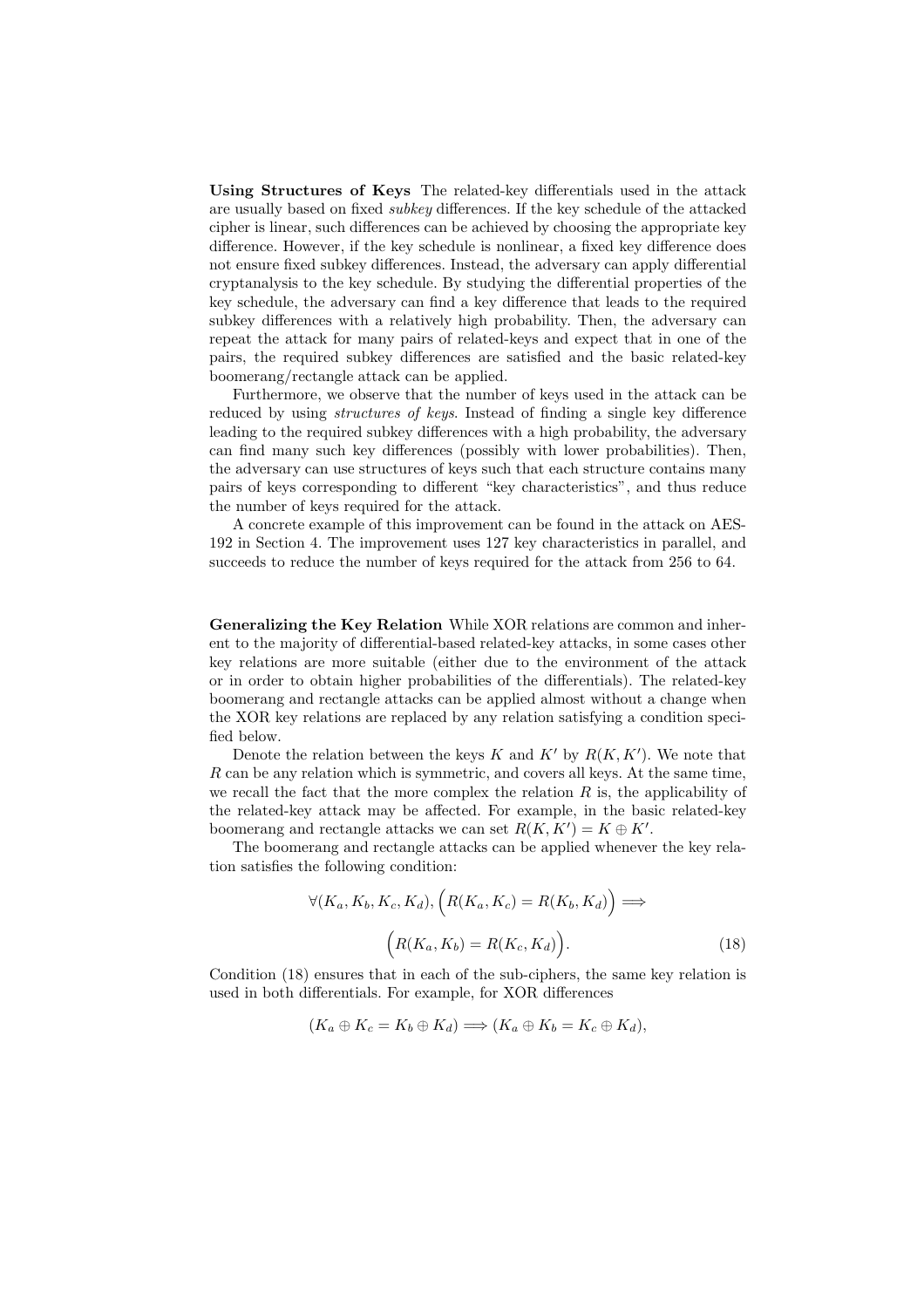and hence the condition holds.

Condition (18) is satisfied for a wide variety of key relations, including additive differences (e.g.,  $R(K, K') = (K - K') \mod 2^n$ ) and rotations. On the other hand, the condition does not hold if the relation used in the first subcipher (i.e., between  $(K_a, K_b)$  and  $(K_c, K_d)$ ) and the relation used in the second sub-cipher (i.e., between  $(K_a, K_c)$  and  $(K_b, K_d)$ ) are of different classes (e.g., XOR differences in the first sub-cipher and modular differences in the second sub-cipher).

We note that the basic related-key boomerang and rectangle attacks can be extended to use different values  $\alpha, \alpha'$  in the related-key differentials of  $E_0$ , and  $\delta, \delta'$  in the related-key differentials of  $E_1$ . Similarly, the attack can use different key differences  $\Delta K_0$ ,  $\Delta K'_0$  and  $\Delta K_1$ ,  $\Delta K'_1$  in the differentials of  $E_0$  and  $E_1$ , respectively. This allows to extend Condition (18) to the following:

Proposition 6. *The related-key boomerang attack can be applied with two key relations*  $R_1, R_2$ *, as long as for every quadruple*  $(K_a, K_b, K_c, K_d)$  *the relations*  $R_1(K_a, K_b)$ , and  $R_2(K_a, K_c)$ ,  $R_2(K_b, K_d)$  *imply the relation*  $R_1(K_c, K_d)$ *. The related-key rectangle attack can be applied if the relations*  $R_1(K_a, K_b)$ ,  $R_1(K_c, K_d)$ and  $R_2(K_a, K_c)$  *imply the relation*  $R_2(K_b, K_d)$ *.* 

Finally, even if the condition of Proposition 6 is not satisfied, in some cases the attack can be still applied using structures of keys, as described earlier.

#### 2.6 Comparison With Other Related-Key Attacks

For any new technique constructed as a combination of existing techniques, a natural question to ask is whether there are cases in which the combined attack is better than each of its components taken separately. In this section we briefly describe several important cases in which the related-key boomerang and rectangle attacks are expected to outperform each of their components. Concrete examples of the advantage of related-key boomerang and rectangle attacks over other attack techniques are given in Sections 3 and 4.

The main advantage of the related-key differential attacks over ordinary differential attacks is the ability of the adversary to use the subkey differences to cancel the plaintext difference in the input of one (or more) of the non-linear parts of the cipher. As a result, the adversary obtains one (or more) rounds in the differential that hold with probability 1, allowing the extension the differential by one (or more) rounds.

In the related-key boomerang and rectangle attacks, the adversary can enjoy this advantage twice, once in each of the sub-ciphers. As a result, the overall distinguisher can be extended by two (and in some cases even more) rounds. This is a significant advantage of the related-key boomerang/rectangle attack over all other differential-based related-key attacks (e.g., related-key differential attack, related-key impossible differential attack and related-key differential-linear attack) that can enjoy the advantage of the related-key model only once.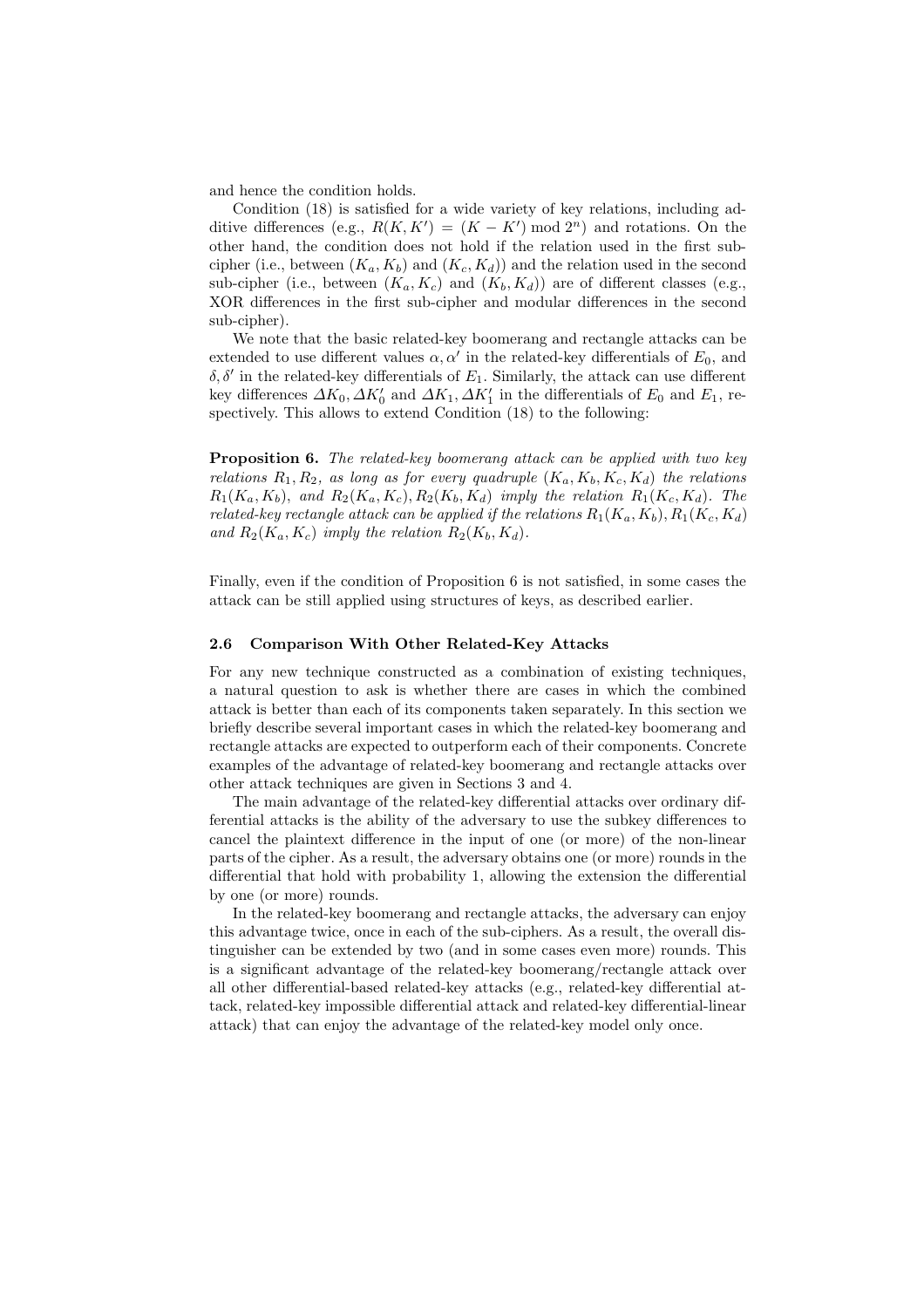The advantage of gaining a single additional round (or two rounds) to the distinguisher is significant in ciphers in which the number of rounds is small and each round function is relatively strong. Hence, the gain of the related-key boomerang/rectangle attack is expected to be significant in ciphers like AES [32] and KASUMI [36].

Another property of the cipher required for the success of related-key boomerang and rectangle attacks is simplicity of the key schedule. The basic version of the attack is applicable only to ciphers with a linear key schedule, but using structures of keys the attack can be applied to ciphers with a nonlinear key schedule as well. However, if the key schedule of the cipher is complex enough and does not have "good" differential properties, then the number of keys required for the attack becomes infeasibly big.

Summarizing the discussion above, the related-key boomerang and rectangle attacks are expected to be successful if the attacked cipher has the following properties:

- A small number of relatively strong rounds.
- A relatively simple key schedule.

The class of ciphers satisfying these properties includes widely used ciphers such as AES [32], KASUMI [36], and IDEA [30]. These three ciphers can be indeed attacked efficiently using the related-key boomerang/rectangle attack technique.

# 3 Related-Key Boomerang/Rectangle Attacks on KASUMI

#### 3.1 The KASUMI Block Cipher

KASUMI [36] is a 64-bit block cipher with 128-bit keys, with a recursive Feistel structure, following its ancestor, MISTY1. The cipher has eight Feistel rounds, where each round is composed of two functions: the  $FO$  function which is in itself a 3-round 32-bit Feistel construction, and the  $FL$  function that mixes a 32-bit subkey with the data in a linear way. The order of the two functions depends on the round number: in the even rounds the  $FL$  function is applied first, and in the odd rounds the  $FO$  function is applied first.

The  $FO$  function also has a recursive structure: its  $F\text{-function}$ , called  $FI$ , is a four-round Feistel construction. The  $FI$  function uses two non-linear S-boxes S7 and S9 (where S7 is a 7-bit to 7-bit permutation and S9 is a 9-bit to 9-bit permutation), and accepts an additional 16-bit subkey, that is mixed with the data. In total, a 96-bit subkey enters  $FO$  in each round  $-48$  subkey bits are used in the  $FI$  functions and 48 subkey bits are used in the key mixing stages.

The  $FL$  function accepts a 32-bit input and two 16-bit subkey words. One subkey word affects the data using the OR operation, while the second one affects the data using the AND operation. We outline the structure of KASUMI and its parts in Fig. 2.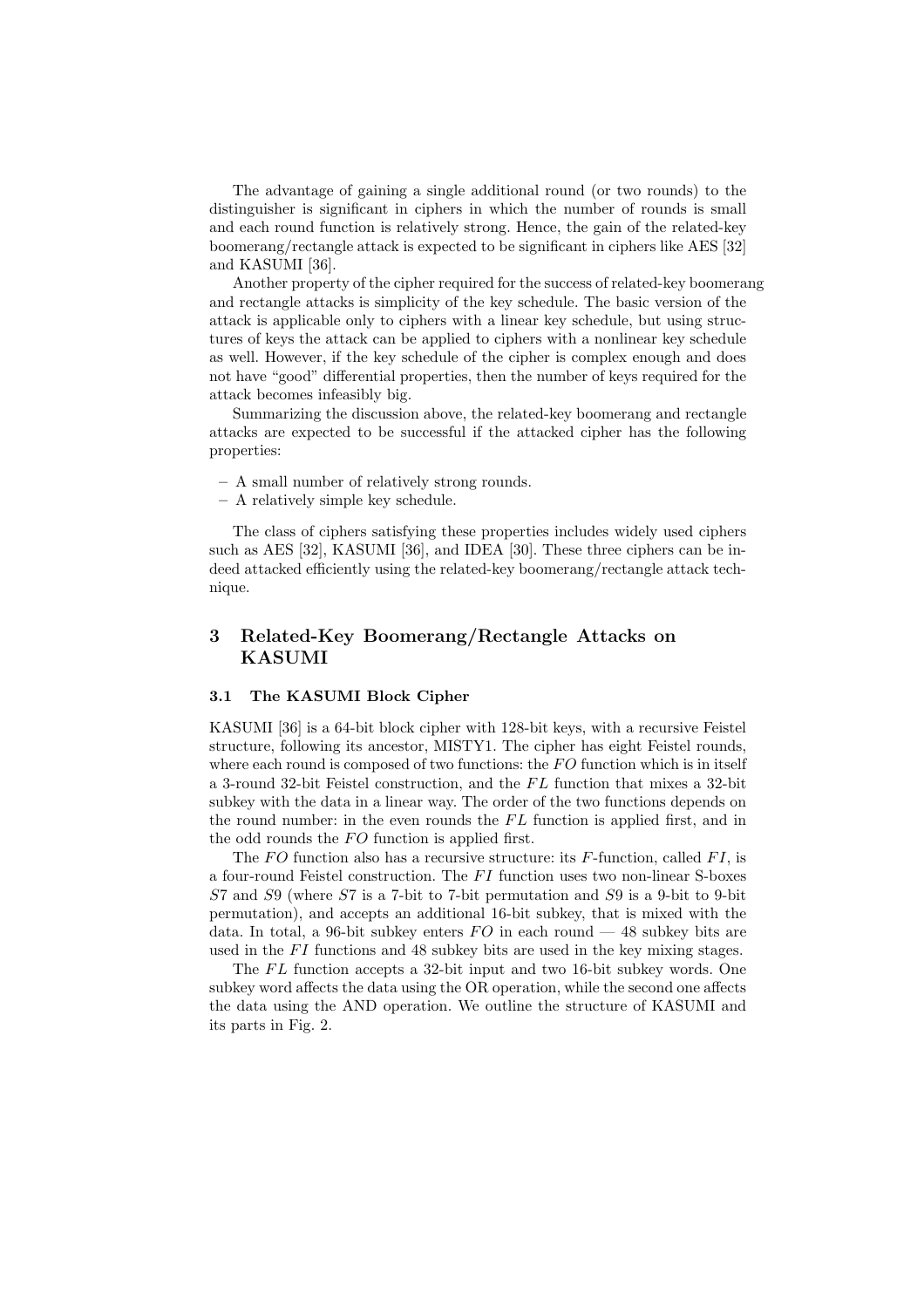

Fig. 2. Outline of KASUMI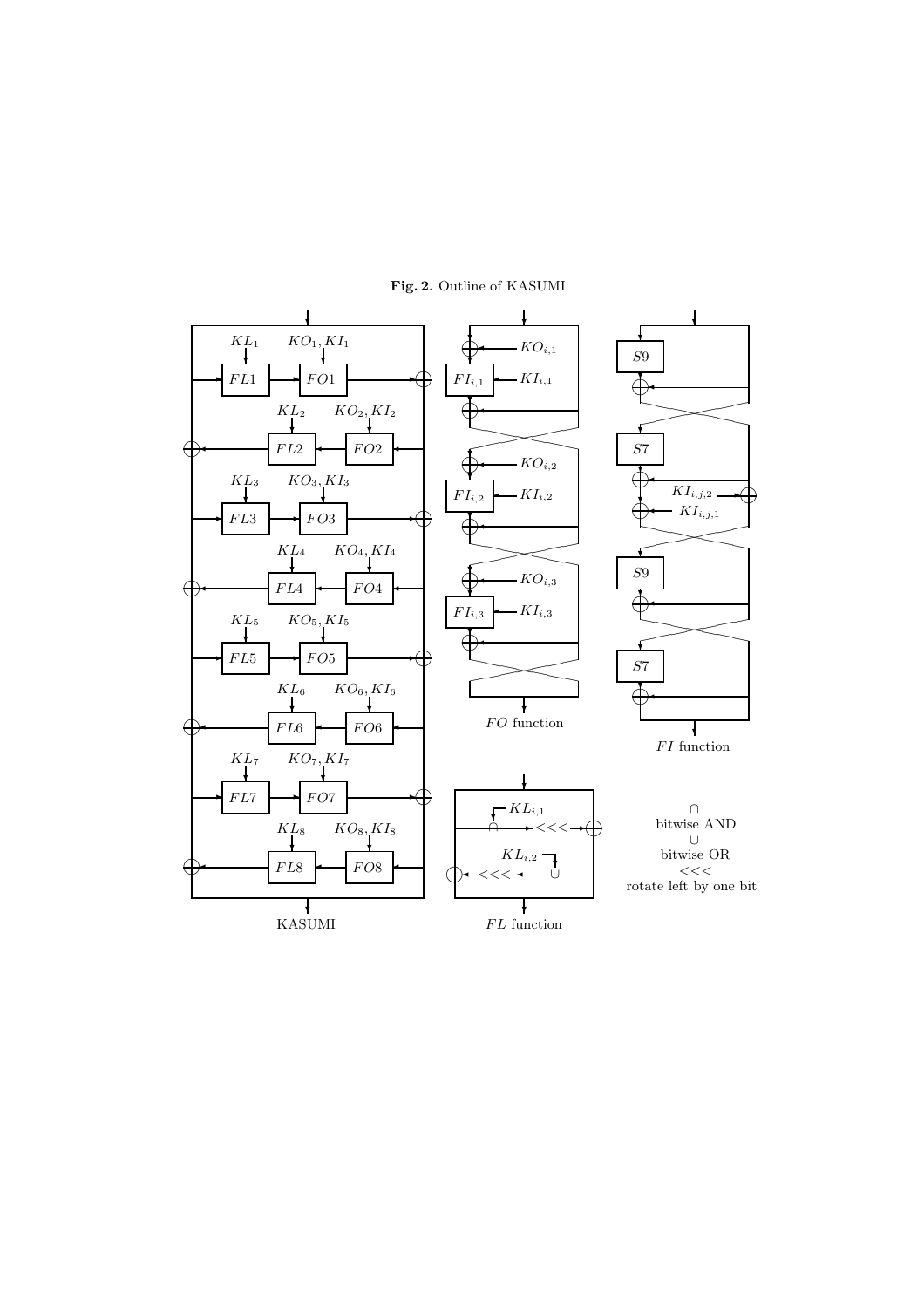Table 3. KASUMI's Key Schedule Algorithm

|    |                        |  | Round $KL_{i,1}$ $ KL_{i,2} $ $KO_{i,1}$ $ KO_{i,2} $ $KO_{i,3}$ $ KI_{i,1} KI_{i,2} KI_{i,3}$ |                    |          |
|----|------------------------|--|------------------------------------------------------------------------------------------------|--------------------|----------|
|    |                        |  | $ K_1 \lll 1  K'_3  K_2 \lll 5  K_6 \lll 8 K_7 \lll 13  K'_5$                                  |                    |          |
|    | $K_2 \lll 1$ $K'_4$    |  | $K_3 \ll 5K_7 \ll 8K_8 \ll 13K_6$                                                              | $K'_{\varepsilon}$ | $K_1'$   |
| 3  |                        |  | $ K_3 \lll 1  K'_5  K_4 \lll 5  K_8 \lll 8 K_1 \lll 13  K'_7$                                  | $K'_6$             | K,       |
| 4  |                        |  | $K_4 \lll 1 \mid K'_6 \mid K_5 \lll 5 \mid K_1 \lll 8 \mid K_2 \lll 13 \mid K'_8$              | $K'_7$             | $K_2'$   |
| 5. | $K_5 \lll 1 \mid K_7'$ |  | $ K_6 \ll 5 K_2 \ll 8 K_3 \ll 13 K_1$                                                          | $K'_{8}$           | $K_4'$   |
| 6  |                        |  | $K_6 \lll 1 \mid K'_8 \mid K_7 \lll 5 \mid K_3 \lll 8 \mid K_4 \lll 13 \mid K'_2$              | $K_1'$             | $K'_{5}$ |
|    | $K_7 \lll 1$ $K'_1$    |  | $ K_8 \ll 5 K_4 \ll 8 K_5 \ll 13 K_3$                                                          | $K_2'$             | $K_6'$   |
|    | $K_8 \lll 1 \, K_2'$   |  | $ K_1 \ll 5 K_5 \ll 8 K_6 \ll 13 K'_4$                                                         | $K_3'$             | K',      |

 $(X \ll i)$  — X rotated to the left by i bits

The key schedule of KASUMI is very simple and the subkeys are derived from the key linearly. The 128-bit key  $K$  is divided into eight 16-bit words:  $K_1, K_2, \ldots, K_8$ . Each  $K_i$  is used to compute  $K'_i = K_i \oplus C_i$ , where the  $C_i$ 's are fixed constants (we omit these from the paper as they have no effect on our results). We denote the bits of the subkeys by  $K_i = (K_i^{15}, K_i^{14}, \dots, K_i^0)$ , where  $K_i^{15}$  is the most significant bit.

In each round, eight words are used as the round subkey (up to some in-word rotations). Therefore, the 128-bit subkey of each round is linearly dependent on the secret key in a very simple way. We give the key schedule algorithm of KASUMI in Table 3.

#### 3.2 Related-Key Differentials of KASUMI

In our attacks we use three related-key differentials: a 4-round differential for rounds 1–4, and 3-round differentials for rounds 4–6 and rounds 5–7. Note that the change in the order between  $FO$  and  $FL$  requires to use two 3-round differentials.

A 4-Round Related-Key Differential for Rounds 1–4 Our attack on the full KASUMI uses a related-key differential of rounds 1–4 of KASUMI which is an extension by one round of the related-key differential presented in [15]. The input difference of this differential is  $\alpha = (0_x, 0020, 0000_x)$ , where the key difference is  $\Delta K_{ab} = (0, 0, 1, 0, 0, 0, 0, 0)$ , i.e., only the third key word has a nonzero difference  $\Delta K_3 = 0001_x$ . The first three rounds of the characteristic have probability  $1/4$ , and due to the Feistel structure, the  $\alpha$  difference can propagate to at most  $2^{32}$  differences after round 4. Hence, by Proposition 4, we have

$$
\hat{p} \ge \frac{1}{4} \cdot \sqrt{2^{-32}} = 2^{-18}.
$$

We outline the differential in Figure 3.

It was further observed in [15] that the probability of the differential can be increased by controlling two plaintext bits. If the adversary assigns one bit of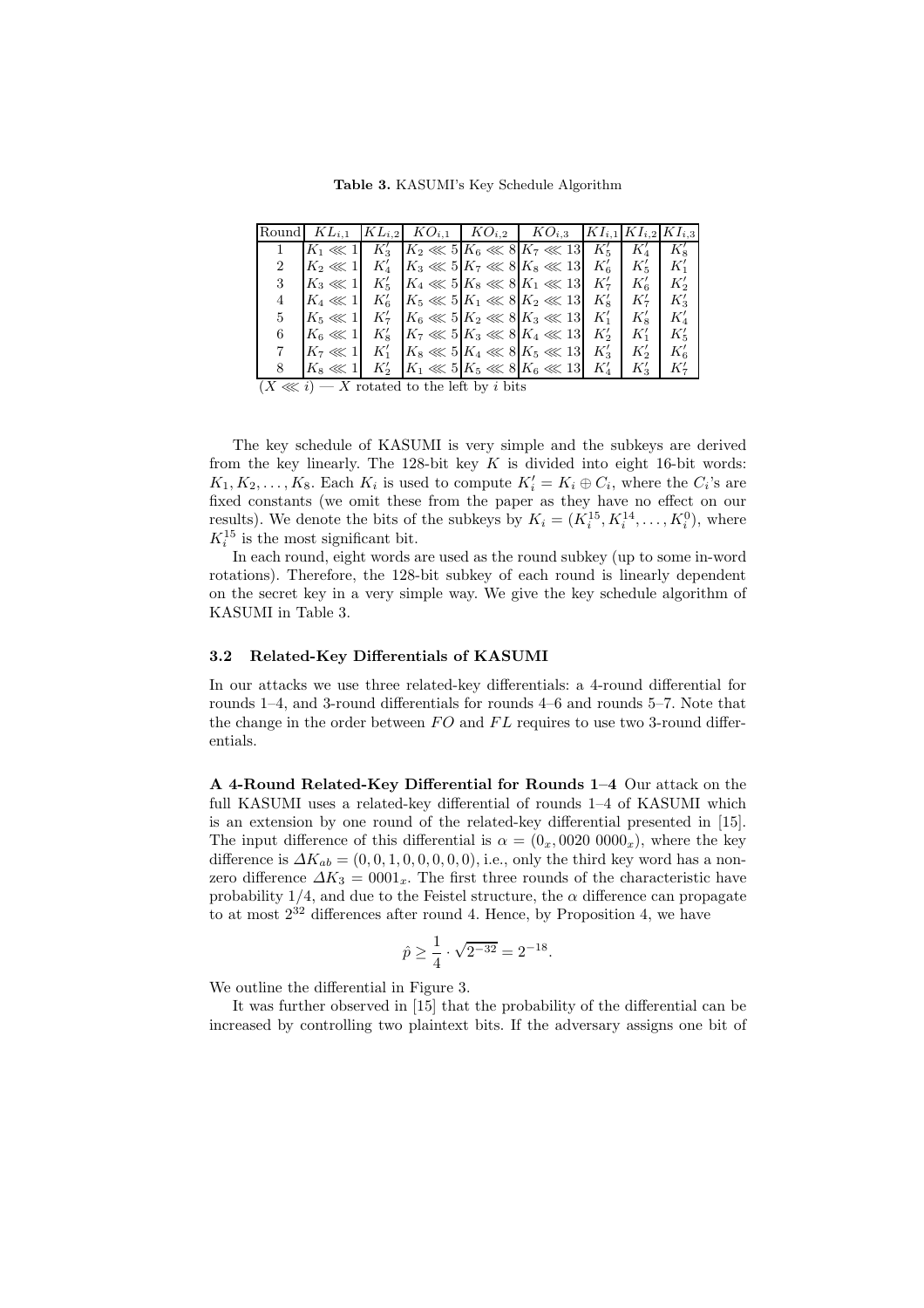

Fig. 3. 4-Round Related-Key Differential Characteristic of KASUMI

the plaintexts to be one (thus fixing one bit of the output of the OR operation in  $FL1$ ) and one bit of the plaintexts to be zero (thus fixing one bit of the output of the AND operation in  $FL1$ ), then the probability of the differential described in  $[15]$  is increased to  $1/2$ . As a result, for our 4-round differential we have  $\hat{p} \ge 2^{-17}$ .<sup>16</sup>

We note that it is possible to rotate all the words of the key difference  $\Delta K_{ab}$ and of the differential by the same number of bits, without changing the probability of the differential. Hence, the above differential can be replaced by 15 equivalent differentials.

3-Round Related-Key Differential for Rounds 5–7 The 3-round relatedkey differential used in rounds 5–7 is the 3-round differential of [15] shifted by four rounds and rotated by one position to the right. The key difference is  $\Delta K_{ac}$  =  $(0, 0, 0, 0, 0, 0, 8000<sub>x</sub>, 0)$ , and the data differences are  $\gamma = (0_x, 0010, 0000<sub>x</sub>) \rightarrow$  $(0_x, 0010\,0000_x) = \delta$ . Since we use a single differential (and not count over other possibilities), we have

$$
\hat{q} = q = 1/4.
$$

As before, it is possible to obtain 15 equivalent differentials by rotating the key difference in  $\Delta K_7$  and rotating the data differences correspondingly.

<sup>&</sup>lt;sup>16</sup> Note that if the differential is used in the backward direction, the lower bound remains  $2^{-18}$ .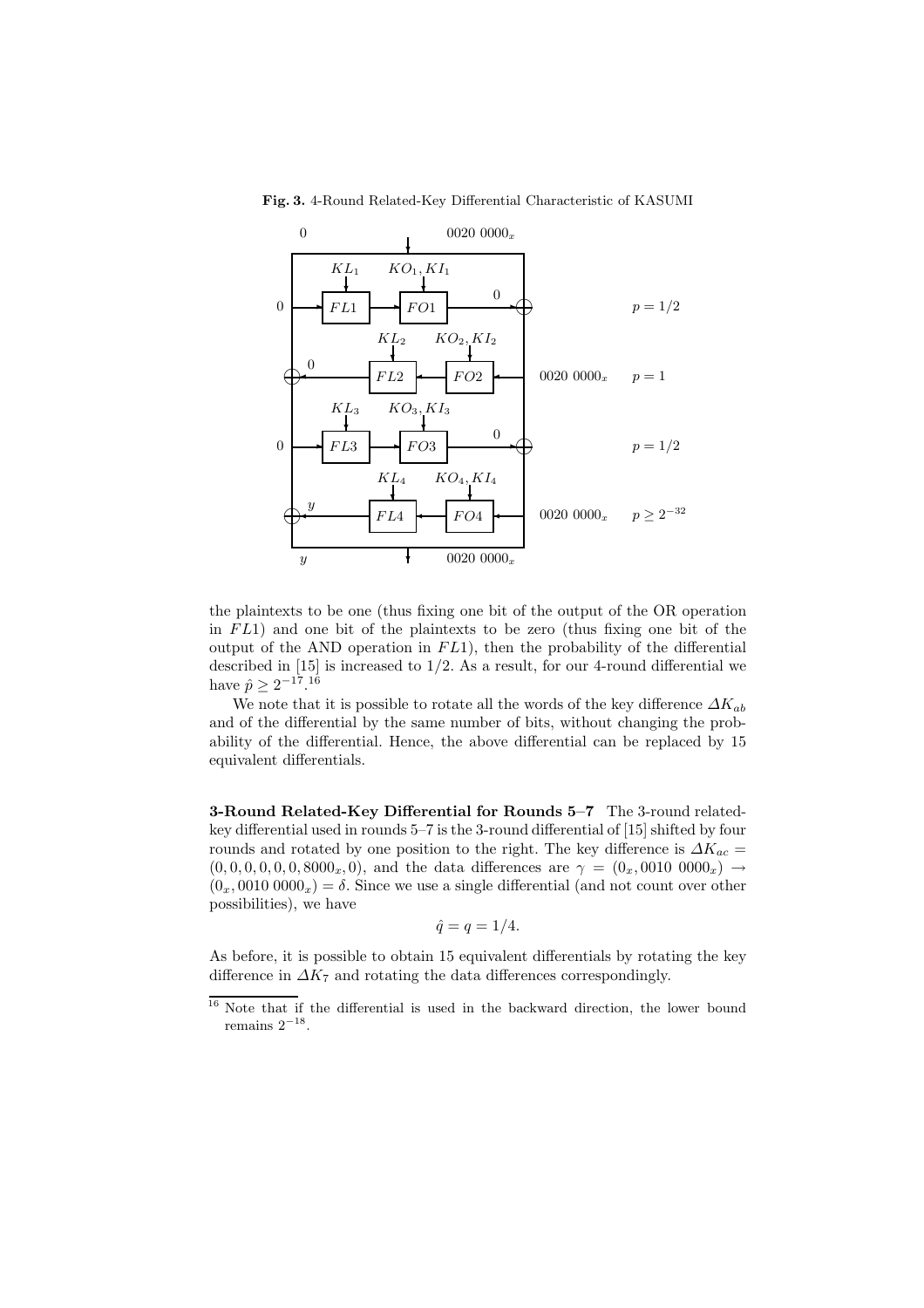**3-Round Related-Key Differential for Rounds 4–6.** In rounds  $4-6$  we use conditional related-key differential characteristics [3], i.e., characteristics that depend on some unknown key bit.

Let  $\delta_0 = (0010\ 0000_x, 0_x)$ ,  $\delta_1 = (0010\ 0040_x, 0_x)$ , and  $\delta' = (0001\ 0000_x, 0_x)$ . If  $K_5^4 = 0$  (i.e., the fifth least significant bit of  $K_5$  equals zero), we use the two differentials  $\delta_0 \to \delta_0$  and  $\delta_0 \oplus \delta' \to \delta_0$ . If  $K_5^4 = 1$ , we use the differentials  $\delta_1 \to \delta_1$  and  $\delta_1 \oplus \delta' \to \delta_1$ . The key difference of all the characteristics is  $\Delta K_{ac} =$  $(0, 0, 0, 0, 0, 1, 0, 0)$ . Each of the four characteristics has probability  $1/4$ , if  $K_5^4$ has the corresponding value.

For example, we describe the difference propagation in the backward direction of the characteristics  $\delta_0 \to \delta_0$  and  $\delta_0 \oplus \delta' \to \delta_0$ . Consider a pair with ciphertext difference  $\delta_0 = (0010\ 0000_x, 0_x)$ . In round 6 the zero difference is preserved with probability  $1/2$  (i.e., the key difference is cancelled with probability 1/2). In round 5, we need a difference of 0010  $0000<sub>x</sub>$  after FL5, which is then cancelled with the key difference in  $KO_{5,1}$ . If  $K_5^4 = 0$ , then this is indeed the case with probability 1. In round 4, the zero difference is preserved by the  $FO4$ function. As in round 6, it has probability  $1/2$  to be preserved also by  $FL4$ , and probability 1/2 to evolve into  $\delta_0 \oplus \delta'$ . Thus, the input difference of the differential characteristic is either  $\delta_0$  or  $\delta_0 \oplus \delta'$ , with probability 1/4 each.

In the attack, we apply the distinguisher twice, once with each pair of characteristics, and expect that in one of the applications, both differentials hold with probability  $1/4$ .<sup>17</sup> For that application, we have

$$
\hat{q} = \sqrt{(1/4)^2 + (1/4)^2} = 1/\sqrt{8}.
$$

We note that the four conditional differential characteristics we use can be rotated along with the key difference, to produce 15 similar sets of differential characteristics with the same probabilities.

#### 3.3 Related-Key Boomerang Distinguisher on 6-Round KASUMI

In this section we present a related-key boomerang distinguisher for 6-round KASUMI. The distinguisher we present applies to rounds 1–6 of KASUMI, but it can be easily adapted to rounds  $2-7$  or  $3-8$ , as well. Let  $E_0$  be rounds  $1-3$ , and let  $E_1$  be rounds 4–6. In  $E_0$  we use the differential  $\alpha = (0_x, 0020, 0000_x) \rightarrow$  $(0_x, 0020\ 0000_x)$  with key difference  $\Delta K_{ab} = (0, 0, 1, 0, 0, 0, 0, 0)$ . As shown in Section 3.2, the probability of the differential in the forward direction is  $1/2$ (after adding constraints on the plaintexts), and the probability in the backward direction is 1/4. In  $E_1$  we use the two pairs of differentials  $(\delta_0 \to \delta_0, \delta_0 \oplus \delta' \to \delta_0)$ , and  $(\delta_1 \to \delta_1, \delta_1 \oplus \delta' \to \delta_1)$ , both with key difference  $\Delta K_{ac} = (0, 0, 0, 0, 0, 1, 0, 0)$ . As shown in Section 3.2, one of the pairs of differentials yields overall probability of  $\hat{q} = 1/\sqrt{8}$  (where the "successful" pair depends on the value of the key bit  $K_5^4$ ).

<sup>&</sup>lt;sup>17</sup> We note that the knowledge of the "successful" pair of characteristics reveals the value of the key bit  $K_5^4$ .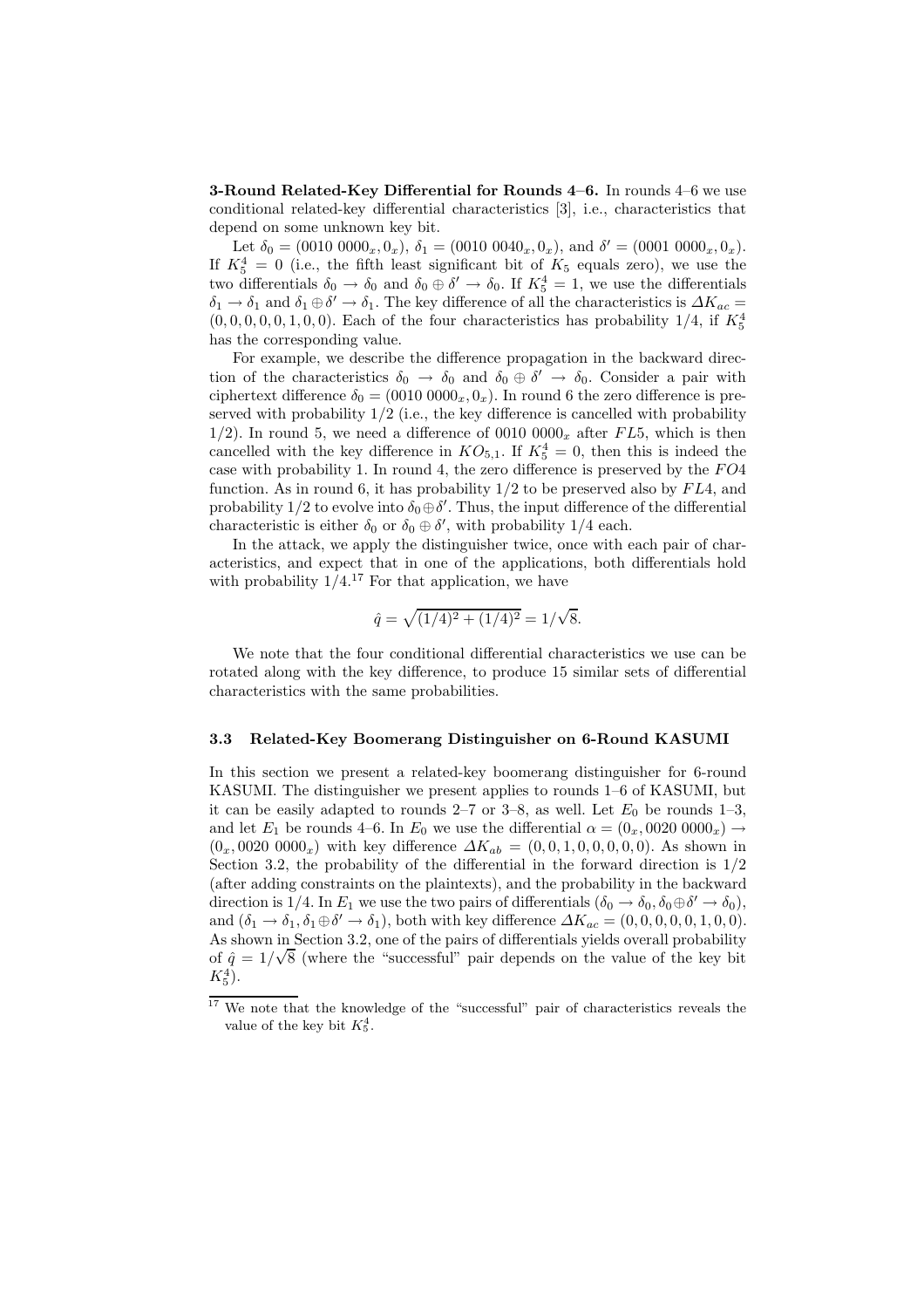The attack essentially performs two standard related-key boomerang distinguishers, one for each possible value of the key bit  $K_5^4$ . To reduce the data complexity of the attack, we share some of the chosen plaintexts between the two distinguishers. The attack algorithm requires four keys:

$$
K_a; K_b = K_a \oplus \Delta K_{ab}; K_c = K_a \oplus \Delta K_{ac}; K_d = K_b \oplus \Delta K_{ac}.
$$

The algorithm of the distinguisher is as follows:

- 1. Choose M pairs of plaintexts  $(P_{a,i}, P_{b,i})$  (for  $1 \leq i \leq M$ ) such that  $P_{a,i} \oplus$  $P_{b,i} = \alpha$ . For each pair, ask for the encryption of  $P_{a,i}$  and  $P_{b,i}$  under the keys  $K_a$  and  $K_b$ , respectively, and denote the corresponding ciphertexts by  $C_{a,i}$  and  $C_{b,i}$ .
- 2. For  $1 \leq i \leq M$ , calculate  $C_{c,i} = C_{a,i} \oplus \delta_0$  and  $C_{d,i} = C_{b,i} \oplus \delta_0$ . For all i, ask for the decryption of  $C_{c,i}$  and  $C_{d,i}$  under the keys  $K_c$  and  $K_d$ , respectively, and denote the corresponding plaintexts by  $P_{c,i}$  and  $P_{d,i}$ .
- 3. For  $1 \leq i \leq M$ , calculate  $C_{e,i} = C_{a,i} \oplus \delta_1$  and  $C_{f,i} = C_{b,i} \oplus \delta_1$ . For all i, ask for the decryption of  $C_{e,i}$  and  $C_{f,i}$  under the keys  $K_c$  and  $K_d$ , respectively, and denote the corresponding plaintexts by  $P_{e,i}$  and  $P_{f,i}$ .
- 4. Check whether  $P_{c,i} \oplus P_{d,i} = \alpha$  and count the number of such occurrences.
- 5. Check whether  $P_{e,i} \oplus P_{f,i} = \alpha$  and count the number of such occurrences.
- 6. If one of the two counters from Steps 4 and 5 is greater than zero, then output "6-Round KASUMI". Otherwise, output "Not 6-Round KASUMI".

The total probability of the boomerang process of this distinguisher  $is^{18}$  $(1/2) \cdot (1/4) \cdot (1/\sqrt{8})^2 = 1/64$ , either for quartets counted in Step 4 or for quartets counted in Step 5. Therefore, for  $M = 128$  we expect to find two right quartets in Step 4 or in Step 5 (either for the quartets  $(P_{a,i}, P_{b,i}, P_{c,i}, P_{d,i})$  or for the quartets  $(P_{a,i}, P_{b,i}, P_{e,i}, P_{f,i})$ . The right quartets can be detected effectively as for a random cipher the probability of the event  $P_{c,i} \oplus P_{d,i} = \alpha$  (or the event  $P_{e,i} \oplus P_{f,i} = \alpha$ ) is  $2^{-64}$ .

We note that if two right quartets are expected, then the probability that none is found is about  $14\%$ , i.e., the success rate of the attack is about  $(86\% +$  $100\%$  /2 = 93\%. The data complexity is  $3 \cdot 128 \cdot 2 = 768$  adaptively chosen plaintexts and ciphertexts, such that 256 chosen plaintexts are encrypted and 512 adaptively chosen ciphertexts are decrypted. The time complexity of the attack is negligible.

We verified the distinguishing attack experimentally. We sampled 10,000 random keys, and ran the above distinguisher with  $M = 128$ . By the analysis presented above, we expected that in 86.5% of the experiments there will be at least one right quartet. Our experiments revealed that in 87% there was at least one such quartet. We outline in Table 4 the number of quartets suggested in each experiments and compare it with the expected number based on Poisson distribution with a mean of 2. As can be seen from the table, the figures seem to be highly correlated.

<sup>&</sup>lt;sup>18</sup> Recall that the first differential has probability  $1/2$  for the pair  $(P_a, P_b)$  due to fixing the plaintexts correctly.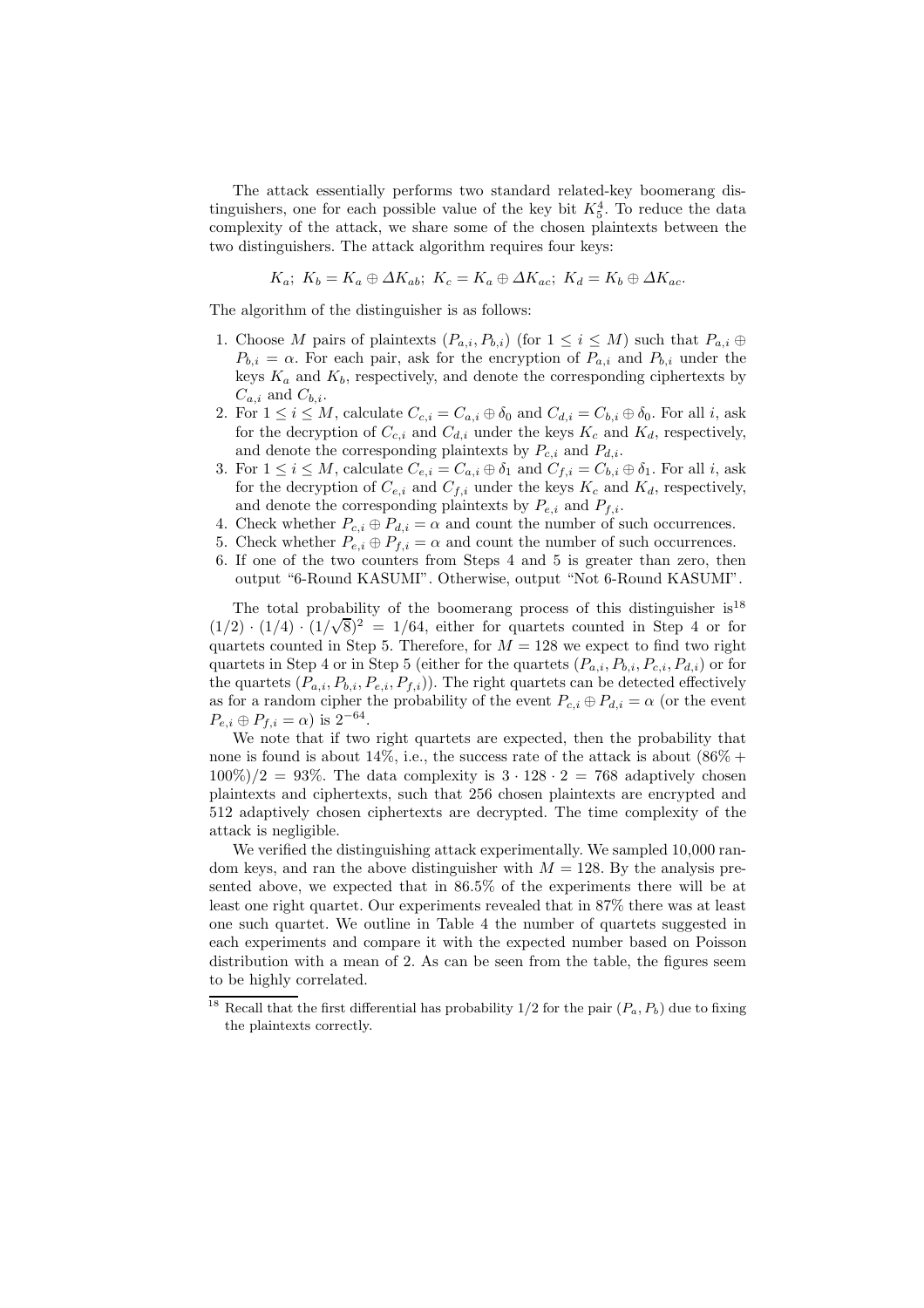Table 4. The Number of Found Quartets in 10,000 Experiments

| Quartets                                                                                                                                                            |                                          |  |  | 6 7 8 9 |  |  |
|---------------------------------------------------------------------------------------------------------------------------------------------------------------------|------------------------------------------|--|--|---------|--|--|
| Experiments                                                                                                                                                         | 1302 2695 2692 1879 907 348 127 27 9 4 0 |  |  |         |  |  |
| $(\text{mean} = 2) \cdot \frac{1353}{2707} \cdot \frac{2707}{1804} \cdot \frac{902}{361} \cdot \frac{361}{120} \cdot \frac{34}{9} \cdot \frac{9}{2} < 1$<br>Poisson |                                          |  |  |         |  |  |

As noted in [10], this distinguisher can be transformed into a key recovery attack. The key recover attack has a total data and time complexities of 2<sup>13</sup> . The number of keys used in the attack is 34.

#### 3.4 The Basic Related-Key Rectangle Attack on the Full KASUMI

Our attack on the full KASUMI applies the related-key rectangle distinguisher in rounds 1–7 and retrieves subkey material in round 8. Let  $\Delta K_{ab} = (0, 0, 1, 0, 0, 0, 0, 0)$ and  $\Delta K_{ac} = (0, 0, 0, 0, 0, 8000_x, 0, 0)$ , and let  $K_a$ ,  $K_b = K_a \oplus \Delta K_{ab}$ ,  $K_c =$  $K_a \oplus \Delta K_{ac}$ , and  $K_d = K_c \oplus \Delta K_{ab}$  be the unknown related keys we want to retrieve. In rounds 1–4 we use the related-key differential presented in Section 3.2 that has an input difference  $\alpha = (0_x, 0020, 0000_x)$ , a key difference  $\Delta K_{ab}$  and for which  $\hat{p} = 2^{-17}$ .<sup>19</sup> In rounds 5–7 we use the related-key differential presented in Section 3.2 that has an output difference  $\delta = (0_x, 0010, 0000_x)$ , a key difference  $\Delta K_{ac}$  and for which  $\hat{q} = 2^{-2}$ .<sup>20</sup>

We start with  $N = 2^{51}$  pairs of plaintexts encrypted under  $K_a$  and  $K_b$ , and the same number of plaintext pairs encrypted under  $K_c$  and  $K_d$ . This data set contains  $N^2 = 2^{102}$  quartets, of which about  $N^2 \cdot 2^{-64} \cdot 2^{-34} \cdot 2^{-4} = 2^{102} \cdot 2^{-102} =$ 1 are expected to be right rectangle quartets. In the attack we identify the candidate quartets out of all possible quartets, and then analyze them to retrieve the subkey of round 8.

Denote the 64-bit plaintext P by  $(P_L, P_R)$ , where each 32-bit half is composed of two 16-bit halves, i.e.,  $P = ((P_{LL}, P_{LR}), (P_{RL}, P_{RR}))$ . The attack algorithm is as follows:

### 1. Data Collection Phase:

(a) Choose a structure of  $2^{51}$  pairs of plaintexts  $(P_a, P_b)$ , where  $P_b = P_a \oplus \alpha$ ,  $P_{a_{LL}}^0 = 0$  (i.e., the least significant bit of  $P_{a_{LL}}$  is fixed to zero for all the plaintexts in the structure), and  $P_{a_{LR}}^1 = 1.^{21}$  For each pair, ask for the encryption of  $P_a$  and  $P_b$  under the keys  $K_a$  and  $K_b$ , respectively, and insert each pair of ciphertexts into a hash table indexed by the 64-bit value of  $(C_{a_{BL}}, C_{a_{BR}}, C_{b_{BL}}, C_{b_{BR}})$ .

 $19$  In this rectangle attack the differentials are used only in the forward direction and hence  $\hat{p}$  is  $2^{-17}$  rather than  $2^{-18}$ , as shown in Section 3.2.

<sup>&</sup>lt;sup>20</sup> We note that we picked a slightly rotated version of  $\delta_0$  to ensure maximal independence between the two sub-ciphers, thus validating the independence assumptions.

<sup>&</sup>lt;sup>21</sup> Fixing a bit in  $P_a$  also fixes the corresponding bit in its counterpart  $P_b$ , due to the difference  $\alpha$ .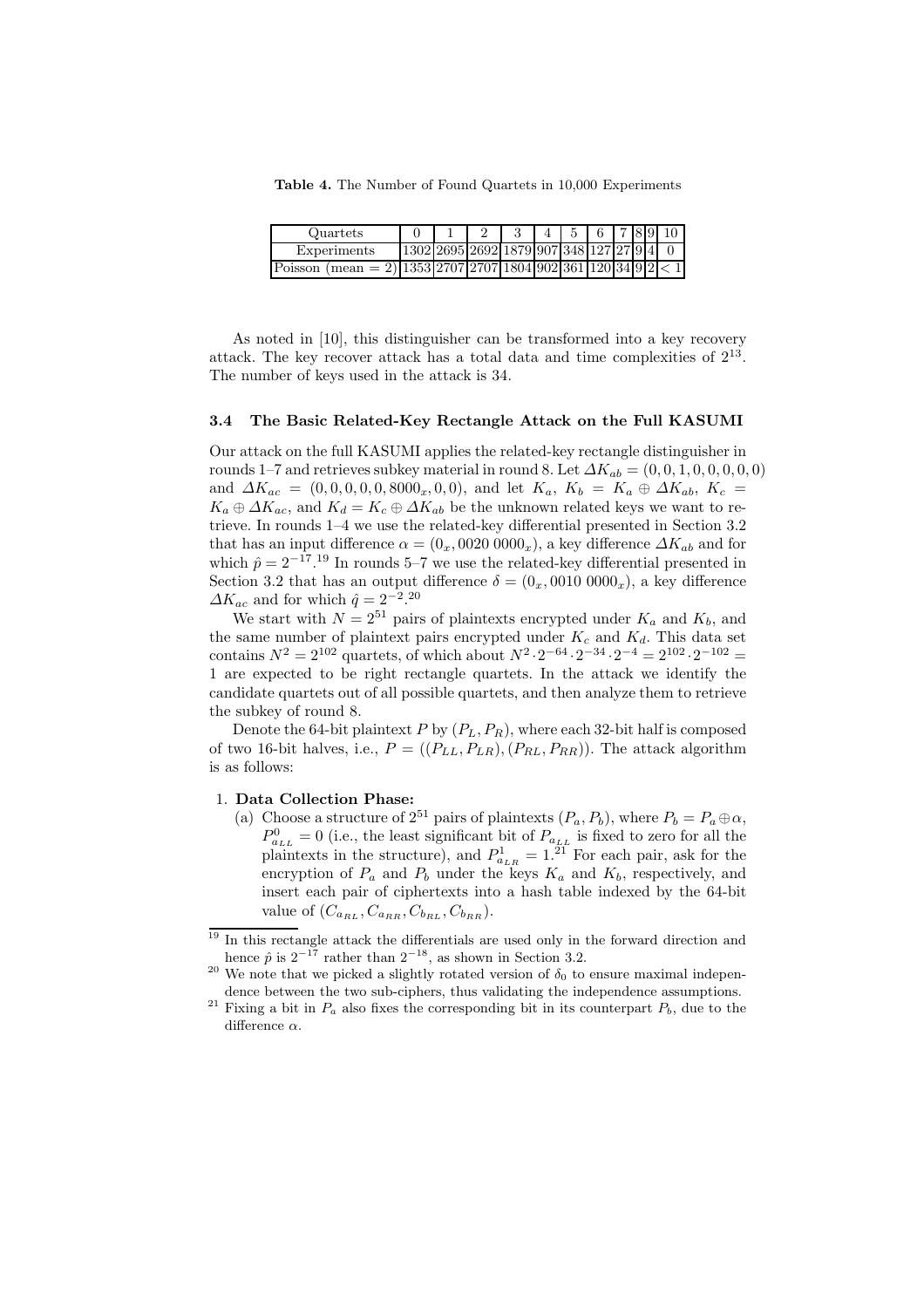#### **Table 5.** Possible Values of  $KL_{8,2}$  and  $KL_{8,1}$

|                 | $OR - KL_{8,2}$ |                   | $AND - KL_{8.1}$ |  |  |
|-----------------|-----------------|-------------------|------------------|--|--|
|                 |                 |                   |                  |  |  |
| $_{ac}$ ,<br>ac |                 | $(X'_{ac},$<br>ac |                  |  |  |
| U.U             |                 | 1 U, U            | 1 U.I            |  |  |
| (0,1)           |                 | (0,1)             |                  |  |  |
| 1,0             |                 | L.U               |                  |  |  |
|                 |                 | . .               |                  |  |  |

\* The two bits of the differences are denoted by (input difference, output difference):  $(X'_1, Y'_1)$  for one pair and  $(X'_2, Y'_2)$  for the other pair.

(b) Choose a structure of  $2^{51}$  pairs of plaintexts  $(P_c, P_d)$ , where  $P_d = P_c \oplus \alpha$ ,  $P_{c_{LL}}^0 = 0$ , and  $P_{c_{LR}}^1 = 1$ . For each pair, ask for the encryption of  $P_c$  and  $P_d$  under the keys  $K_c$  and  $K_d$ , respectively. Then, access the hash table in the entry corresponding to the value  $(C_{c_{RL}} \oplus 0010_x, C_{c_{RR}}, C_{d_{RL}} \oplus$  $0010_x, C_{d_{RR}}$ ). For each pair  $(P_a, P_b)$  found in this entry, apply Step 2 on the quartet  $(P_a, P_b, P_c, P_d)$ .

In the first step described above, the  $(2^{51})^2 = 2^{102}$  possible quartets are filtered according to a condition on the 64 bits of difference which are known (due to the output difference  $\delta$ ), which leaves about  $2^{38}$  quartets to Step 2. In this step, we treat all the remaining quartets as right quartets. Under this assumption, we know not only the actual inputs to round 8, but also the output differences. We guess 32 bits of the key  $(KO_{8,1}, KI_{8,1})$ , and try to deduce  $KL_{8,2}$ .

### 2. Analyzing Quartets:

- (a) For each remaining quartet  $(C_a, C_b, C_c, C_d)$  guess the 32-bit value of  $KO_{8,1}$  and  $KI_{8,1}$ . For the two pairs  $(C_a, C_c)$  and  $(C_b, C_d)$  use the value of the guessed key to compute the input and output differences of the OR operation in the last round of both pairs. For each bit of this 16-bit OR operation of  $FL8$ , the possible values of the corresponding bit of  $KL_{8,2}$  are given in Table 5. On average  $(8/16)^{16} = 2^{-16}$  values of  $KL_{8,2}$ are suggested by each quartet and guess of  $KO_{8,1}$  and  $KI_{8,1}$ .
- (b) For each quartet and values of  $KO_{8,1}$ ,  $KI_{8,1}$  and  $KL_{8,2}$  suggested in Step 2(a), guess the 32-bit value of  $KO_{8,3}$  and  $KI_{8,3}$ , and use this information to compute the input and output differences of the AND operation in both pairs. For each bit of the  $16$ -bit AND operation of  $FL8$ , the possible values of the corresponding bit of  $KL_{8,1}$  are given in Table 5. On average  $(8/16)^{16} = 2^{-16}$  values of  $KL_{8,1}$  are suggested by each quartet and guess of  $KO_{8,1}$ ,  $KI_{8,1}$ ,  $KO_{8,3}$ ,  $KI_{8,3}$ , and the computed value of  $KL_{8,2}.$
- 3. Finding the Right Key: For each quartet and value of  $(KO_{8,1}, KI_{8,1},$  $KO_{8,3}$ ,  $KI_{8,3}$ ,  $KL_{8,1}$ ,  $KL_{8,2}$ ) suggested in Step 2, guess the remaining 32 bits of the key, and perform a trial encryption.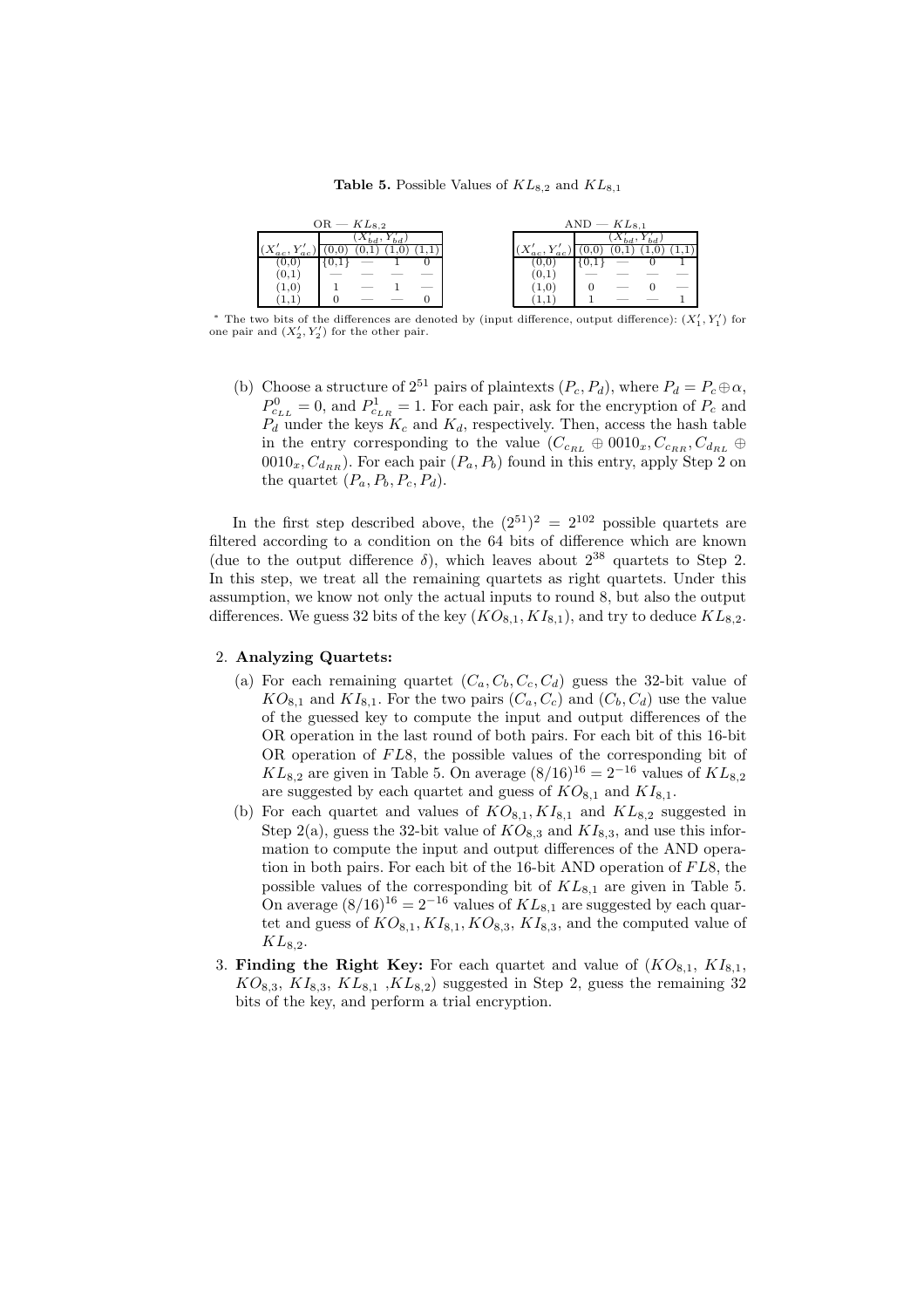#### 3.5 Analysis of the Attack

We first analyze Step  $2(a)$ , and show that given the input and output differences of the OR operation in the two pairs of the quartet, the expected number of suggestions for the key  $KL_{8,2}$  is  $2^{-16}$ .

Let us examine a difference in some bit  $j$ . For each pair, there are four combinations of input difference and output difference in this bit. Table 5 lists the values that the two pairs suggest for the respective key bit.

In the table there are nine entries that contain no value, which means a contradiction. For example, a difference 0 can never lead to a difference 1 by any linear function. Another possible contradiction occurs when one pair suggests that the key bit is 0, while the second pair suggests that the key bit is 1. The total number of suggestions for the key bit is 8. Since the table has 16 entries, the average number of suggested values for the key bit is  $1/2$ . In total, for the 16 bits there are  $(1/2)^{16} = 2^{-16}$  key suggestions on average. A similar analysis can be applied to Step 2(b).

We note that the identification of suggested values (or of the found contradictions) can be done efficiently in a bit-sliced manner. Hence, we conclude that this step can be implemented efficiently (for each quartet and initial subkey guess).

Step 2 starts with  $2^{38}$  quartets. In Step  $2(a)$ , the  $2^{38} \cdot 2^{32} = 2^{70}$  (quartet, subkey guesses) tuples suggest  $2^{70} \cdot 2^{-16} = 2^{54}$  values for the 48 subkey bits  $(KO_{8,1}, KI_{8,1}, KL_{8,2})$ . Similarly, after the additional guess of  $KO_{8,3}$  and  $KI_{8,3}$ in Step 2(b), we get  $2^{54} \cdot 2^{32} \cdot 2^{-16} = 2^{70}$  suggestions for the 96 subkey bits  $(KO_{8,1}, KI_{8,1}, KL_{8,2}, KO_{8,3}, KI_{8,3}, KL_{8,1}).$ 

Step 3 goes over all  $2^{70}$  suggestions for the 96 key bits, and tries to complete the remaining 32 key bits by an exhaustive search. This can be performed easily due to the linear key schedule of KASUMI. The time complexity of this step is  $2^{102}$  trial encryptions. As the complexity of Step 3 is dominant, the total complexity of this attack is  $2^{102}$  trial encryptions.

#### 3.6 Improvements of the Attack

In this section we present several improvements of the attack that allow to decrease its time complexity considerably.

Improvement of Step 3 Step 3 can be improved by using key ranking techniques. Taking 2<sup>52</sup>.<sup>6</sup> plaintexts encrypted under four different keys (i.e., three times the data as before), we expect nine right quartets. Instead of completing the missing key bits by an exhaustive key search, we count how many (quartet, subkey guess) tuples suggest each value of the 96 bits of  $KO_{8,1}$ ,  $KI_{8,1}$ ,  $KO_{8,3}$ ,  $KI_{8,3}$ ,  $KL_{8,1}$  and  $KL_{8,2}$ . Only a few possible wrong key values are expected to get more than five suggestions. On the other hand, the right key has probability 88.4% to have at least this number of suggestions. Therefore, we identify which 96-bit values have more than five suggestions, and exhaustively search over the remaining bits of these cases. After this modification, the time complexity of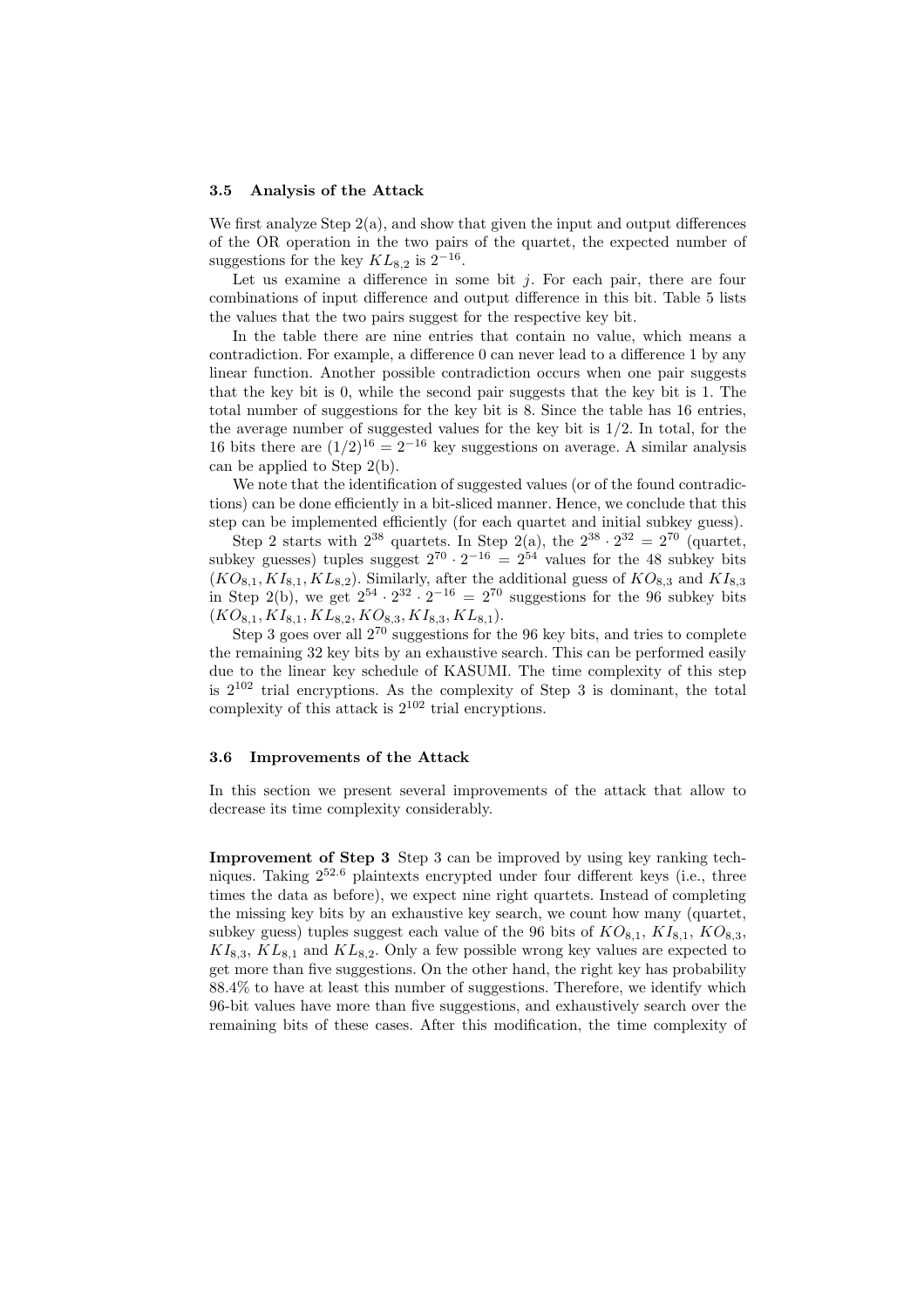Step 3 becomes negligible compared to that of Step 2(b). This reduces the time complexity of the attack to  $2^{86.2}$  full KASUMI encryptions, while increasing the data complexity to  $2^{54.6}$  related-key chosen plaintexts.

First Improvement of Step 2(b) Another improvement of the attack is based on the observation that Step 2(b) can be implemented in two sub-steps. In the first one, we guess  $KO_{8,3}$  and the 9-bit subkey  $KI_{8,3,2}$ , and find the value of only 9 bits of  $KL_{8,1}$ . Hence, we generate  $9 \cdot 2^{54} \cdot 2^{25} = 2^{82.2}$  (quartet, subkey guess) tuples where the subkey guess is of 73 bits. As this improvement deals only with 9 bits of  $KL_{8,1}$ , the expected number of remaining (quartet, subkey guess) values is  $2^{73.2}$ . Then, in the second sub-step we guess the 7 bits of  $KI_{8,3,1}$ and find the value of the 7 remaining bits of  $KL_{8,1}$ . The time complexity of the attack is now dominated by the first sub-step of Step  $2(b)$ , whose complexity is equivalent to about 2<sup>79</sup>.<sup>2</sup> KASUMI encryptions.

Second Improvement of Step 2(b) Our next improvement uses the fact that Step  $2(b)$  depends only partially on Step  $2(a)$ . After Step  $2(a)$  there are 2 <sup>54</sup> tuples of the form (quartet, subkey guess), where the subkey guess is of 48 bits. However, Step 2(b) uses only 32 bits of the guessed subkey, namely, the value of  $KO_{8,1}$  and  $KI_{8,1}$ . As mentioned earlier, a given quartet suggests about  $2^{16}$  values for the 48 bits of  $KO_{8,1}$ ,  $KI_{8,1}$ ,  $KL_{8,2}$ . However, it suggests only  $2^{12.9}$ values for the 32 bits of  $KO_{8,1}, KI_{8,1}.$ 

This observation is used to reduce the complexity of the attack: The purpose of Step 2(a) is now to find the list of about  $2^{12.9}$  values for  $KO_{8,1}, KI_{8,1}$  that a quartet suggests, and then Step  $2(b)$  finds the list of about  $2^{12.9}$  values for  $KO_{8,3}$ ,  $KI_{8,3}$ . Only then, in Step 3, we take into consideration the possible values of  $KL_{8,1}$  and  $KL_{8,2}$ . This reduces the time complexity of the attack to  $2^{76.1}$ KASUMI encryptions.

Third Improvement of Step 2(b) Finally, we offer another improvement that is based on a more delicate attack procedure. We recall that for a random input/output difference to an S-box, there is on average one pair of actual values which fit these differences.<sup>22</sup>

Denote the input and output of FL8 by  $(Y_0, X_0)$  and  $(Y_1, X_1)$ , respectively. The relation between the input and the output of  $FL8$  is given by

$$
X_1 = X_0 \oplus ((Y_0 \wedge KL_{8,1}) \ll 1); \ Y_1 = Y_0 \oplus ((X_1 \vee KL_{8,2}) \ll 1); \tag{19}
$$

Let  $(Y'_0, X'_0)$  and  $(Y'_1, X'_1)$  be the differences in the input and the output of  $FL8$ for the considered pair. Note that the output difference is known to the adversary, and after the guess of  $KO_{8,1}$  and  $KI_{8,1}$ , the adversary can also compute  $Y'_0$ .

<sup>22</sup> Actually, the number of such ordered pairs is always even. On the other hand, the probability that no pair satisfies the input/output difference constraint is at least 1/2.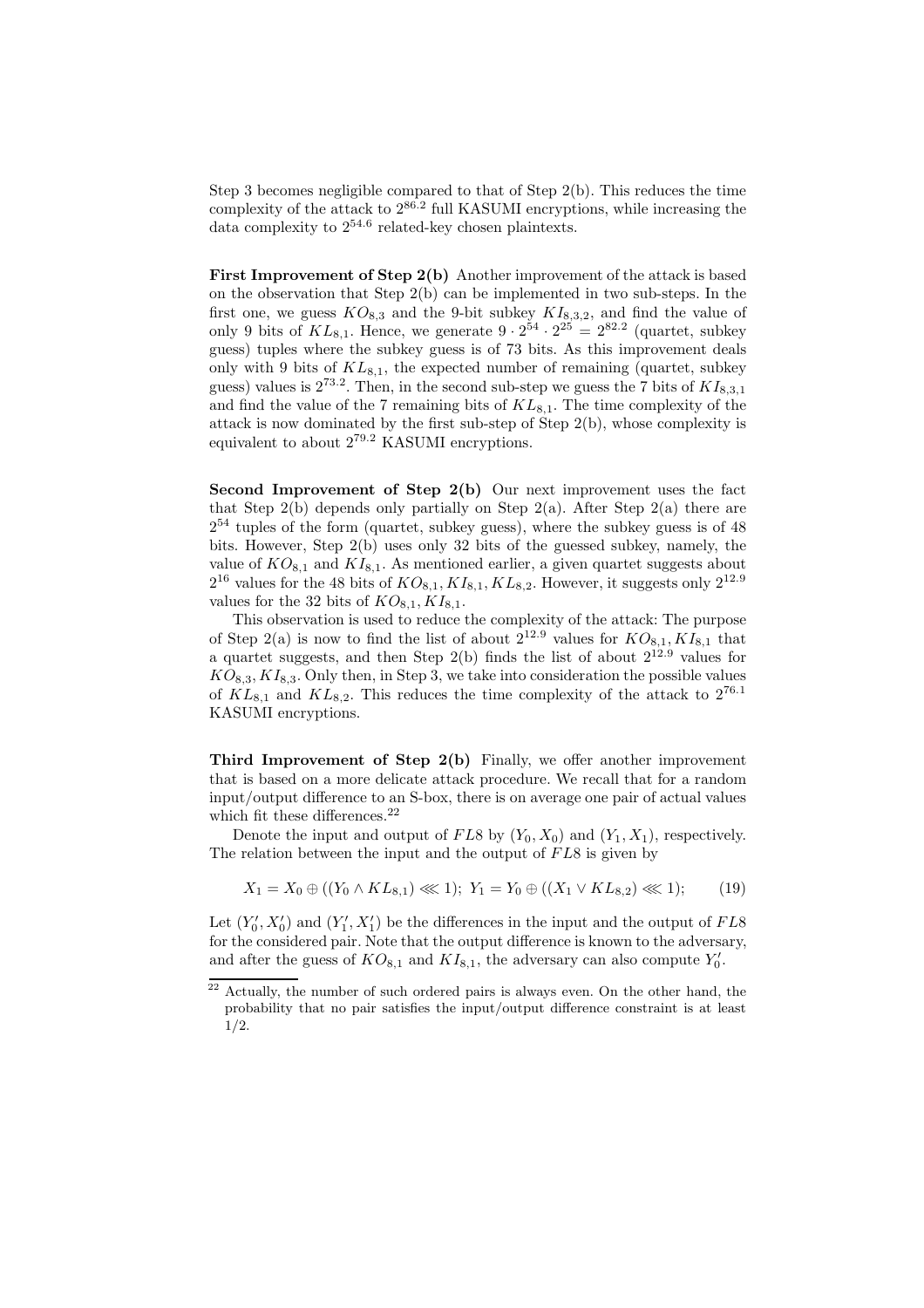In the modified variant of the attack, in Step 2(b) the adversary guesses only  $KO_{8,3}$ , and not  $KI_{8,3}$ . Like in the first improvement of Step 2(b), the step is divided into two sub-steps. The first sub-step collects suggestions for the 9-bit subkey  $KI_{8,3,1}$  and the second sub-step collects suggestions for the 7-bit subkey  $KI_{8,3,2}.$ 

The First Sub-Step: The knowledge of  $KO_{8,3}$  allows the adversary to compute the input difference to the second  $S9$  S-box of the function  $FI_{8,3}$ . Moreover, the output difference of that S-box is given by the 9 corresponding bits of  $X'_0$ . During this sub-step, we abuse the notation and refer by  $X'_0$  and  $Y'_0$ to these 9 bits.

When  $Y'_0$  has  $9 - i$  zeros, the AND operation with the subkey  $KL_{8,1}$  may affect the difference only in the i active bits, and hence can result in at most  $2<sup>i</sup>$ differences. According to Equation (19) each such difference  $Y'_0$  suggests at most  $2^i$  differences in  $X'_0$ . Each such  $X'_0$ , combined with the input difference to the second  $S9$  S-box of  $FI_{8,3}$ , translates to one suggestion on average for the actual inputs to that S-box, that in turn translates to one candidate on average for the subkey  $KI_{8,3,1}$ .

Hence, assuming that the differences  $Y'_0$  are distributed uniformly, the expected number of candidates a pair suggests for  $KI_{8,3,1}$  is

$$
\sum_{i=0}^{9} \binom{9}{i} \cdot 2^{-9} \cdot 2^{i} = 2^{-9} \sum_{i=0}^{9} \binom{9}{i} \cdot 2^{i} \cdot 1^{9-i} = 2^{-9} \cdot (1+2)^{9}
$$

$$
= \frac{3^{9}}{2^{9}} \approx 2^{5.3}.
$$

We note that this is also the average time complexity associated with this procedure (for the first pair). Then, for the analysis of the second pair, one can either repeat the procedure, and compute the intersection of the two lists, or just try the keys offered by the first procedure.

Of course, a more efficient approach is to start with the pair that is going to suggest less keys (i.e., the one for which  $Y'_0$  has more 0's). Repeating the analysis presented above, and taking into consideration this fact, it is expected that the pair with lower hamming weight requires  $2^{4.2}$  trials on average to find the list of  $2^{4.2}$  candidate subkeys for  $KI_{8,3,1}$ , and an equivalent time to challenge them for consistency with the second pair. At the end of the process, for a given quartet, guess of  $KO_{8,1}$ ,  $KI_{8,1}$  and  $KO_{8,3}$ , about 2.88 candidates to  $KI_{8,3,1}$  are expected to remain. Of course, if no candidates remain, then it is possible to discard this (quartet,  $KO_{8,3}$ ,  $KI_{8,3}$ ) combination. We note that about 39.7% of the combinations are indeed discarded at this stage. The time complexity of this sub-step is  $9 \cdot 2^{54} \cdot 2^{12.9} \cdot 2 \cdot 2^{4.2} = 2^{75.3}$  one-round encryptions (when combined with the previous improvements).

The Second Sub-Step: In this sub-step, for each of the remaining candidates, the adversary obtains suggestions for  $KI_{8,3,2}$ , by examining the 7 remaining bits of  $X'_0$  and  $Y'_0$ . This time, the running time for the pair with lower hamming weight is expected to be  $2^{3.2}$  evaluations on average. Hence, this step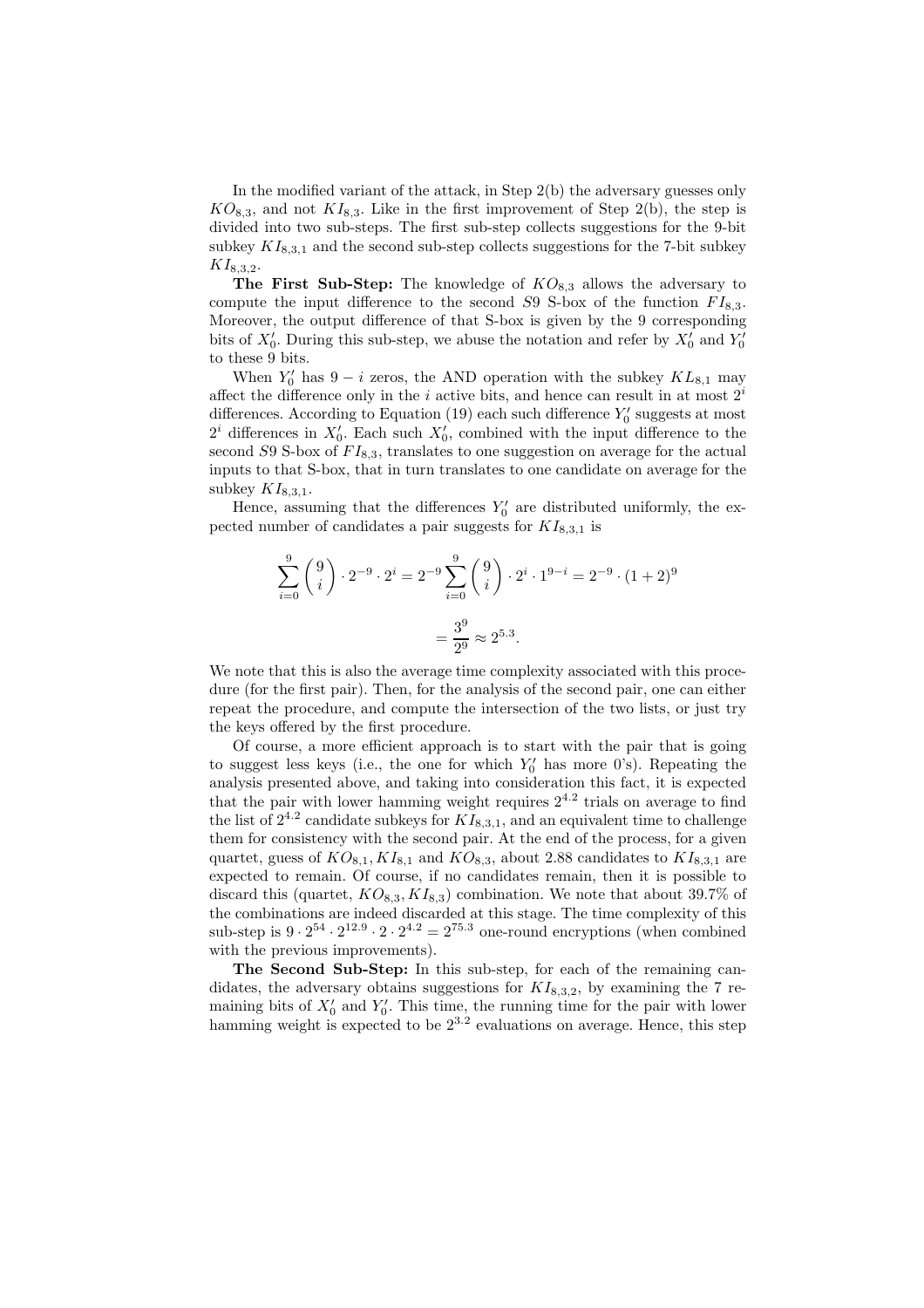takes  $9 \cdot 2^{54} \cdot (2.88 \cdot 2^{12.9}) \cdot 2 \cdot 2^{3.2} = 2^{75.9}$  one-round encryptions. The expected number of suggested candidates for the subkey  $KI_{8,3,2}$  is 2.25.

After these two sub-steps, the adversary is left with  $9 \cdot 2^{51.9} \cdot 2^{16} \cdot 2.88 \cdot 2.25 =$  $2^{72.8}$  suggestions for combinations of  $-quartet, KO_{8,1}, Kl_{8,1}, KO_{8,3}, Kl_{8,3}$ . At this point, the adversary can use the obtained information to get suggestions for the subkeys  $KL_{8,2}$  and  $KL_{8,1}$ , along with an additional filtering. The resulting number of suggestions for  $-quartet, KO_{8,1}, KI_{8,1}, KO_{8,3}, KI_{8,3}, KL_{8,1}, KL_{8,2})$  is  $2^{73.2}$ , like in the basic attack (actually, the number in the basic attack is  $2^{70}$  but in the modified attack we examine 9 times more quartets). The remaining key bits can be retrieved efficiently, as was shown earlier. The time complexity of this attack, is thus dominated by the analysis of the S-boxes S9 and S7 of the function  $FI_{7,3}$ , which takes time of about  $2^{75.9} + 2^{75.3} = 2^{76.6}$  one-round encryptions, or a total of  $2^{73.6}$  full KASUMI encryptions.

### 3.7 A Different 8-Round Rectangle Attack

It is also possible to apply a slightly different attack algorithm, which is based on a 6-round related-key rectangle distinguisher. The distinguisher is used in rounds 2–7, where the first related-key differential (used in rounds 2–4) is the differential of rounds 4–6 presented in Section 3.2 (shifted two rounds backwards), and the second related-key differential is used in rounds 5–7. The associated probabilities are  $\hat{p} = 1/\sqrt{8}$ , and  $\hat{q} = 1/4$ , respectively. Hence, given  $2^{72}$  quartets with the right input differences, we expect about  $2^{72} \cdot (1/\sqrt{8})^2 \cdot (1/4)^2 \cdot 2^{-64} = 2$ right quartets.

The attack uses 16 structures, each composed of three sets of 2 <sup>32</sup> plaintexts each. The structures are of the form  $P = \{A, x\}$  for a fixed A, and all possible x's which are encrypted under  $K_a$  and  $K_c$ , and  $P_0 = \{A \oplus \delta_0, x\}$  and  $P_1 = \{A \oplus \delta_1, x\}$ , each encrypted under  $K_b$  and  $K_d$ . For sake of clarity, we describe the attack for  $K_2^4 = 0$  (which means that the differentials in use are based on  $\delta_0$ ). The other case, follows immediately.

We search for quartets composed of  $((P_a, P_b), (P_c, P_d))$  with input difference  $\delta_0$  after the first round (in the pairs  $(P_a, P_b)$  and  $(P_c, P_d)$ ), and difference  $\alpha$ before the last round (in the pairs  $(P_a, P_c)$  and  $(P_b, P_d)$ ). To do so, for each pair of structures, the adversary finds all the candidate quartets (out of possible  $2^{128}$  quartets, only  $2^{64}$  satisfy the known ciphertext differences). As there are  $16^2 = 2^8$  pairs of structures, the adversary analyzes  $2^{72}$  quartets, in a manner very similar to the basic attack:

- 1. For each candidate quartet, guess  $KI_{8,1}$ ,  $KO_{8,1}$  and retrieve  $KL_{8,2}$  (similarly to Step  $2(a)$ ).
- 2. For each candidate (quartet, subkey) tuple, guess  $KI_{1,1}$  and use the known value of  $KO_{1,1}$  (which is known from  $KL_{8,2}$ ) to obtain candidate  $KL_{1,2}$ .
- 3. For each candidate (quartet, subkey) tuple, guess  $KO_{1,3}$  and from the knowledge of  $KL_{1,1}$  (which is known from  $KO_{8,1}$ ), find candidates to  $KI_{1,3}$  (apply Step 2(b) in a slightly different order).
- 4. Exhaustively search over all remaining keys.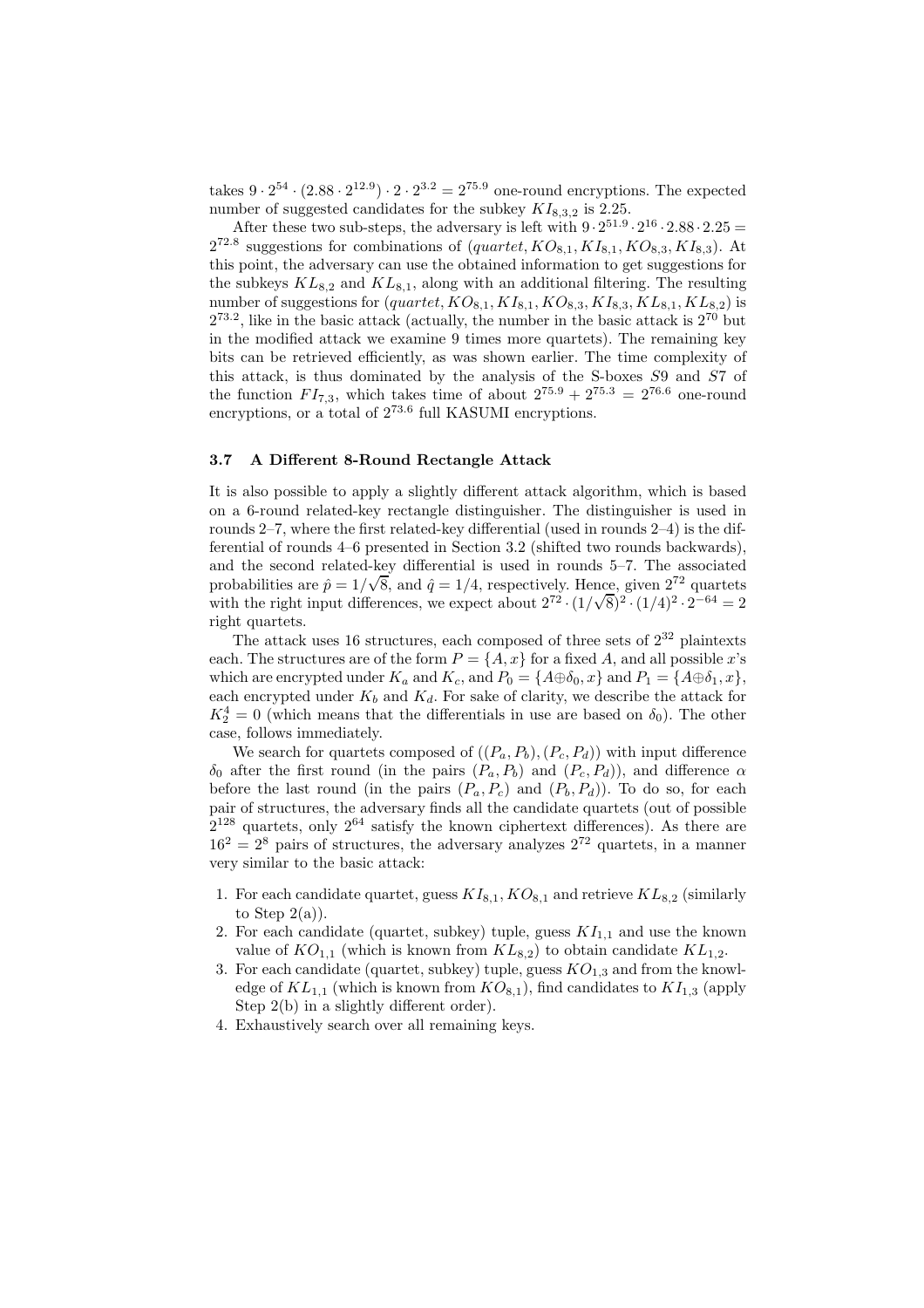The first step of the attack takes  $2^{72} \cdot 2^{32} = 2^{104}$  operations, and results in  $2^{72} \cdot 2^{32} \cdot 2^{-16} = 2^{88}$  tuples of (quartets, 48-bit key guess). In the second step, 16 more key bits are guessed, each resulting in a consistent suggestion for  $KL_{1,2}$ with probability  $2^{-16}$ . Hence, this step takes  $2^{88} \cdot 2^{16} = 2^{104}$  operations, and offers  $2^{88} \cdot 2^{16} \cdot 2^{-16} = 2^{88}$  tuples of (quartets, 80-bit key guess). In Step 3, we apply an analysis step which is similar to Step 2(b) (using the fact that we know the inputs to  $FI_{1,3}$  and its output difference), which allows finding a consistent suggestion for  $KI_{1,3}$  with probability  $2^{-16}$  for each  $KO_{1,3}$ . Hence, also this step takes  $2^{88} \cdot 2^{16} = 2^{104}$  operations, and results in  $2^{88} \cdot 2^{16} \cdot 2^{-16} = 2^{88}$  tuples of the form (quartet, 112-bit subkey guess). At this point, exhaustive search takes  $2^{88} \cdot 2^{16} = 2^{104}$  trial encryptions, which is what the adversary does.

We note that the attack has to be repeated twice, once with  $\delta_0$  and once with  $\delta_1$ . However, when using  $\delta_0$  we are assuming that  $K_3^4 = 0$ , which means that there is no need to guess its value, and by reversing the order of Steps 1 and 2, reduce the total running time to  $2^{104}$  trial encryptions. The data complexity is unchanged, i.e.,  $2 \cdot 16 \cdot 3 \cdot 2^{32} = 2^{38.6}$  chosen plaintexts in total.

# 4 Related-Key Rectangle Attacks on AES-192

### 4.1 The AES Block Cipher

AES encrypts data blocks of 128 bits with 128, 192 or 256-bit keys. According to the length of the keys, AES uses a different number of rounds  $Nr$ , i.e.,  $Nr = 10$ , 12 and 14 when used with 128, 192 and 256-bit keys, respectively. The rounds are numbered  $0, \dots, Nr-1$ . The round function of AES consists of the following four basic operations:

- SubBytes (SB) is a nonlinear byte-wise substitution that applies the same  $8 \times 8$  S-box to every byte.
- ShiftRows (SR) is a cyclic shift of the  $i$ 'th row by i bytes to the left.
- MixColumns (MC) is a matrix multiplication over a finite field applied to each column.
- AddRoundKey (ARK) is an exclusive-or with the round subkey.

Each round of AES applies the SB, SR, MC and ARK operations in that order. Before the first round, an additional ARK operation is performed (using the whitening key), and in the last round, the MC operation is omitted. For more details of the above four transformations, we refer the reader to [16].

AES uses different key scheduling algorithms according to the length of the key. As we deal only with AES-192 (i.e., AES with 192-bit keys), we describe the key schedule for AES-192: Let the supplied key be 6 words of 32-bits  $(W[0], W[1], \cdots, W[5])$ . To generate 13 subkeys of 128 bits (which compose 52 words of 32 bits), the following algorithm is used:

– For  $i = 6$  till  $i = 51$  do the following:

- If  $i \equiv 0 \mod 6$ , then  $W[i] = W[i-6] \oplus SB(RotByte(W[i-1])) \oplus Rcon[i/6],$
- else  $W[i] = W[i-1] \oplus W[i-6],$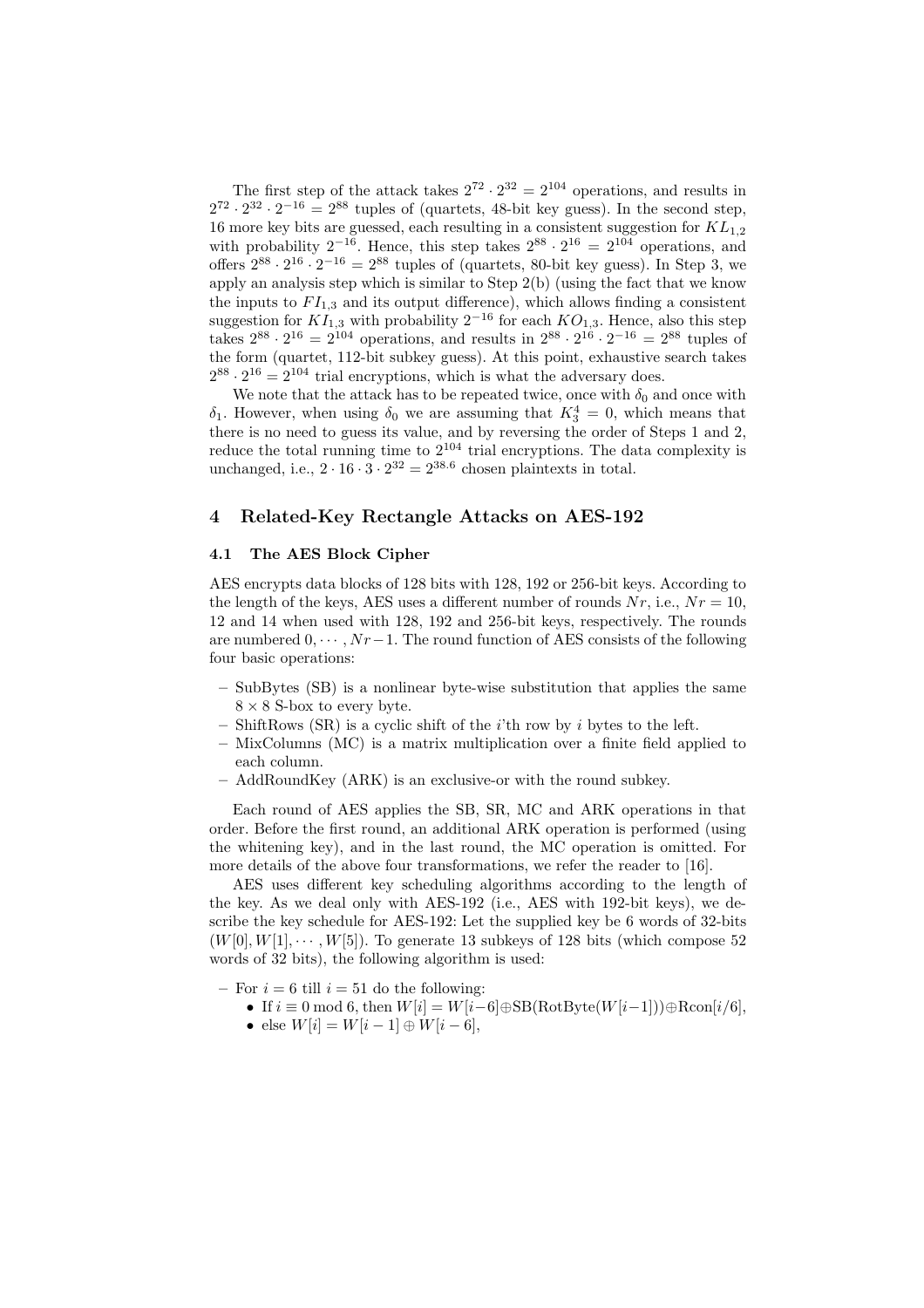where RotByte represents one byte rotation to the left and Rcon denotes an array of fixed constants.

The 128-bit block of AES is represented by a  $4 \times 4$  byte matrix. Throughout the paper we treat the internal state as bytes  $((0.1.2.3),(4.5.6.7),(8.9.10.11),(12.13.14.15))$ (see Figure 4 for a graphical representation).

**Fig. 4.** Byte coordinates of a 128-bit block of AES (Ri: Row i, Ci: Column i,  $X_i$ : Byte i)

|                | C0    | C1    | C2       | $C_{3}$  |
|----------------|-------|-------|----------|----------|
| R <sub>0</sub> | $X_0$ | $X_4$ | $X_8$    | $X_{12}$ |
| R1             | $X_1$ | $X_5$ | $X_9$    | $X_{13}$ |
| R <sub>2</sub> | $X_2$ | $X_6$ | $X_{10}$ | $X_{14}$ |
| R3             | $X_3$ | $X_7$ | $X_{11}$ | $X_{15}$ |

# 4.2 Preliminaries

We first define some notation which is used in our attacks on AES. Denote the 10 first rounds of AES-192 by  $E = E^f \circ E^1 \circ E^0 \circ E^b$ , where  $E^b$  is round 0 including the whitening key addition step and excluding the key addition step of round 0,  $E^0$  is rounds 1–4 (starting from the AddRoundKey operation of round 0),  $E^1$ is rounds 5–8 and  $E^f$  is round 9. In our 10-round AES-192 attack, we use the related-key differential for  $E^0$  depicted in Fig. 5 and the related-key differential for  $E<sup>1</sup>$  depicted in Fig. 6. We use these related-key differentials for constructing a related-key rectangle distinguisher for  $E^1 \circ E^0$ , that allows us to recover some portion of the keys in  $E^b$  and  $E^f$ .

Let  $K_a, K_b, K_c, K_d$  be a quartet of keys satisfying the subkey differences required for the related-key differential (or that we conjecture that they satisfy these subkey differences). Then  $K_x^w$  is the whitening key derived from  $K_x$  and  $K_x^i$  is the *i*th round subkey derived from  $K_x$ . We use the notation  $P_x$  to denote a plaintext encrypted under  $K_x$ . The intermediate value in the encryption of  $P_x$ is denoted by  $I_x^i$  (the input to round i).

Besides the key differences  $\Delta K_{ab}$  and  $\Delta K_{ac}$ , we use  $\Delta I_{ab}^i = I_a^i \oplus I_c^i \oplus I_d^i$ <br>and  $\Delta I_{ac}^i = I_a^i \oplus I_c^i = I_b^i \oplus I_d^i$ . Finally,  $HW_b(X)$  denotes the hamming weight in bytes of  $X$ ,  $x$  denotes an 8-bit difference,  $y$ ,  $z$  denote (not necessarily different) 8-bit differences such that x can evolve to y or z through the SubBytes operation, and ∗ denotes an unknown byte difference.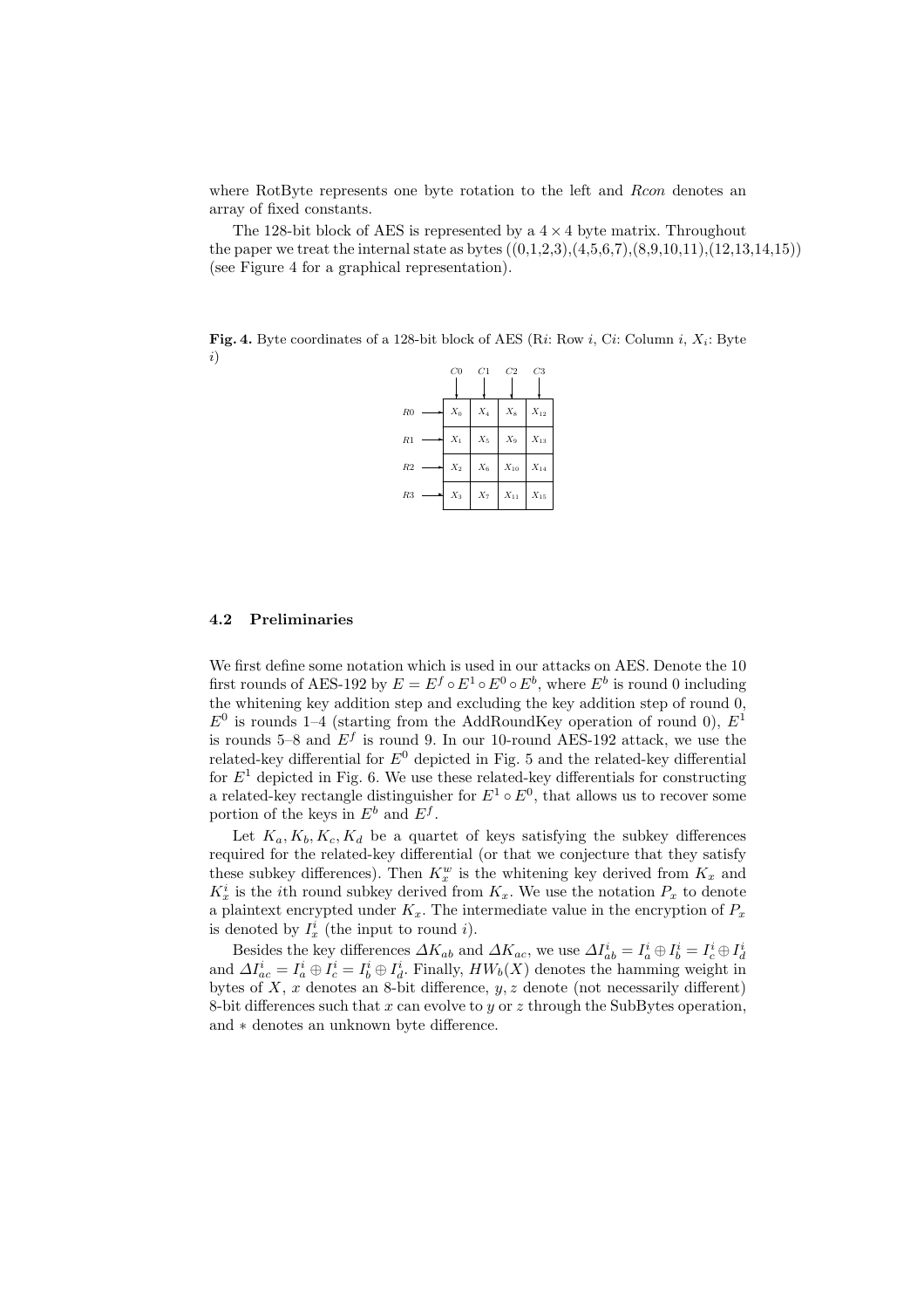Fig. 5. The related-key differential for  $E_0$  (ARK of round 0 and rounds 1-4), and the preceding  $E_b$  (the whitening ARK and most of round 0).  $\Delta P_{ab}$  denotes a set of differences.



Fig. 6. The related-key differential for rounds 5-8  $(E^1)$  and the following round  $(E^f)$ .

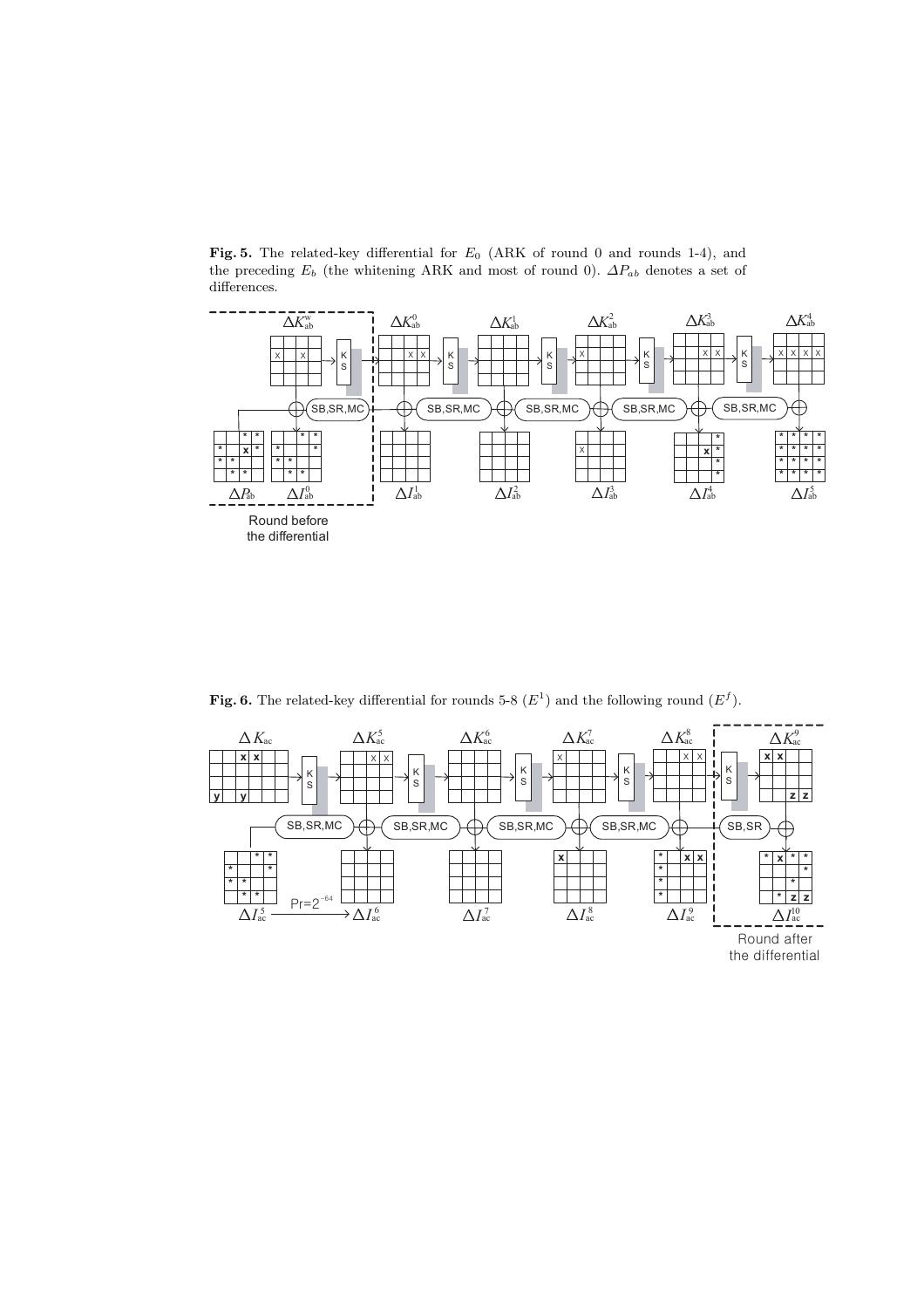#### 4.3 8-Round Related-Key Rectangle Distinguisher

Our related-key differentials exploit the slow difference propagation of the key schedule of AES-192, that allows three consecutive rounds for which the Hamming weight in bytes of the key differences is 2,0,1, respectively, as shown in Figure 6.

The differential used for  $E^0$  is depicted in Figure 5. Its key difference  $\Delta K_{ab}$ equals x in bytes 1 of  $W[0]$  and  $W[2]$ , and is zero in all the other bytes (see Figure 6). The input difference  $\alpha$  equals x in bytes  $X_{9,13}$  and zero in the rest of the bytes, such that it cancels with the subkey difference, and the input difference to round 1 becomes  $\Delta I_{ab}^1 = 0$ . Since there are at most  $2^{39}$  possible output differences, it follows from Proposition 3 that  $\hat{p} \ge \sqrt{2^{-39}} = 2^{-19.5}$ .

The second differential, depicted in Figure 6, is a truncated differential. Its output difference set  $\Delta I_{ac}^9$  consists of 127 possible output differences that share all but the first column. The first column of  $\Delta I_{ac}^9$  can accept any of the values

$$
\mathcal{B} = \{ \text{MC}(j, 0, 0, 0) \mid j = \text{SB}(i) \oplus \text{SB}(x \oplus i), i = 0, 1, 2, \cdots, 255 \}.
$$

As for the key difference, it appears that the required subkey differences (presented in Figure 6) cannot be assured by any fixed key difference. The subkey difference pattern requires some cancellation (in byte 11 of  $\Delta K_{ac}^3$ ), that occurs with probability 2<sup>−</sup><sup>7</sup> . Hence, this differential can be interpreted as a weak key class or a conditional differential. Fortunately, the relation can be assured with a small set of keys.

In order to compute  $\hat{q}$ , we take all the possible input differences  $\Delta I_{ac}^5$  that can lead after SubBytes, ShiftRows, and MixColumns operations to a state with difference x in bytes  $X_{8,12}$  and zero difference in the rest of the bytes. Such difference is then canceled with the key difference  $\varDelta K_{ac}^{5}$  and leads to zero difference  $\Delta I_{ac}^6$ . There are 127<sup>8</sup> such input differences, one of them with probability  $(2^{-6})^8 = 2^{-48}$ , 8⋅126 of them with probability  $(2^{-6})^7 \cdot 2^{-7} = 2^{-49}$ , and so forth until  $(126)^8$  of them with probability  $(2^{-7})^8 = 2^{-56}$ . Summing over all of them yields  $\hat{q} \geq 2^{-27.9}$ .

Therefore, the overall probability of the rectangle distinguisher (i.e.,  $Pr[I_a^9 \oplus I_{a}^{9}]$  $I_c^9, I_b^9 \oplus I_d^9 \in \Delta I_{ac}^9]$  is

$$
2^{-128} \cdot (2^{-19.5})^2 \cdot (2^{-27.9})^2 = 2^{-222.8}.
$$

We note that since  $\Delta I_{ac}^9$  consists of 127 differences, the probability that the condition  $[I_a^9 \oplus I_c^9, I_b^9 \oplus I_d^9 \in \Delta I_{ac}^9]$  holds for a random permutation is approximately  $2^{-242}$ .

### 4.4 Key Recovery Attack on 10-Round AES-192 with 256 Related Keys

Before we present the attack, we address two points arising from the related-key nature of the attack.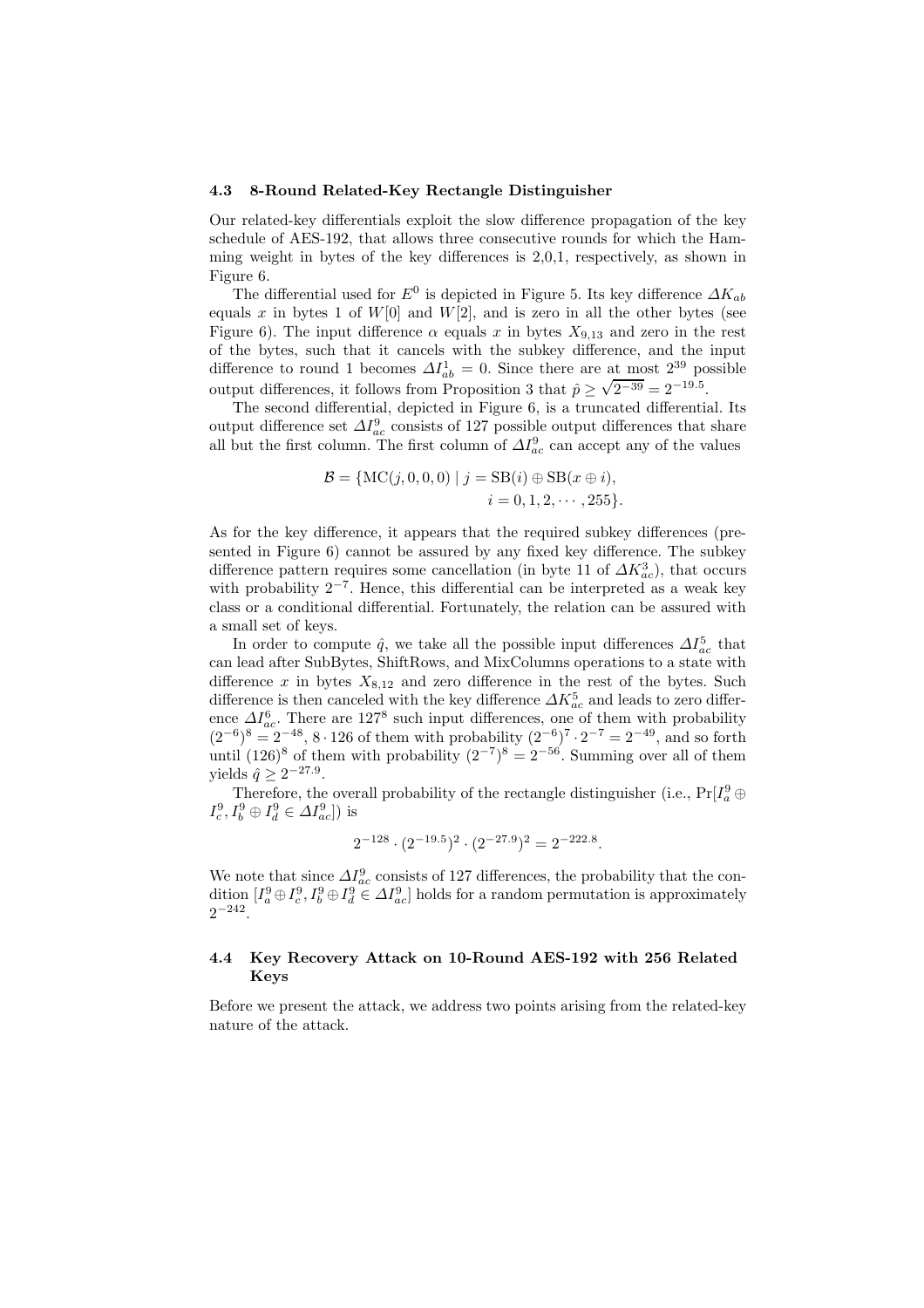|                  | $\Delta K_{ab}^w$ |                                                               |                  |                   |                  | $\varDelta K_{ab}^{0}$              |                  | $\Delta K_{ab}^2$<br>$\Delta K_{ab}^1$ |                  |                  |                  |                   |                   | $\varDelta K_{ab}^3$ |                  |                   |                  |                   | $\varDelta K_{ab}^{4}$ |                   |                  |                   |                  |
|------------------|-------------------|---------------------------------------------------------------|------------------|-------------------|------------------|-------------------------------------|------------------|----------------------------------------|------------------|------------------|------------------|-------------------|-------------------|----------------------|------------------|-------------------|------------------|-------------------|------------------------|-------------------|------------------|-------------------|------------------|
|                  |                   |                                                               |                  |                   |                  |                                     |                  |                                        |                  |                  |                  |                   |                   |                      |                  |                   |                  |                   |                        |                   |                  |                   |                  |
| $\boldsymbol{x}$ |                   | $\boldsymbol{x}$                                              |                  |                   |                  | $\boldsymbol{x}$                    | $\boldsymbol{x}$ |                                        |                  |                  |                  | $\boldsymbol{x}$  |                   |                      |                  |                   |                  | $\boldsymbol{x}$  | x                      | $\boldsymbol{x}$  | $\boldsymbol{x}$ | $\boldsymbol{x}$  | $\boldsymbol{x}$ |
|                  |                   |                                                               |                  |                   |                  |                                     |                  |                                        |                  |                  |                  |                   |                   |                      |                  |                   |                  |                   |                        |                   |                  |                   |                  |
|                  |                   |                                                               |                  |                   |                  |                                     |                  |                                        |                  |                  |                  |                   |                   |                      |                  |                   |                  |                   |                        |                   |                  |                   |                  |
|                  |                   |                                                               |                  |                   |                  |                                     |                  |                                        |                  |                  |                  |                   |                   |                      |                  |                   |                  |                   |                        |                   |                  |                   |                  |
|                  |                   | $\alpha$                                                      | $\boldsymbol{a}$ | $\boldsymbol{a}$  | $\boldsymbol{a}$ | $\boldsymbol{a}$                    | $\boldsymbol{a}$ | $\boldsymbol{a}$                       |                  | $\boldsymbol{a}$ |                  | $\boldsymbol{a}$  |                   | $\boldsymbol{c}$     | $\boldsymbol{c}$ | $\boldsymbol{d}$  | $\boldsymbol{d}$ | $\boldsymbol{c}$  | $\boldsymbol{c}$       | $\boldsymbol{c}$  |                  |                   |                  |
|                  |                   | $\boldsymbol{x}$                                              |                  | $\boldsymbol{x}$  |                  | $\boldsymbol{x}$                    |                  | $\boldsymbol{x}$                       | $\boldsymbol{x}$ |                  |                  | $\boldsymbol{x}$  | $\boldsymbol{x}$  | $\boldsymbol{x}$     |                  |                   |                  | $\boldsymbol{x}$  |                        | f                 | f                |                   |                  |
|                  |                   |                                                               |                  |                   |                  |                                     |                  |                                        |                  |                  |                  |                   |                   | $\epsilon$           | $\epsilon$       | $\epsilon$        | e.               | $\epsilon$        | $\epsilon$             | $\epsilon$        |                  |                   |                  |
|                  |                   |                                                               |                  |                   |                  |                                     |                  | $\boldsymbol{b}$                       | $\mathbf{b}$     | $\boldsymbol{b}$ | $\boldsymbol{b}$ | $\boldsymbol{b}$  | $\boldsymbol{b}$  | $\boldsymbol{b}$     |                  | $\boldsymbol{h}$  |                  | $\boldsymbol{b}$  |                        | q                 | $\mathfrak{g}$   |                   |                  |
|                  |                   |                                                               |                  | $\Delta K_{ab}^5$ |                  |                                     |                  | $\Delta K_{ab}^6$                      |                  |                  |                  |                   | $\Delta K_{ab}^7$ |                      |                  | $\Delta K_{ab}^8$ |                  |                   |                        | $\Delta K_{ab}^9$ |                  |                   |                  |
|                  |                   | The development of the subkey differences for $\Delta K_{ab}$ |                  |                   |                  |                                     |                  |                                        |                  |                  |                  |                   |                   |                      |                  |                   |                  |                   |                        |                   |                  |                   |                  |
|                  |                   |                                                               |                  |                   |                  |                                     |                  |                                        |                  |                  |                  |                   |                   |                      |                  |                   |                  |                   |                        |                   |                  |                   |                  |
|                  |                   |                                                               |                  |                   |                  |                                     |                  |                                        |                  |                  |                  |                   |                   |                      |                  |                   |                  |                   |                        |                   |                  |                   |                  |
|                  |                   | $\Delta K_{ac}^w$                                             |                  |                   |                  | $\Delta K_{ac}^0$ $\Delta K_{ac}^1$ |                  |                                        |                  |                  |                  |                   |                   | $\Delta K_{ac}^2$    |                  |                   |                  | $\Delta K_{ac}^3$ |                        |                   |                  | $\Delta K_{ac}^4$ |                  |
|                  |                   | $\boldsymbol{x}$                                              | $\boldsymbol{x}$ |                   |                  |                                     |                  | $\boldsymbol{x}$                       |                  |                  |                  |                   |                   | $\boldsymbol{x}$     | $\boldsymbol{x}$ | $\boldsymbol{x}$  | x                |                   |                        | $\boldsymbol{x}$  |                  | $\boldsymbol{x}$  |                  |
|                  |                   |                                                               |                  |                   |                  |                                     |                  |                                        |                  |                  |                  |                   |                   |                      |                  |                   |                  |                   |                        |                   |                  |                   |                  |
|                  |                   |                                                               |                  |                   |                  |                                     |                  |                                        |                  |                  |                  |                   |                   |                      |                  |                   |                  |                   |                        |                   |                  |                   |                  |
| $\overline{y}$   |                   | $\boldsymbol{y}$                                              |                  |                   |                  | $\overline{y}$                      | $\boldsymbol{y}$ |                                        |                  |                  |                  | $\boldsymbol{y}$  |                   |                      |                  |                   |                  |                   |                        |                   |                  |                   |                  |
|                  |                   |                                                               |                  |                   |                  |                                     |                  |                                        |                  |                  |                  |                   |                   |                      |                  |                   |                  |                   |                        |                   |                  |                   |                  |
|                  |                   |                                                               |                  | $\boldsymbol{x}$  | $\boldsymbol{x}$ |                                     |                  |                                        |                  | $\boldsymbol{x}$ |                  |                   |                   |                      |                  | $\boldsymbol{x}$  | $\boldsymbol{x}$ | $\boldsymbol{x}$  | $\boldsymbol{x}$       |                   |                  |                   |                  |
|                  |                   |                                                               |                  |                   |                  |                                     |                  |                                        |                  |                  |                  |                   |                   |                      |                  |                   |                  |                   |                        |                   |                  |                   |                  |
|                  |                   |                                                               |                  |                   |                  |                                     |                  |                                        |                  |                  |                  |                   |                   |                      |                  |                   |                  |                   |                        |                   |                  |                   |                  |
|                  |                   |                                                               |                  |                   |                  |                                     |                  |                                        |                  |                  |                  |                   |                   |                      |                  |                   |                  |                   |                        | $\boldsymbol{z}$  | $\boldsymbol{z}$ |                   |                  |
|                  |                   |                                                               |                  | $\Delta K_{ac}^5$ |                  |                                     |                  | $\Delta K_{ac}^6$                      |                  |                  |                  | $\Delta K_{ac}^7$ |                   |                      |                  | $\Delta K_{ac}^8$ |                  |                   |                        | $\Delta K_{ac}^9$ |                  |                   |                  |

Table 6. The development of the subkey differences

The development of the subkey differences for  $\varDelta K_{ac}$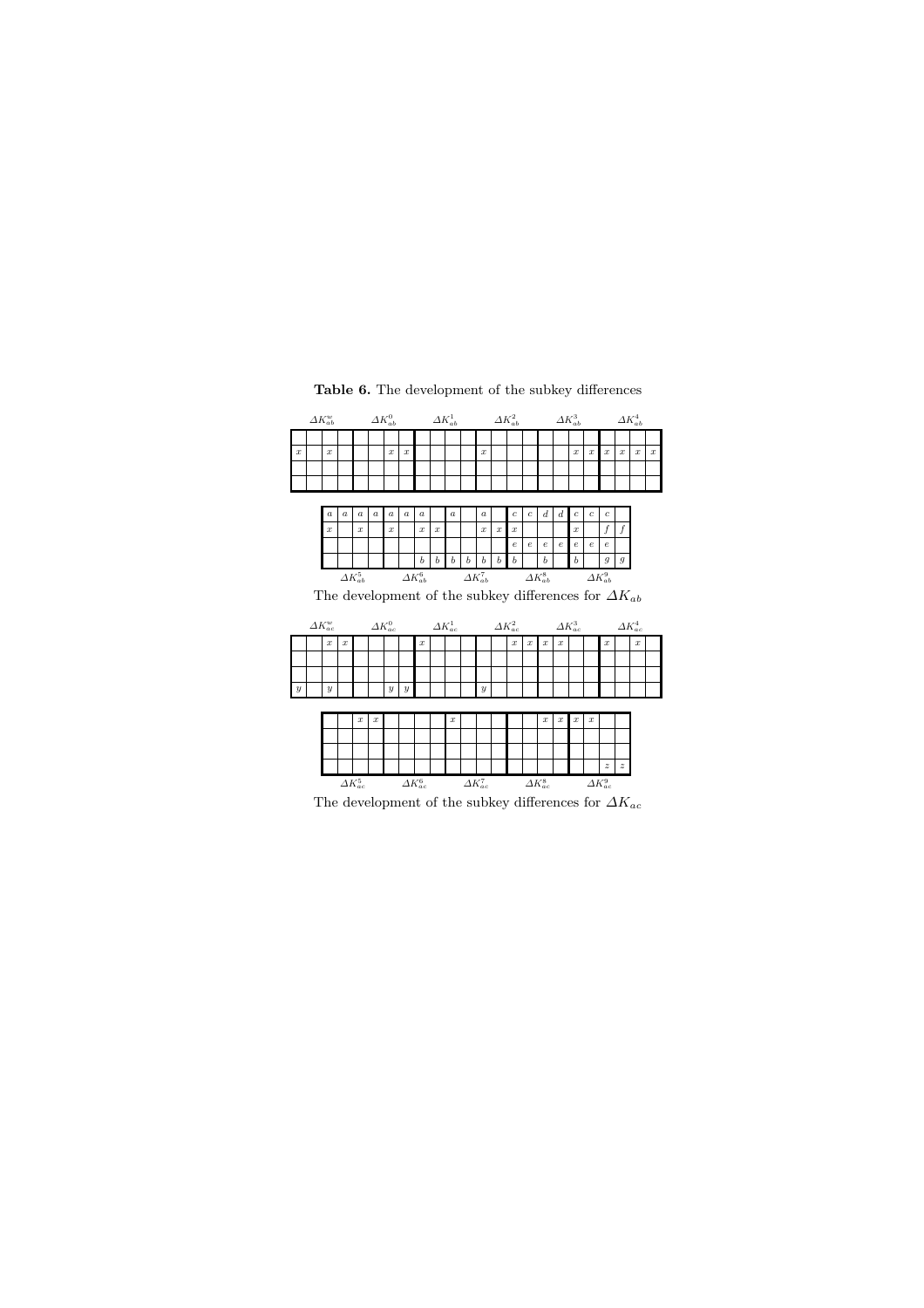Multiple Keys. As noted before, the attack requires a quartet of keys satisfying the subkey differences depicted in Figure 6. Since no single key difference can assure these subkey differences, the simplest solution is to repeat the attack for all 127 possible byte values  $y$  such that difference  $x$  can evolve to  $y$  through the SubBytes operation. For each such  $y$ , the attack is performed with the same keys  $K_a$  and  $K_b$ , and with different keys  $K_c$  and  $K_d$  that correspond to y. Thus, the total number of required related keys is 256 (a single pair  $(K_a, K_b)$ , and 127 pairs  $(\widetilde{K}_c, \widetilde{K}_d)$ ). Note that since we try all possible values for y, one of the quartets we consider necessarily satisfies the subkey differences.

The Amount of Guessed Subkey Material. The attack recovers bytes 1, 2, 6, 7, 8, 11, 12, 13 of the whitening key quartet  $(K_a^w, K_b^w, K_c^w, K_d^w)$ , and bytes  $0, 4, 6, 7, 8, 10, 12, 13$  of the subkey quartet  $(K_a^9, K_b^9, K_c^9, K_d^9)$ . While there are exactly  $(2^8)^8 = 2^{64}$  possible values for the eight guessed bytes in the whitening keys, the number of possible values of the six bytes of  $K^9$  is much higher than  $(2^8)^8 = 2^{64}$ . This occurs as the subkey difference  $\Delta K_{ab}^9$  in four of these bytes is unknown to the adversary (these are bytes 0,8,10,13, whose differences are denoted in Figure 6 by  $c, c, e, f$ , respectively). As a result, the adversary has to learn not only six bytes of  $K_a^9$ , but also the values  $c, e, f$ . Due to properties of the key schedule, given the value of  $e$ , there are only 127 possible values of  $f$ . Hence, the number of possible guesses in  $K^9$  is  $(2^8)^8 \cdot (2^8)^2 \cdot 2^7 = 2^{87}$ .

The attack algorithm goes as follows:

# Data Collection Phase (Steps 1–3):

- 1. Choose  $2^{49.2}$  structures  $S_a^1, S_a^2, \cdots, S_a^{2^{49.2}}$  $a^{2^{49.2}}$  of  $2^{64}$  plaintexts each, where in each structure the values of bytes 0, 3, 4, 5, 9, 10, 14, 15 are fixed and the remaining eight bytes assume all the possible values, and ask for their encryption under the key  $K_a$ .
- 2. Compute  $2^{49.2}$  structures  $S_b^1, S_b^2, \cdots, S_b^{2^{49.2}}$  $b_0^{2^{49.2}}$  of  $2^{64}$  plaintexts each by XORing byte 9 of all the plaintexts in  $S_a^1, S_a^2, \cdots, S_a^{2^{49.2}}$  with x. Ask for the encryption of these structures under the key  $K_b$ .
- 3. Guess a candidate for the difference y and compute  $\Delta \widetilde{K}_{ac}$ . For the key difference  $\Delta K_{ac}$ , do the following:
	- (a) Choose  $2^{49.2}$  structures  $S_c^1, S_c^2, \cdots, S_c^{2^{49.2}}$  $c^{2^{49.2}}$  of  $2^{64}$  plaintexts each, constructed similarly to  $S_a^j$  (possibly with different constant values), and ask for their encryption under the key  $K_c = K_a \oplus \Delta K_{ac}$ .
	- (b) Compute  $2^{49.2}$  structures  $S_d^1, S_d^2, \cdots, S_d^{2^{49.2}}$  $a_d^{2^{49.2}}$  of  $2^{64}$  plaintexts each by XORing byte 9 of all the plaintexts in  $S_c^1, S_c^2, \cdots, S_c^{2^{49.2}}$  with x. Ask for the encryption of these structures under the key  $K_d = K_b \oplus \Delta K_{ac}$ .

# Analyzing  $E^b$  and Finding Candidate Quartets (Step 4):

4. Guess the 64 bits of bytes 1, 2, 6, 7, 8, 11, 12, 13 of  $K_a^w$  and derive from them the corresponding bytes in  $K_b^w, K_c^w, K_d^w$ . For each such guess: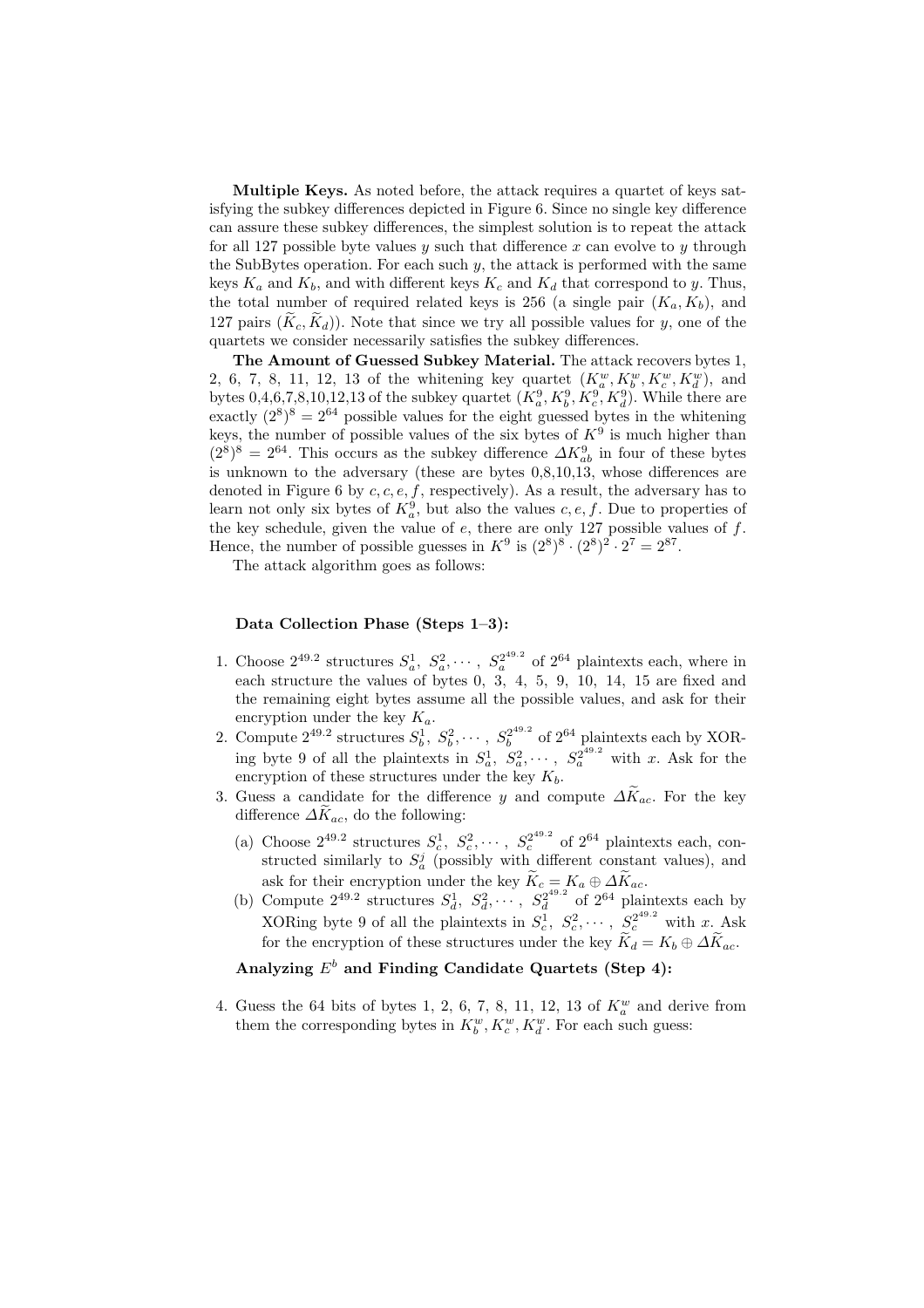- (a) Partially encrypt all the plaintexts through the 8 active S-boxes of round 0, and find all pairs  $(P_a, P_b)$  with difference<sup>23</sup>  $\alpha$  just before the AddRound-Key of round 0 (where  $P_x$  is encrypted under  $K_x$ ). Denote the corresponding ciphertexts by  $(C_a, C_b)$  respectively. Each pair of structures  $(S_a^j, S_b^j)$  is expected to contain  $2^{64}$  such pairs  $(C_a, C_b)$ , and hence the  $(\mathcal{A}, \mathcal{B})$  is expected to contain 2 such pairs  $(\mathcal{A}, \mathcal{C}_b)$ <br>total number of pairs at this stage is  $2^{49.2} \cdot 2^{64} = 2^{113.2}$ .
- (b) Insert all pairs  $(C_a, C_b)$  into a hash table (indexed by bytes 1, 2, 3, 4, 5, 6, 9, 14 of each of the ciphertexts).
- (c) Similarly, find all pairs  $(P_c, P_d)$  with difference  $\alpha$  just before the AddRoundKey of round 0 ( $P_x$  is encrypted under  $\widetilde{K}_x$ ). Denote their corresponding ciphertexts by  $(C_c, C_d)$ , respectively. As before, the expected number of pairs  $(C_c, C_d)$  at this stage is  $2^{113.2}$ .
- (d) For every pair  $(C_c, C_d)$  check whether there exists a pair  $(C_a, C_b)$  such that  $C_a \oplus C_c$  and  $C_b \oplus C_d$  are zero in bytes 1,2,3,5,6,9,14, and x in byte 4. For each such quartet, check that the difference  $C_a \oplus C_c$  is the same in bytes 11 and 15 (denoted by  $z_{ac}$ ), and check the same for  $C_b \oplus C_d$  (where the difference is denoted by  $z_{bd}$ ). Check that x input difference to the S-box may cause  $z_{ac}$  and  $z_{bd}$  output differences (otherwise, discard the quartet). Starting with  $(2^{113.2})^2 = 2^{226.4}$  quartets, about  $2^{226.4} \cdot 2^{-112} =$  $2^{114.4}$  quartets satisfy the zero differences in bytes  $1,2,3,5,6,9,14$ , of which  $2^{114.4} \cdot 2^{-16} = 2^{98.4}$  satisfy the x differences in byte 4, and amongst them  $2^{98.4} \cdot (2^{-8})^2 \cdot (127/256)^2 = 2^{80.4}$  quartets remain and are further analyzed.

## Analyzing  $E^f$  (Steps 5–8):

- 5. Using the difference in byte 12 of  $\Delta I_{ac}^{10}$  and  $\Delta I_{bd}^{10}$ , deduce the subkey suggested by the pairs  $(C_a, C_c)$  and  $(C_b, C_d)$  for byte 12 of  $K_a^9, K_b^9, K_c^9, K_d^9$  (due) to the subkey differences, the value is the same for these four subkeys).<sup>24</sup> If the values disagree, discard the quartet. Of the  $2^{80.4}$  quartets entering Step 5, we expect  $2^{80.4} \cdot 2^{-8} = 2^{72.4}$  quartets to remain, each suggesting one value for subkey byte 12.
- 6. For each remaining quartet, consider the pairs  $(C_a, C_c)$  and  $(C_b, C_d)$  separately and use the differences  $z_{ac}$ ,  $z_{bd}$  to deduce the value of byte 4 in  $K_q^9$ ,  $K_b^9$ ,  $K_c^9$ ,  $K_d^9$ .<sup>25</sup> Deduce the value of c from byte 4 of the difference  $K_a^9 \oplus K_b^9$ .

 $\overline{^{23}$  The difference  $\alpha$  is defined in Section 4.3.

<sup>&</sup>lt;sup>24</sup> Recall that a  $(\Delta_{IN}, \Delta_{OUT})$  pair for the SubBytes operation yields on average one suggestion for the actual inputs/outputs. In our case, the output difference is known, and we assume that the input difference is  $x$ . This gives us one suggestion on average for the actual outputs of the SubBytes operation, that in turn yields a single suggestion on average for byte 12 of the last subkey.

<sup>&</sup>lt;sup>25</sup> For each pair, we consider the generation of byte 11 in  $K^9$  in the key schedule algorithm. At this stage, the input difference to the SubBytes operation in the key schedule algorithm is x, and the output difference is  $z_{ac}$  (or  $z_{bd}$  for the second pair). This suggests one value on average for the input of the SubBytes operation, i.e., to byte 4 of  $K^9$ .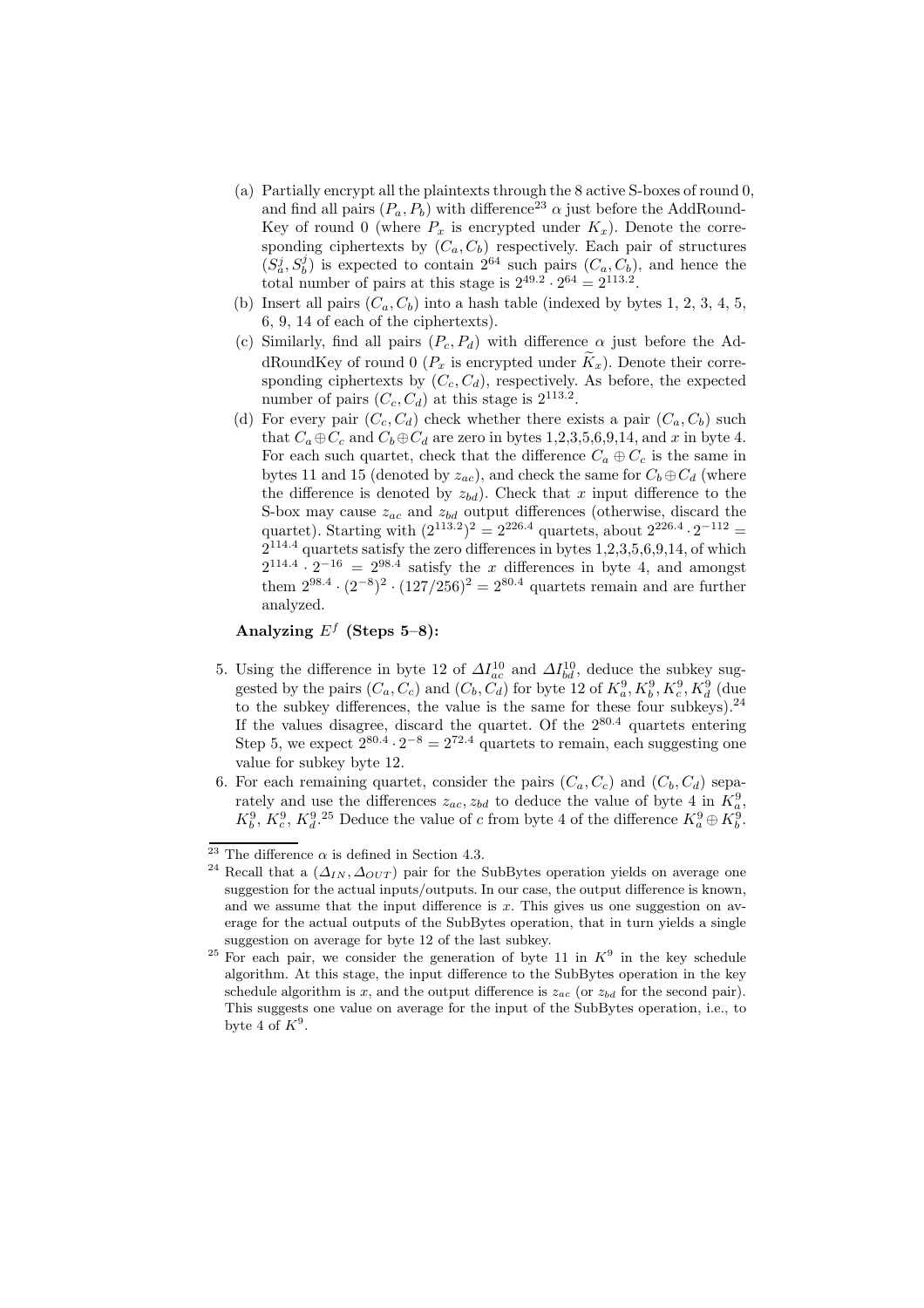- 7. For each quartet, consider the pairs  $(C_a, C_c)$  and  $(C_b, C_d)$  separately, and for each of them use the difference in byte 8 of  $\Delta(I^{10})$  to deduce the values suggested by the pairs  $(C_a, C_c)$  and  $(C_b, C_d)$  for byte 8 of  $K_a^9, K_b^9, K_c^9, K_d^9$ . Use the value of byte 8 of the difference  $K_a^9 \oplus K_b^9$  to get a suggestion for c. If the suggestion disagrees with the value of  $c$  obtained for the quartet in Step 6, discard the quartet. Consistent values are expected with probability  $2^{-8}$ , and about  $2^{72.4} \cdot 2^{-8} = 2^{64.4}$  quartets remain. Each of the remaining quartets suggests on average one value for bytes 4, 8, 12 of  $K^9_a$ ,  $K^9_b$ ,  $K^9_c$ ,  $K^9_d$ , and for c.
- 8. For each remaining (quartet, subkey guess):
	- (a) Guess byte 0 of  $K_a^9$  (that along with the knowledge of c is sufficient to compute byte 0 of  $K_b^9, K_c^9, K_d^9$ , and partially decrypt the two pairs to find the value of byte 0 in the input of round 9.
	- (b) For each pair, use the knowledge of byte 0 in  $\Delta I_{ac}^9$  (or  $\Delta I_{bd}^9$ ) to retrieve the entire difference  $\Delta I_{ac}^9$  (or  $\Delta I_{bd}^9$ , respectively). This is possible since the differences in the other bytes of the first column depend linearly on the difference in byte 0.
	- (c) For each pair, use the input and output difference of the SubBytes operation in byte 3 of round 9 to find the value of byte 7 in  $K^9$ . If the pairs of the quartet disagree on that value, discard the (quartet,subkey guess). For each guess of byte 0,  $2^{-8}$  of the quartets are expected to suggest consistent values, and hence on average, each quartet suggests a single value for bytes 0,7 of  $K^9$ .
	- (d) For each pair, use the input and output differences of the SubBytes operation in bytes 1,2 of round 9 to find the value of bytes  $10,13$  in  $K^9$ . Use the difference in bytes 10,13 of  $K_a^9 \oplus K_b^9$  to retrieve the value of  $e, f$ . If e input difference to the S-box cannot cause f output difference, discard the (quartet, subkey guess).

At this stage, each of the  $2^{64.4}$  remaining quartets suggests one value on average for bytes  $0, 4, 7, 8, 10, 12, 13$  of  $K_a^9, K_b^9, K_c^9, K_d^9$ , and for  $c, e, f$ , and half of them are expected to offer consistent suggestion for  $e$  and  $f$ .

- Finding the Right Key (Step 9):
- 9. If a subkey combination is suggested by six quartets or more, assume it is correct, and try to deduce the correct key using exhaustive search of the remaining bytes.

Analysis of the Attack In Steps  $1,2,3$  the adversary encrypts  $2^{121.2}$  chosen plaintexts (2<sup>113.2</sup> plaintexts under each of the keys  $K_a$ ,  $K_b$ ,  $\tilde{K}_c$ , and  $\tilde{K}_d$ ). Hence, the data complexity of this attack is about  $2^{121.2}$  related-key chosen plaintexts. Steps 4(a) may look as if they take  $2^{121.2} \cdot 2^{64} = 2^{185.2}$  partial encryptions each. However, as the values of the plaintexts in the bytes which are fixed and have no effect on the actual "pairing", then it is sufficient to partially encrypt a set of  $2^{64}$  values under  $2^{64}$  subkeys (and repeat this for each value of y). Hence, the total time complexity of an optimized implementation of each of these two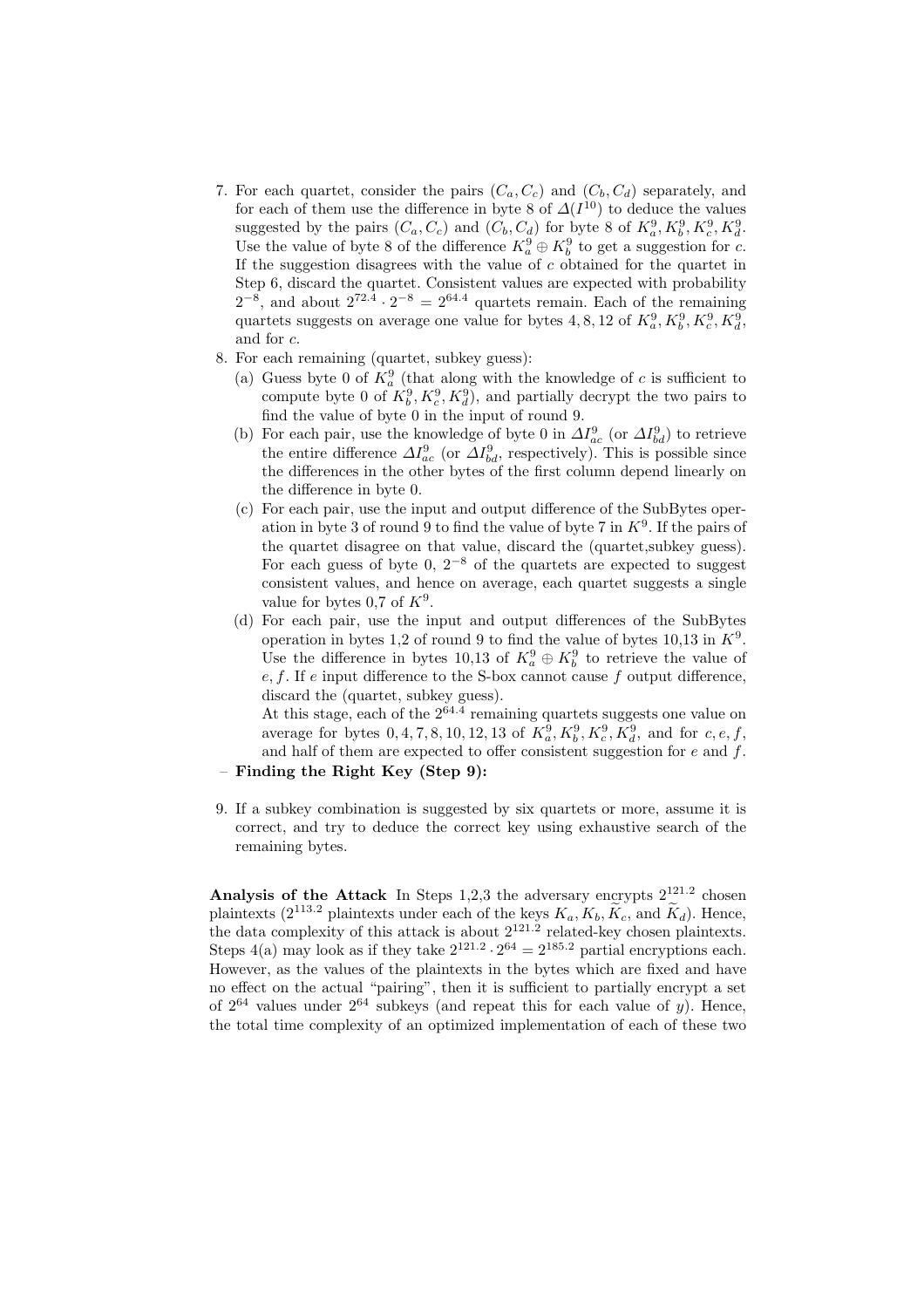steps is  $2^{64} \cdot 2^{64} \cdot 2^7 = 2^{135}$  partial encryptions (which are about  $2^{132}$  encryptions in total). Steps  $4(b)$  is composed of inserting the pairs found in Step  $2(a)$  into tables. For each subkey guess there are  $2^{113.2}$  pairs which are put into the table, and thus, this step takes  $2^{64} \cdot 2^{113.2} \cdot 2^7 = 2^{184.2}$  memory accesses.

Step  $4(c)$  is similar to Step  $4(a)$ , and takes the same time. The same is true to Step  $4(d)$  and Step  $4(b)$ , respectively. We note that Step  $4(b)$  has to be performed only once and not 2<sup>7</sup> times like the other steps (as it is independent of  $\widetilde{\Delta K_{ac}}$ , and thus, Step 4 takes in total  $2^{184.2}$  memory accesses.

Steps 5–8 each analyzes a small number of quartets, in a relatively efficient manner. Finally, Step 9, exhaustively searches over  $2^{128}$  keys for each key candidate. Hence, we conclude that the running time of the attack is dominated by Steps  $4(c)$  and  $4(d)$ , and is approximately  $2^{184.2}$  memory accesses.

We can calculate the success rate of the attack by using the Poisson distribution. At the end of Step  $8(d)$ , we expect  $2^{63.4}$  (quartet, subkey guess) combinations to remain. Given that there are  $2^{79}$  possible values at this point  $(c, e, f)$ suggest values for the related-keys  $K_b, K_d$ , we expect a wrong subkey to be suggested by 2−15.<sup>6</sup> quartets on average, while the right subkey is expected to be suggested by  $2^{226.4} \cdot 2^{-222.8} = 2^{3.6} = 12$  quartets. Hence, the probability that any given wrong tuple of subkeys (of the  $2^{79} \cdot 2^{64} = 2^{143}$  subkeys) is suggested more than five times is about  $2^{-103.1}$ . Hence, we expect  $2^{143} \cdot 2^{-103.1} = 2^{39.9}$  wrong subkeys to be analyzed in Step 9, which means that Step 9 has time complexity of  $2^{167.9}$  trial encryptions.

The right subkey is expected to be suggested by more than five quartets with probability about 98.0%. When this is the case, the right key is found, and thus, the success rate of the attack is about 98.0%.

#### 4.5 Reducing the Number of Related Keys from 256 to 64

The number of related keys used in our attack can be reduced from 256 to 64 using key structures. The following 64 related keys are used in our optimized attack:

- 16 keys  $K_a^i$   $(i = 0, 1, \dots, 15)$  such that  $K_a^i \oplus K_a^j$  is zero in all bytes, besides bytes  $3,8,11$ , and  $12$ , and the difference in bytes  $3,11$  is fixed to some w and the difference in bytes 8,12 is fixed to some r (not necessarily  $w \to r$ ).
- − 16 keys  $K_b^i$ , each computed as  $K_a^i \oplus \Delta K_{ab}$  for a specific value of x.
- 16 keys  $K_c^i$   $(i = 0, 1, \dots, 15)$  such that  $K_c^i \oplus K_c^j$  is zero in all bytes, besides bytes  $3,8,11$ , and  $12$ , and the difference in bytes  $3,11$  is fixed to some w' and the difference in bytes 8,12 is fixed to some  $r'$  (not necessarily  $w' \to r'$ ).
- − 16 keys  $K_d^i$ , each computed as  $K_c^i \oplus \Delta K_{ab}$  for the same value of x used to generate  $K_b^i$ .

Using these delicately chosen key relationships, we generate 256 key quartets  $(K_a^i, K_b^i, K_c^j, K_d^j)$  of which one is expected to satisfy the subkey difference requirement of the attack (the attack can be applied where the value of  $x$  in the first and the second differentials are replaced by  $x_1$  and  $x_2$ , respectively).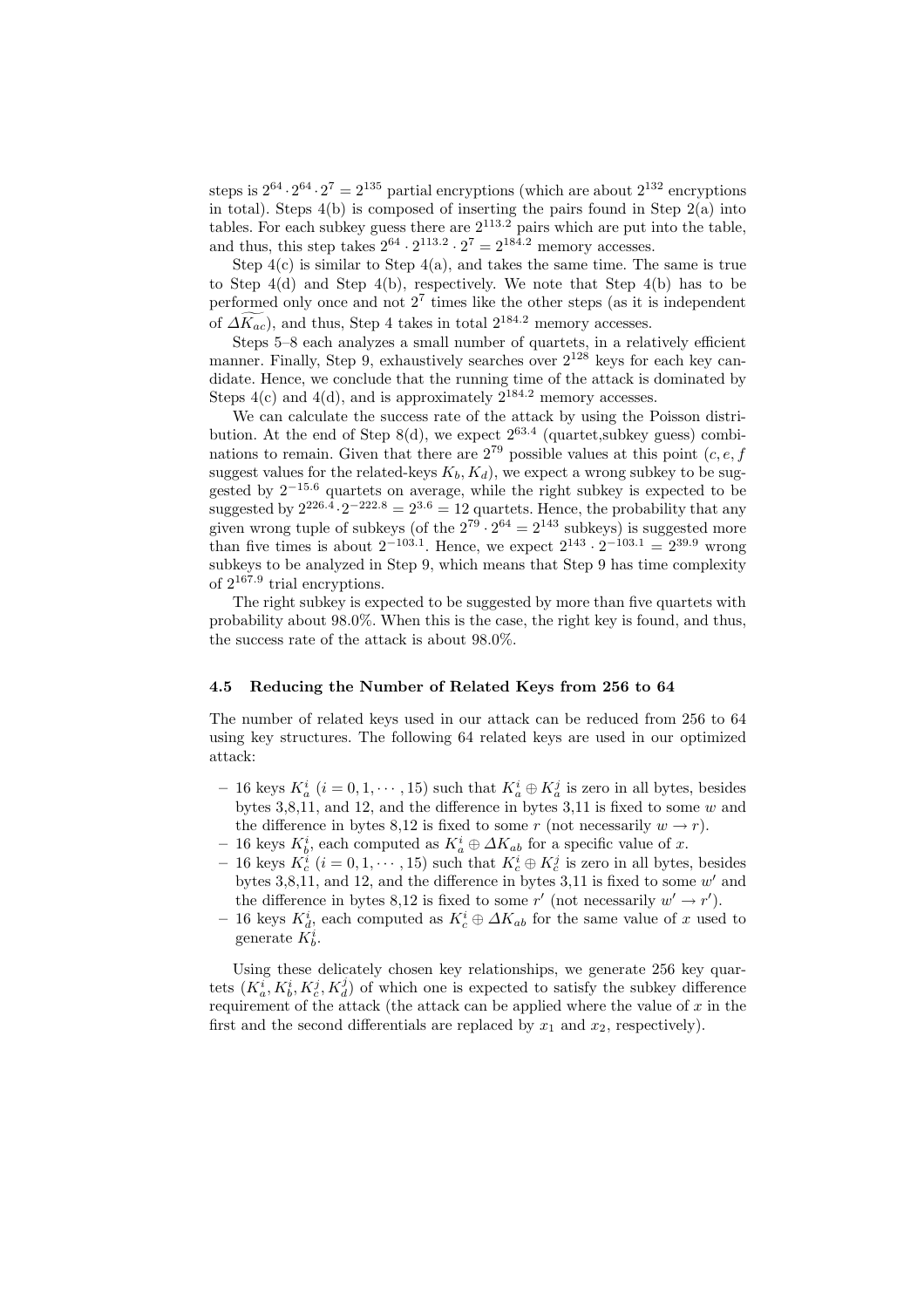As we generate the data set for each possible key only once, the data complexity of the attack is reduced to  $2^{119.2}$  related-key chosen plaintexts. On the other hand, the attack is now to be run 256 times rather than 127 times, resulting in a total running time of  $2^{185.2}$  memory accesses.

## 5 Conclusions

In this paper we introduced the related-key boomerang and the related-key rectangle attacks. The attacks use weaknesses of the key schedule algorithms to achieve significant advantage over other attacks techniques. We presented a rigorous treatment of the new techniques, thus devising optimal distinguishers.

Both the related-key boomerang attack and the related-key rectangle attack enjoy the use of key differences twice. Hence, in exchange for an attack model with 4 related-keys, the adversary is able to attack a significantly larger amount of rounds than in the standard single-key model or a standard related-key differential attack.

Apart from the immediate attacks, another outcome of our results is a better understanding of the importance of well designed key schedule algorithms for the security of block ciphers. While it is commonly believed that a linear key schedule (or one close to it), is of no security concern to a well designed block cipher, the related-key boomerang and rectangle attacks along with the concept of structures of keys (for nonlinear key schedule algorithms) show that this belief is dangerous and at times may be faulty.

# References

- 1. Thomas Baignères, Pascal Junod, Serge Vaudenay, How Far Can We Go Beyond Linear Cryptanalysis, Advances in Cryptology, proceedings of ASIACRYPT 2004, Lecture Notes in Computer Science 3329, pp. 432–450, Springer-Verlag, 2004.
- 2. Mihir Bellare, Tadayoshi Kohno, A Theoretical Treatment of Related-Key Attacks: RKA-PRPs, RKA-PRFs, and Applications, Advances in Cryptology, proceedings of EUROCRYPT 2003, Lecture Notes in Computer Science 2656, pp. 491–506, Springer-Verlag, 2003.
- 3. Ishai Ben-Aroya, Eli Biham, Differential Cryptanalysis of Lucifer, Advances in Cryptology, proceedings of EUROCRYPT '93, Lecture Notes in Computer Science 773, pp. 187–199, Springer-Verlag, 1994.
- 4. Eli Biham, New Types of Cryptanalytic Attacks Using Related Keys, Journal of Cryptology, Vol. 7, No. 4, pp. 229–246, Springer-Verlag, 1994.
- 5. Eli Biham, Adi Shamir, Differential Cryptanalysis of DES-like Cryptosystems, Advances in Cryptology, proceedings of CRYPTO 1990, Lecture Notes in Computer Science 537, pp. 2–21, Springer-Verlag, 1990.
- 6. Eli Biham, Adi Shamir, Differential Cryptanalysis of the Data Encryption Standard, Springer-Verlag, 1993.
- 7. Eli Biham, Orr Dunkelman, Nathan Keller, The Rectangle Attack Rectangling the Serpent, Advances in Cryptology, proceedings of EUROCRYPT 2001, Lecture Notes in Computer Science 2045, pp. 340–357, Springer-Verlag, 2001.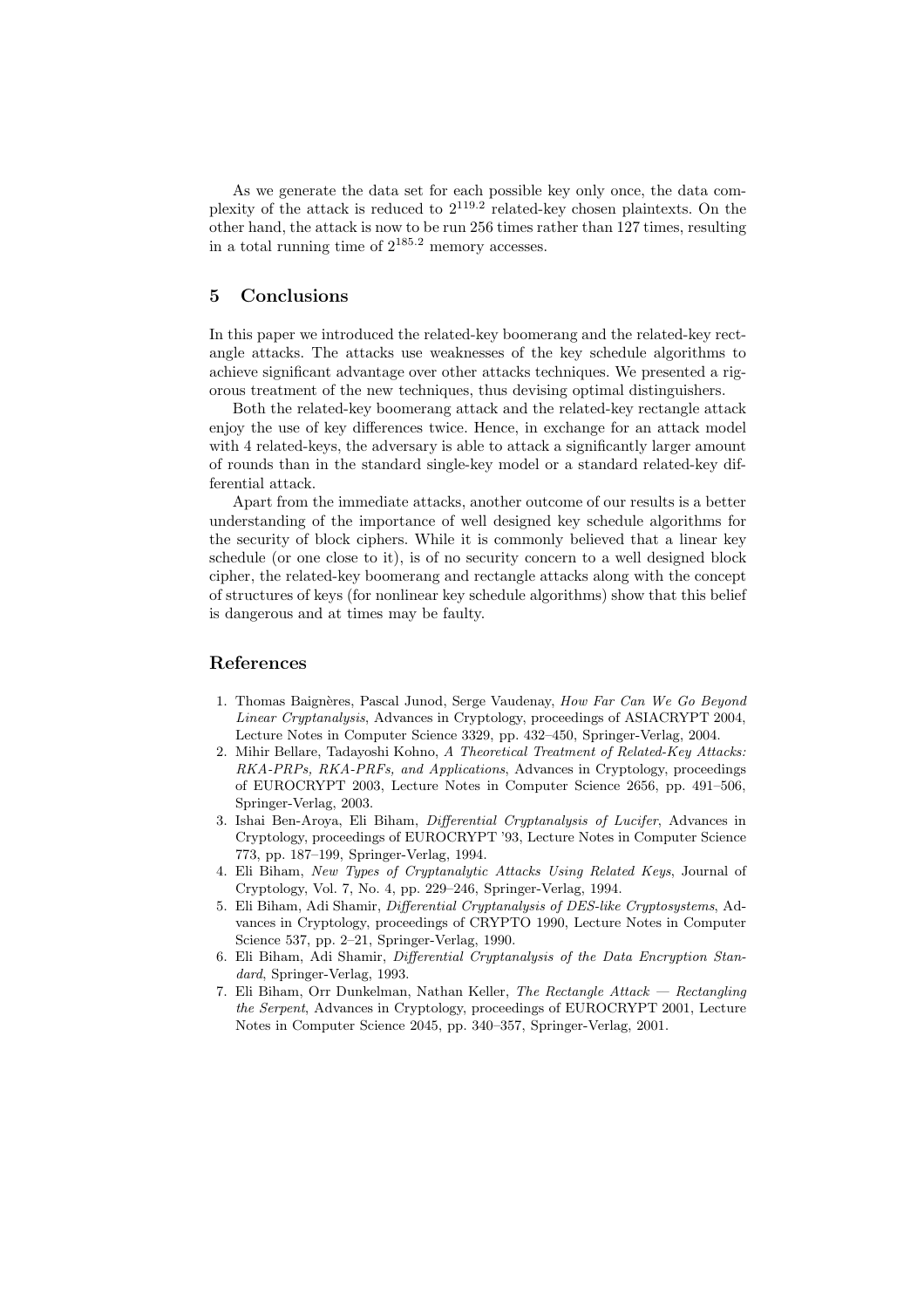- 8. Eli Biham, Orr Dunkelman and Nathan Keller, New Results on Boomerang and Rectangle Attacks, proceedings of Fast Software Encryption 2002, Lecture Notes in Computer Science 2365, pp. 1–16, Springer-Verlag 2002.
- 9. Eli Biham, Orr Dunkelman, Nathan Keller, Related-Key Boomerang and Rectangle Attacks, Advances in Cryptology, proceedings of EUROCRYPT 2005, Lecture Notes in Computer Science 3494, pp. 507–525, Springer-Verlag, 2005.
- 10. Eli Biham, Orr Dunkelman, Nathan Keller, A Related-Key Rectangle Attack on the Full KASUMI, Advances in Cryptology, proceedings of ASIACRYPT 2005, Lecture Notes in Computer Science 3788, pp. 443–461, Springer-Verlag, 2005.
- 11. Eli Biham, Orr Dunkelman, Nathan Keller, New Cryptanalytic Results on IDEA, Advances in Cryptology, proceedings of ASIACRYPT 2006, Lecture Notes in Computer Science 4284, pp. 412–427, Springer-Verlag, 2006.
- 12. Eli Biham, Orr Dunkelman, Nathan Keller, A Unified Framework for Related-Key Attacks, proceedings of Fast Software Encryption 2008, Lecture Notes in Computer Science 5086, pp. 73–96, Springer-Verlag, 2008.
- 13. Alex Biryukov, The Boomerang Attack on 5 and 6-Round AES, Proceedings of Advance Encryption Standard Fourth Workshop, Lecture Notes in Computer Science 3373, pp. 11–16, Springer-Verlag, 2005.
- 14. Alex Biryukov, Dmitry Khovratovich, Related-key Cryptanalysis of the Full AES-192 and AES-256, IACR ePrint report 2009/317, 2009. Available online at http: //eprint.iacr.org/2009/317.
- 15. Mark Blunden, Adrian Escott, Related Key Attacks on Reduced Round KASUMI, proceedings of Fast Software Encryption 2001, Lecture Notes in Computer Science 2355, pp. 277–285, Springer-Verlag, 2002.
- 16. Joan Daemen, Vincent Rijmen, The design of Rijndael: AES the Advanced Encryption Standard, Springer-Verlag, 2002.
- 17. Joan Daemen, Vincent Rijmen, Understanding Two-Round Differentials in AES, proceedings of Security and Cryptography for Networks 2006, Lecture Notes in Computer Science 4116, pp. 78–94, Springer-Verlag, 2006.
- 18. Hüseyin Demirci, Ali Aydin Selçuk, A Meet-in-the-Middle Attack on 8-Round AES, proceedings of Fast Software Encryption 2008, Lecture Notes in Computer Science 5086, pp. 116–126, Springer-Verlag, 2008.
- 19. Niels Ferguson, John Kelsey, Stefan Lucks, Bruce Schneier, Mike Stay, David Wagner, Doug Whiting, Improved Cryptanalysis of Rijndael, proceedings of Fast Software Encryption 2000, Lecture Notes in Computer Science 1978, pp. 213–230, Springer-Verlag, 2001.
- 20. Michael Gorski, Stefan Lucks, New Related-Key Boomerang Attacks on AES, proceedings of INDOCRYPT 2008, Lecture Notes in Computer Science 5365, pp. 266– 278, Springer-Verlag, 2008.
- 21. Seokhie Hong, Jongsung Kim, Guil Kim, Sangjin Lee, Bart Preneel, Related-Key Rectangle Attacks on Reduced Versions of SHACAL-1 and AES-192, proceedings of Fast Software Encryption 2005, Lecture Notes in Computer Science 3557, pp. 368– 383, Springer-Verlag, 2005.
- 22. Goce Jakimoski, Yvo Desmedt, Related-Key Differential Cryptanalysis of 192-bit Key AES Variants, proceedings of Selected Areas in Cryptography 2003, Lecture Notes in Computer Science 3006, pp. 208–221, Springer-Verlag, 2004.
- 23. John Kelsey, Bruce Schneier, David Wagner, Key Schedule Cryptanalysis of IDEA, G-DES, GOST, SAFER, and Triple-DES, Advances in Cryptology, proceedings of CRYPTO 1996, Lecture Notes in Computer Science 1109, pp. 237–251, Springer-Verlag, 1996.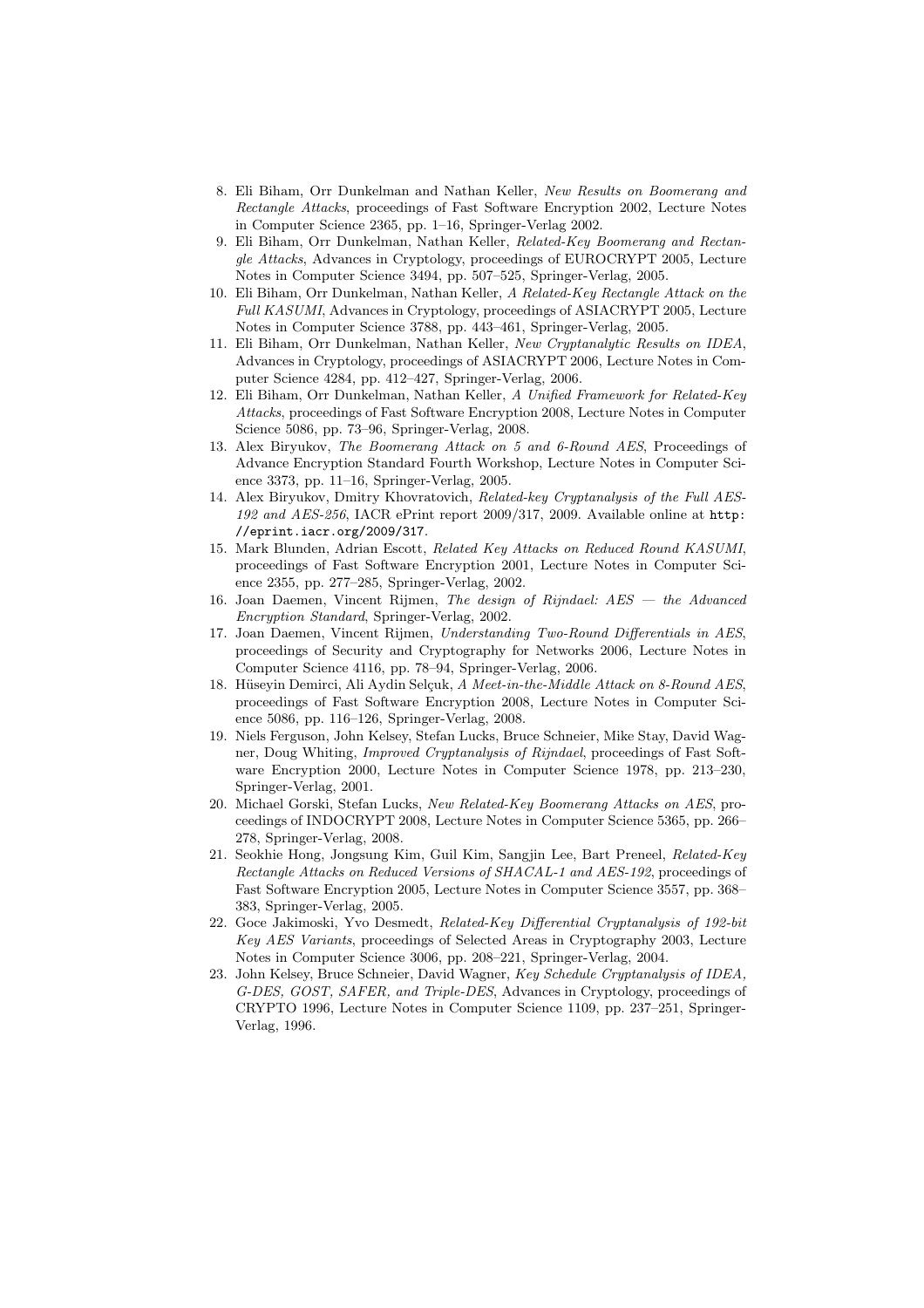- 24. John Kelsey, Bruce Schneier, David Wagner, Related-Key Cryptanalysis of 3-WAY, Biham-DES, CAST, DES-X, NewDES, RC2, and TEA, proceedings of Information and Communications Security 1997, Lecture Notes in Computer Science 1334, pp. 233–246, Springer-Verlag, 1997.
- 25. John Kelsey, Tadayoshi Kohno, Bruce Schneier, Amplified Boomerang Attacks Against Reduced-Round MARS and Serpent, proceedings of Fast Software Encryption 2001, Lecture Notes in Computer Science 1978, pp. 75–93, Springer-Verlag, 2002.
- 26. Jongsung Kim, Guil Kim, Seokhie Hong, Dowon Hong, The Related-Key Rectangle Attack — Application to SHACAL-1, proceedings of Australasian Conference on Information Security and Privacy 2004, Lecture Notes in Computer Science 3108, pp. 123–136, Springer-Verlag, 2004.
- 27. Jongsung Kim, Seokhie Hong, Bart Preneel, Related-Key Rectangle Attacks on Reduced AES-192 and AES-256, proceedings of FSE 2007, Lecture Notes in Computer Science 4593, pp. 225–241, Springer-Verlag, 2007.
- 28. Lars R. Knudsen, Cryptanalysis of LOKI91, proceedings of Auscrypt 1992, Lecture Notes in Computer Science 718, pp. 196–208, Springer-Verlag, 1993.
- 29. Ulrich Kühn, Cryptanalysis of Reduced-Round MISTY, Advances in Cryptology, proceedings of EUROCRYPT 2001, Lecture Notes in Computer Science 2045, pp. 325–339, Springer-Verlag, 2001.
- 30. X. Lai, J.L. Massey, S. Murphy, Markov Ciphers and Differential Cryptanalysis, Advances in Cryptology, proceedings of EUROCRYPT '91, Lecture Notes in Computer Science 547, pp. 17–38, Springer-Verlag, 1992.
- 31. Mitsuru Matsui, Linear Cryptanalysis Method for DES Cipher, Advances in Cryptology, proceedings of EUROCRYPT '93, Lecture Notes in Computer Science 765, pp. 386–397, Springer-Verlag, 1994.
- 32. National Institute of Standards and Technology, Advanced Encryption Standard, Federal Information Processing Standards Publications No. 197, 2001.
- 33. Kaisa Nyberg, Perfect Nonlinear S-boxes, Advances in Cryptology, proceedings of EUROCRYPT 1991, Lecture Notes in Computer Science 547, pp. 378–386, Springer-Verlag, 1991.
- 34. Kaisa Nyberg, Lars R. Knudsen, Provable Security Against Differential Cryptanalysis, Advances in Cryptology, proceedings of CRYPTO 1992, Lecture Notes in Computer Science 740, pp. 566–578, Springer-Verlag, 1993.
- 35. Ali Aydin Selçuk, On Probability of Success in Linear and Differential Cryptanalysis, Journal of Cryptology Vol. 21 No. 1, pp. 131–147, Springer-Verlag, 2008.
- 36. 3rd Generation Partnership Project, Technical Specification Group Services and System Aspects, 3G Security, Specification of the 3GPP Confidentiality and Integrity Algorithms; Document 2: KASUMI Specification, V.3.1.1, 2001.
- 37. Gene Tsudik, Els Van Herreweghen, On simple and secure key distribution, Conference on Computer and Communications Security, Proceedings of the 1st ACM conference on Computer and communications security, pp. 49–57, ACM, 1993.
- 38. David Wagner, The Boomerang Attack, proceedings of Fast Software Encryption 1999, Lecture Notes in Computer Science 1636, pp. 156–170, Springer-Verlag, 1999.
- 39. Gaoli Wang, Nathan Keller, Orr Dunkelman, The Delicate Issues of Addition with Respect to XOR Differences, proceedings of Selected Areas in Cryptography 2007, Lecture Notes in Computer Science 4876, pp. 212–231, Springer-Verlag, 2007.
- 40. David J. Wheeler, Roger M. Needham, TEA, a Tiny Encryption Algorithm, proceedings of Fast Software Encryption 1994, Lecture Notes in Computer Science 1008, pp. 363–366, Springer-Verlag, 1995.